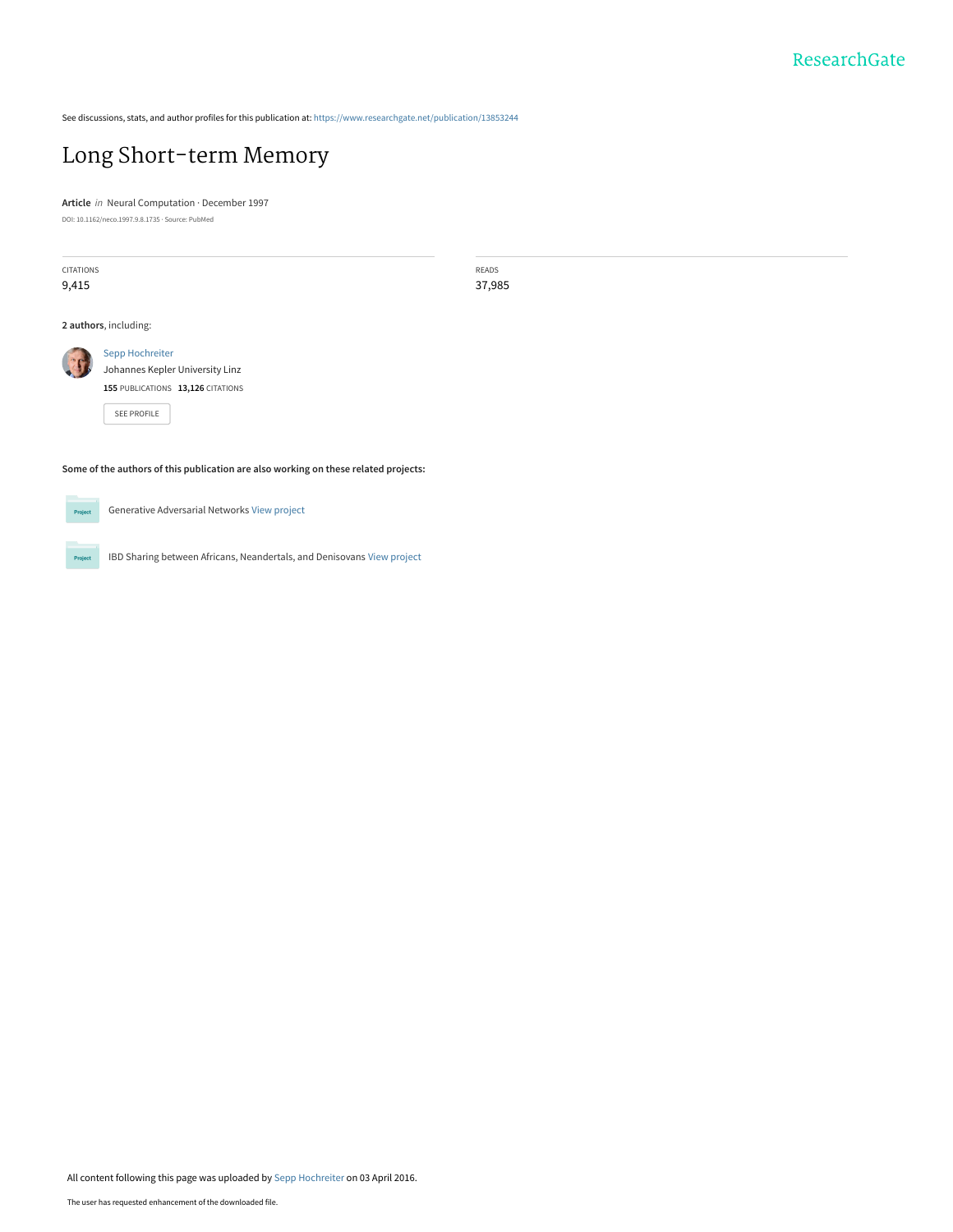## LONG SHORT-TERM MEMORY

NEURAL COMPUTATION 9(8):1735-1780, 1997

Sepp Hochreiter Fakultät für Informatik Technische Universität München 80290 München, Germany hochreit@informatik.tu-muenchen.de http://www7.informatik.tu-muenchen.de/~hochreit

Jürgen Schmidhuber **IDSIA** Corso Elvezia 36 6900 Lugano, Switzerland juergen@idsia.ch http://www.idsia.ch/~juergen

### Abstract

Learning to store information over extended time intervals via recurrent backpropagation takes a very long time, mostly due to insufficient, decaying error back flow. We briefly review Hochreiter's 1991 analysis of this problem, then address it by introducing a novel, efficient, gradient-based method called "Long Short-Term Memory" (LSTM). Truncating the gradient where this does not do harm, LSTM can learn to bridge minimal time lags in excess of 1000 discrete time steps by enforcing constant error flow through "constant error carrousels" within special units. Multiplicative gate units learn to open and close access to the constant error flow. LSTM is local in space and time; its computational complexity per time step and weight is  $O(1)$ . Our experiments with artificial data involve local, distributed, real-valued, and noisy pattern representations. In comparisons with RTRL, BPTT, Recurrent Cascade-Correlation, Elman nets, and Neural Sequence Chunking, LSTM leads to many more successful runs, and learns much faster. LSTM also solves complex, artificial long time lag tasks that have never been solved by previous recurrent network algorithms.

#### $\mathbf{1}$ **INTRODUCTION**

Recurrent networks can in principle use their feedback connections to store representations of recent input events in form of activations ("short-term memory", as opposed to "long-term memory" embodied by slowly changing weights). This is potentially significant for many applications, including speech processing, non-Markovian control, and music composition (e.g., Mozer 1992). The most widely used algorithms for learning what to put in short-term memory, however, take too much time or do not work well at all, especially when minimal time lags between inputs and corresponding teacher signals are long. Although theoretically fascinating, existing methods do not provide clear *practical* advantages over, say, backprop in feedforward nets with limited time windows. This paper will review an analysis of the problem and suggest a remedy.

The problem. With conventional "Back-Propagation Through Time" (BPTT, e.g., Williams and Zipser 1992, Werbos 1988) or "Real-Time Recurrent Learning" (RTRL, e.g., Robinson and Fallside 1987), error signals "flowing backwards in time" tend to either (1) blow up or (2) vanish: the temporal evolution of the backpropagated error exponentially depends on the size of the weights (Hochreiter 1991). Case  $(1)$  may lead to oscillating weights, while in case  $(2)$  learning to bridge long time lags takes a prohibitive amount of time, or does not work at all (see section 3).

**The remedy.** This paper presents "Long Short-Term Memory" (LSTM), a novel recurrent network architecture in conjunction with an appropriate gradient-based learning algorithm. LSTM is designed to overcome these error back-flow problems. It can learn to bridge time intervals in excess of 1000 steps even in case of noisy, incompressible input sequences, without loss of short time lag capabilities. This is achieved by an efficient, gradient-based algorithm for an architecture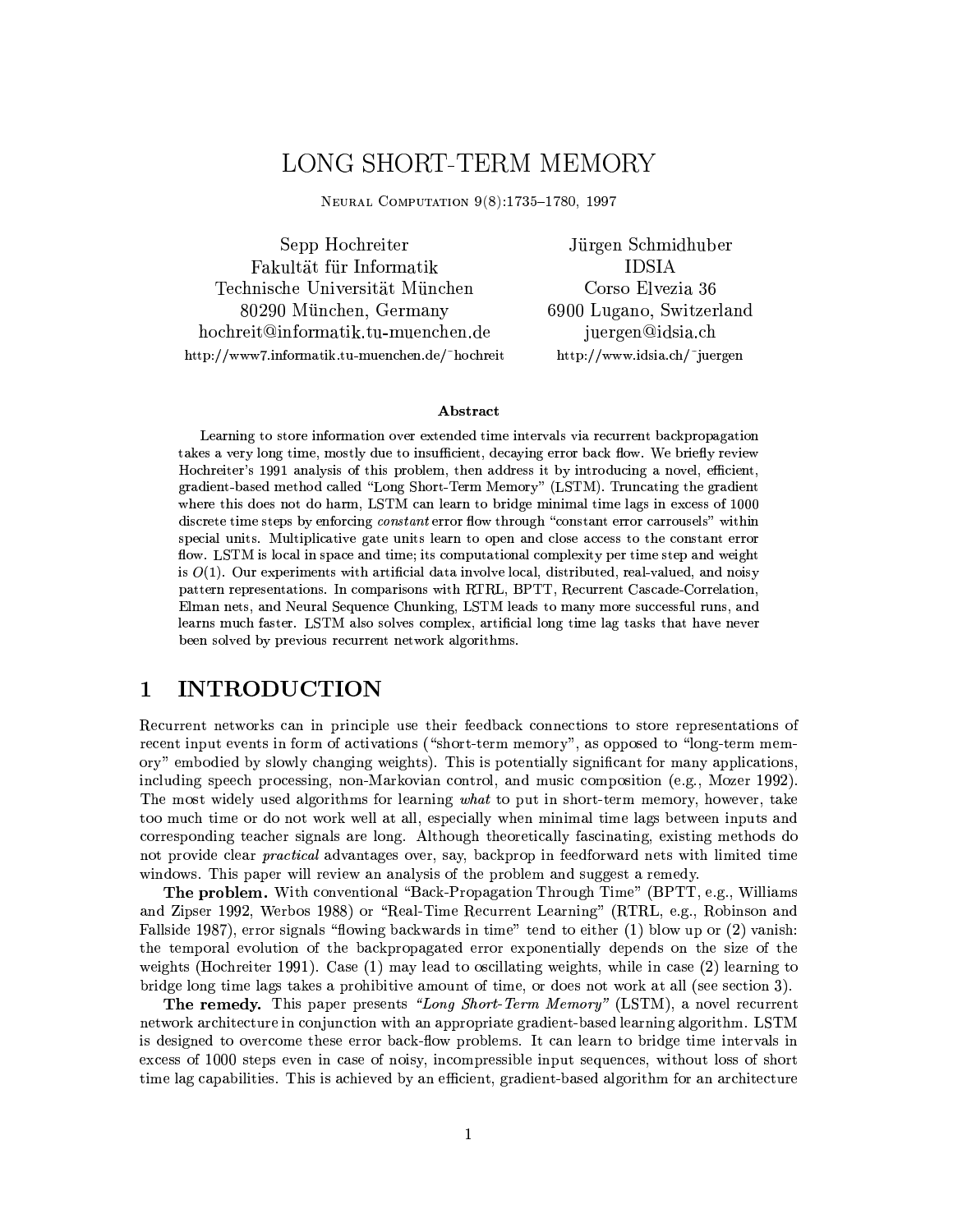enforcing constant (thus neither exploding nor vanishing) error flow through internal states of special units (provided the gradient computation is truncated at certain architecture-specific points — this does not affect long-term error flow though).

**Outline of paper.** Section 2 will briefly review previous work. Section 3 begins with an outline of the detailed analysis of vanishing errors due to Hochreiter (1991). It will then introduce a naive approach to constant error backprop for didactic purposes, and highlight its problems concerning information storage and retrieval. These problems will lead to the LSTM architecture as described in Section 4. Section 5 will present numerous experiments and comparisons with competing methods. LSTM outperforms them, and also learns to solve complex, artificial tasks no other recurrent net algorithm has solved. Section 6 will discuss LSTM's limitations and advantages. The appendix contains a detailed description of the algorithm  $(A.1)$ , and explicit error flow formulae  $(A.2).$ 

#### $\bf{2}$ PREVIOUS WORK

This section will focus on recurrent nets with time-varying inputs (as opposed to nets with stationary inputs and fixpoint-based gradient calculations, e.g., Almeida 1987, Pineda 1987).

Gradient-descent variants. The approaches of Elman (1988), Fahlman (1991), Williams (1989), Schmidhuber (1992a), Pearlmutter (1989), and many of the related algorithms in Pearlmutter's comprehensive overview (1995) suffer from the same problems as BPTT and RTRL (see Sections 1 and 3).

Time-delays. Other methods that seem practical for short time lags only are Time-Delay Neural Networks (Lang et al. 1990) and Plate's method (Plate 1993), which updates unit activations based on a weighted sum of old activations (see also de Vries and Principe 1991). Lin et al. (1995) propose variants of time-delay networks called NARX networks.

**Time constants.** To deal with long time lags, Mozer (1992) uses time constants influencing changes of unit activations (deVries and Principe's above-mentioned approach (1991) may in fact be viewed as a mixture of TDNN and time constants). For long time lags, however, the time constants need external fine tuning (Mozer 1992). Sun et al.'s alternative approach (1993) updates the activation of a recurrent unit by adding the old activation and the (scaled) current net input. The net input, however, tends to perturb the stored information, which makes long-term storage impractical.

Ring's approach. Ring (1993) also proposed a method for bridging long time lags. Whenever a unit in his network receives conflicting error signals, he adds a higher order unit influencing appropriate connections. Although his approach can sometimes be extremely fast, to bridge a time lag involving 100 steps may require the addition of 100 units. Also, Ring's net does not generalize to unseen lag durations.

**Bengio et al.'s approaches.** Bengio et al. (1994) investigate methods such as simulated annealing, multi-grid random search, time-weighted pseudo-Newton optimization, and discrete error propagation. Their "latch" and "2-sequence" problems are very similar to problem 3a with minimal time lag 100 (see Experiment 3). Bengio and Frasconi (1994) also propose an EM approach for propagating targets. With  $n$  so-called "state networks", at a given time, their system can be in one of only n different states. See also beginning of Section 5. But to solve continuous problems such as the "adding problem" (Section 5.4), their system would require an unacceptable number of states (i.e., state networks).

Kalman filters. Puskorius and Feldkamp (1994) use Kalman filter techniques to improve recurrent net performance. Since they use "a derivative discount factor imposed to decay exponentially the effects of past dynamic derivatives," there is no reason to believe that their Kalman Filter Trained Recurrent Networks will be useful for very long minimal time lags.

**Second order nets.** We will see that LSTM uses multiplicative units (MUs) to protect error flow from unwanted perturbations. It is not the first recurrent net method using MUs though. For instance, Watrous and Kuhn (1992) use MUs in second order nets. Some differences to LSTM are: (1) Watrous and Kuhn's architecture does not enforce constant error flow and is not designed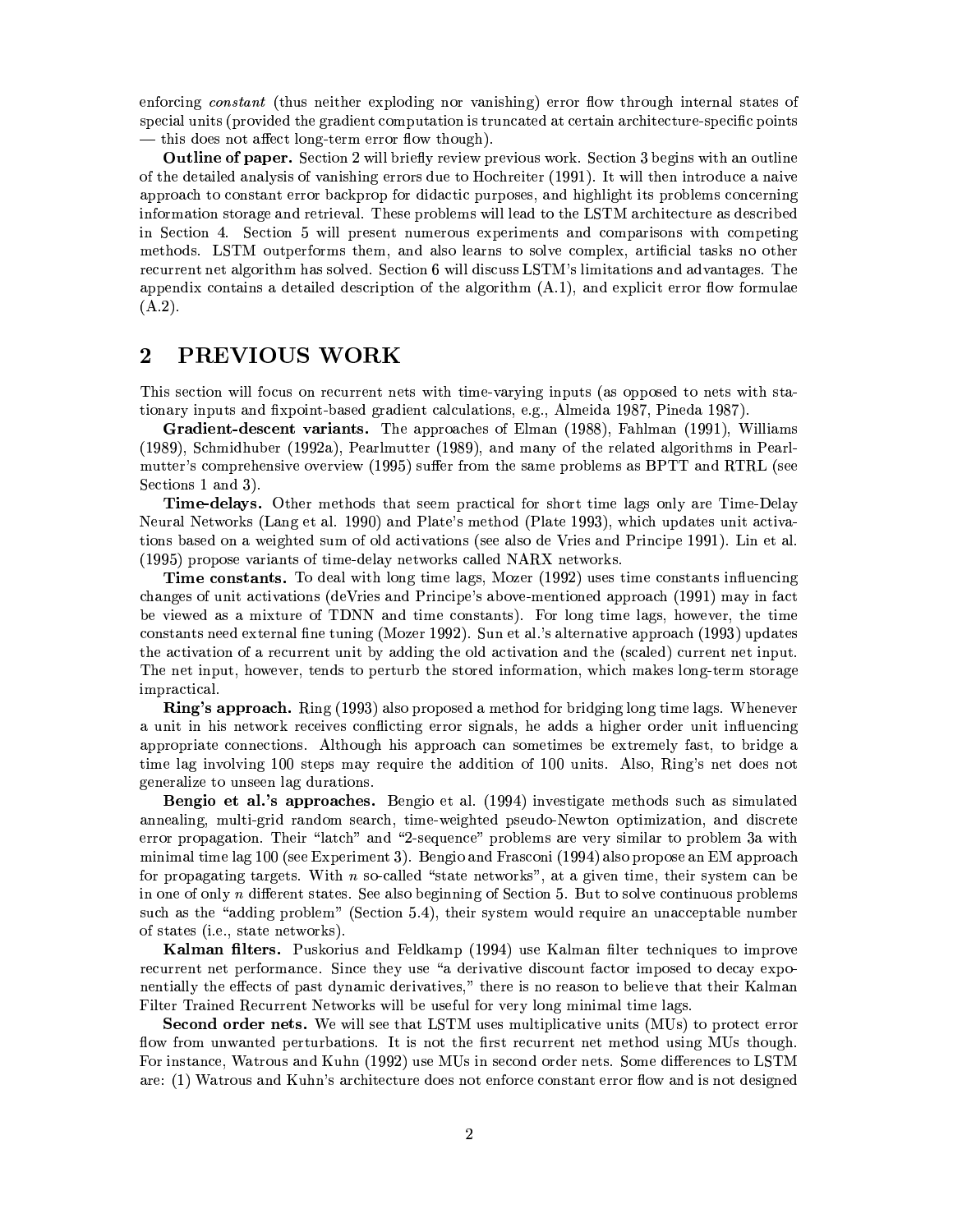to solve long time lag problems. (2) It has fully connected second-order sigma-pi units, while the LSTM architecture's MUs are used only to gate access to constant error flow. (3) Watrous and Kuhn's algorithm costs  $O(W^2)$  operations per time step, ours only  $O(W)$ , where W is the number of weights. See also Miller and Giles (1993) for additional work on MUs.

Simple weight guessing. To avoid long time lag problems of gradient-based approaches we may simply randomly initialize all network weights until the resulting net happens to classify all training sequences correctly. In fact, recently we discovered (Schmidhuber and Hochreiter 1996, Hochreiter and Schmidhuber 1996, 1997) that simple weight guessing solves many of the problems in (Bengio 1994, Bengio and Frasconi 1994, Miller and Giles 1993, Lin et al. 1995) faster than the algorithms proposed therein. This does not mean that weight guessing is a good algorithm. It just means that the problems are very simple. More realistic tasks require either many free parameters (e.g., input weights) or high weight precision (e.g., for continuous-valued parameters), such that guessing becomes completely infeasible.

**Adaptive sequence chunkers.** Schmidhuber's hierarchical chunker systems (1992b, 1993) do have a capability to bridge arbitrary time lags, but only if there is local predictability across the subsequences causing the time lags (see also Mozer 1992). For instance, in his postdoctoral thesis (1993), Schmidhuber uses hierarchical recurrent nets to rapidly solve certain grammar learning tasks involving minimal time lags in excess of 1000 steps. The performance of chunker systems, however, deteriorates as the noise level increases and the input sequences become less compressible. LSTM does not suffer from this problem.

#### 3 **CONSTANT ERROR BACKPROP**

#### EXPONENTIALLY DECAYING ERROR  $3.1$

**Conventional BPTT** (e.g. Williams and Zipser 1992). Output unit k's target at time t is denoted by  $d_k(t)$ . Using mean squared error, k's error signal is

$$
\vartheta_k(t) = f'_k(net_k(t))(d_k(t) - y^k(t)),
$$

where

$$
y^i(t) = f_i(net_i(t))
$$

is the activation of a non-input unit i with differentiable activation function  $f_i$ ,

$$
net_i(t) = \sum_j w_{ij}y^j(t-1)
$$

is unit i's current net input, and  $w_{ij}$  is the weight on the connection from unit j to i. Some non-output unit  $j$ 's backpropagated error signal is

$$
\vartheta_j(t) = f'_j(net_j(t)) \sum_i w_{ij} \vartheta_i(t+1).
$$

The corresponding contribution to  $w_{jl}$ 's total weight update is  $\alpha \vartheta_j(t) y^l(t-1)$ , where  $\alpha$  is the learning rate, and  $l$  stands for an arbitrary unit connected to unit  $j$ .

**Outline of Hochreiter's analysis** (1991, page 19-21). Suppose we have a fully connected net whose non-input unit indices range from 1 to n. Let us focus on local error flow from unit  $u$ to unit  $v$  (later we will see that the analysis immediately extends to global error flow). The error occurring at an arbitrary unit u at time step t is propagated "back into time" for q time steps, to an arbitrary unit  $v$ . This will scale the error by the following factor:

$$
\frac{\partial \vartheta_v(t-q)}{\partial \vartheta_u(t)} = \begin{cases} f'_v(net_v(t-1))w_{uv} & q=1\\ f'_v(net_v(t-q))\sum_{l=1}^n \frac{\partial \vartheta_l(t-q+1)}{\partial \vartheta_u(t)}w_{lv} & q>1 \end{cases} . \tag{1}
$$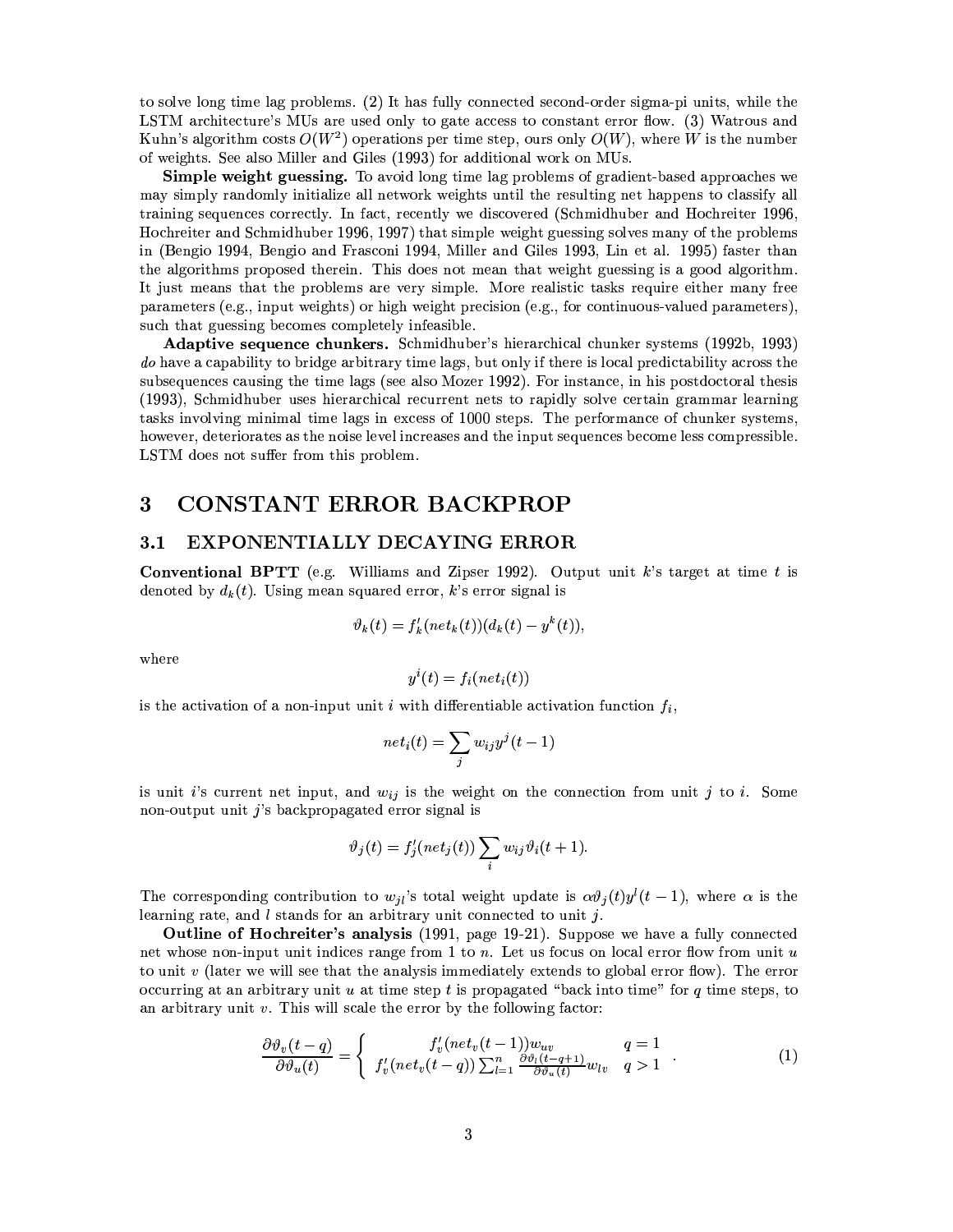With  $l_q = v$  and  $l_0 = u$ , we obtain:

$$
\frac{\partial \vartheta_v(t-q)}{\partial \vartheta_u(t)} = \sum_{l_1=1}^n \dots \sum_{l_{q-1}=1}^n \prod_{m=1}^q f'_{l_m}(net_{l_m}(t-m))w_{l_m l_{m-1}} \tag{2}
$$

(proof by induction). The sum of the  $n^{q-1}$  terms  $\prod_{m=1}^{q} f'_{l_m}(net_{l_m}(t-m))w_{l_m l_{m-1}}$  determines the total error back flow (note that since the summation terms may have different signs, increasing the number of units  $n$  does not necessarily increase error flow). Intuitive explanation of equation (2). If

 $|f'_{l_m}(net_{l_m}(t-m))w_{l_m l_{m-1}}|>1.0$ 

for all m (as can happen, e.g., with linear  $f_{l_m}$ ) then the largest product increases exponentially with  $q$ . That is, the error blows up, and conflicting error signals arriving at unit  $v$  can lead to oscillating weights and unstable learning (for error blow-ups or bifurcations see also Pineda 1988, Baldi and Pineda 1991, Doya 1992). On the other hand, if

$$
|f'_{l_m}(net_{l_m}(t-m))w_{l_ml_{m-1}}| < 1.0
$$

for all  $m$ , then the largest product *decreases* exponentially with  $q$ . That is, the error vanishes, and nothing can be learned in acceptable time.

If  $f_{l_m}$  is the logistic sigmoid function, then the maximal value of  $f'_{l_m}$  is 0.25. If  $y^{l_{m-1}}$  is constant and not equal to zero, then  $|f'_{l_m}(net_{l_m})w_{l_ml_{m-1}}|$  takes on maximal values where

$$
w_{l_m l_{m-1}} = \frac{1}{y^{l_{m-1}}} \coth(\frac{1}{2} net_{l_m}),
$$

goes to zero for  $|w_{l_m l_{m-1}}| \to \infty$ , and is less than 1.0 for  $|w_{l_m l_{m-1}}| < 4.0$  (e.g., if the absolute maximal weight value  $w_{max}$  is smaller than 4.0). Hence with conventional logistic sigmoid activation functions, the error flow tends to vanish as long as the weights have absolute values below 4.0, especially in the beginning of the training phase. In general the use of larger initial weights will not help though – as seen above, for  $|w_{lm}|_{m=1}| \to \infty$  the relevant derivative goes to zero "faster" than the absolute weight can grow (also, some weights will have to change their signs by crossing zero). Likewise, increasing the learning rate does not help either  $-$  it will not change the ratio of long-range error flow and short-range error flow. BPTT is too sensitive to recent distractions. (A very similar, more recent analysis was presented by Bengio et al. 1994).

Global error flow. The local error flow analysis above immediately shows that global error flow vanishes, too. To see this, compute

$$
\sum_{u \text{ output unit}} \frac{\partial \vartheta_v(t - q)}{\partial \vartheta_u(t)}
$$

 $u$ :

Weak upper bound for scaling factor. The following, slightly extended vanishing error analysis also takes n, the number of units, into account. For  $q > 1$ , formula (2) can be rewritten as

$$
(W_u\tau)^T F'(t-1) \prod_{m=2}^{q-1} (WF'(t-m)) W_v f'_v (net_v(t-q)),
$$

where the weight matrix W is defined by  $[W]_{ij} := w_{ij}$ , v's outgoing weight vector  $W_v$  is defined by  $[W_v]_i := [W]_{iv} = w_{iv}, u$ 's incoming weight vector  $W_{u^T}$  is defined by  $[W_{u^T}]_i := [W]_{ui} = w_{ui}$ , and for  $m = 1, \ldots, q$ ,  $F'(t-m)$  is the diagonal matrix of first order derivatives defined as:  $[F'(t-m)]_{ij} := 0$ if  $i \neq j$ , and  $[F'(t-m)]_{ij} := f'_i(net_i(t-m))$  otherwise. Here T is the transposition operator,  $[A]_{ij}$  is the element in the *i*-th column and *j*-th row of matrix A, and  $[x]_i$  is the *i*-th component of vector  $x$ .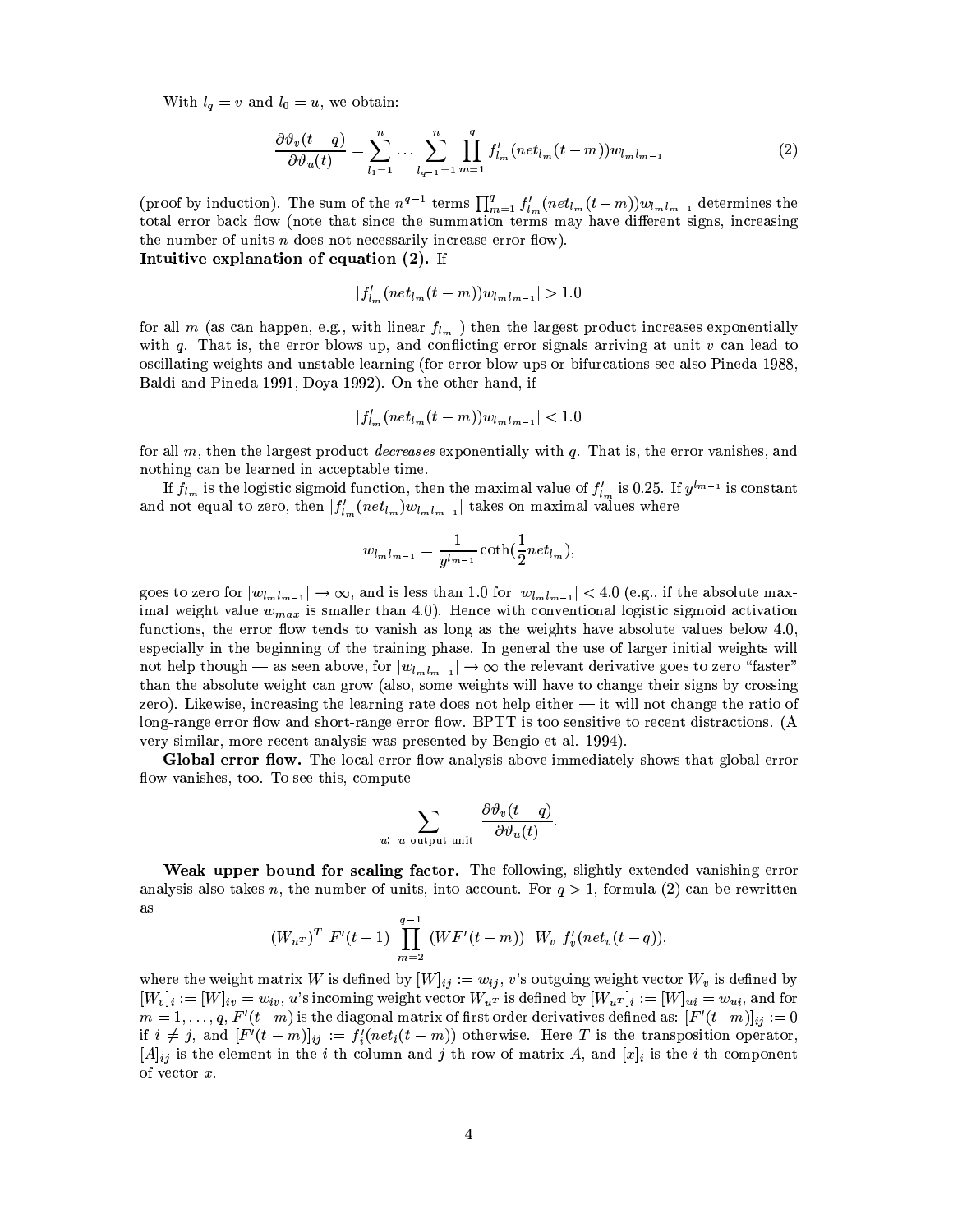Using a matrix norm  $\|\cdot\|_A$  compatible with vector norm  $\|\cdot\|_x$ , we define

$$
f'_{max} := \max_{m=1,\dots,q} \{ || F'(t-m) ||_{A} \}.
$$

For  $\max_{i=1,...,n}\{|x_i|\} \leq ||x||_x$  we get  $|x^T y| \leq n ||x||_x ||y||_x$ . Since

$$
|f'_v(net_v(t-q))| \leq ||F'(t-q)||_A \leq f'_{max}.
$$

we obtain the following inequality:

$$
|\frac{\partial \vartheta_v(t-q)}{\partial \vartheta_u(t)}| \leq n (f'_{max})^q \|W_v\|_x \|W_u\|_x \|W\|_A^{q-2} \leq n (f'_{max} \|W\|_A)^q.
$$

This inequality results from

$$
\|W_v\|_x = \|We_v\|_x \le \|W\|_A \|e_v\|_x \le \|W\|_A
$$

and

$$
\|W_{u^T}\|_x = \|e_u W\|_x \le \|W\|_A \|e_u\|_x \le \|W\|_{A}
$$

where  $e_k$  is the unit vector whose components are 0 except for the k-th component, which is 1. Note that this is a weak, extreme case upper bound — it will be reached only if all  $\|F'(t-m)\|_A$ take on maximal values, and if the contributions of all paths across which error flows back from unit u to unit v have the same sign. Large  $||W||_A$ , however, typically result in small values of  $\| F'(t-m) \|_{A}$ , as confirmed by experiments (see, e.g., Hochreiter 1991).

For example, with norms

$$
\parallel W \parallel_{A} \ := \ \max_{r} \sum_{s} |w_{rs}|
$$

and

$$
|| x ||_{x} := \max_{r} |x_r|,
$$

we have  $f'_{max} = 0.25$  for the logistic sigmoid. We observe that if

$$
|w_{ij}| \le w_{max} < \frac{4.0}{n} \quad \forall i, j,
$$

then  $||W||_A \leq nw_{max} < 4.0$  will result in exponential decay — by setting  $\tau := \left(\frac{nw_{max}}{4.0}\right) < 1.0$ , we obtain

$$
\left|\,\,\frac{\partial \vartheta_v(t-q)}{\partial \vartheta_u(t)}\,\right| \,\leq\, \,n\,(\tau)^q\,.
$$

We refer to Hochreiter's 1991 thesis for additional results.

#### CONSTANT ERROR FLOW: NAIVE APPROACH  $3.2$

A single unit. To avoid vanishing error signals, how can we achieve constant error flow through a single unit j with a single connection to itself? According to the rules above, at time  $t$ , j's local error back flow is  $\vartheta_j(t) = f'_j(net_j(t))\vartheta_j(t+1)w_{jj}$ . To enforce constant error flow through j, we require

$$
f'_i(net_j(t))w_{jj} = 1.0.
$$

Note the similarity to Mozer's fixed time constant system  $(1992)$  — a time constant of 1.0 is appropriate for potentially infinite time lags<sup>1</sup>.

The constant error carrousel. Integrating the differential equation above, we obtain  $f_j(net_j(t)) = \frac{net_j(t)}{w_{ij}}$  for arbitrary  $net_j(t)$ . This means:  $f_j$  has to be linear, and unit j's activation has to remain constant:

$$
y_j(t+1) = f_j(net_j(t+1)) = f_j(w_{jj}y^j(t)) = y^j(t).
$$

<sup>&</sup>lt;sup>1</sup>We do not use the expression "time constant" in the differential sense, as, e.g., Pearlmutter (1995).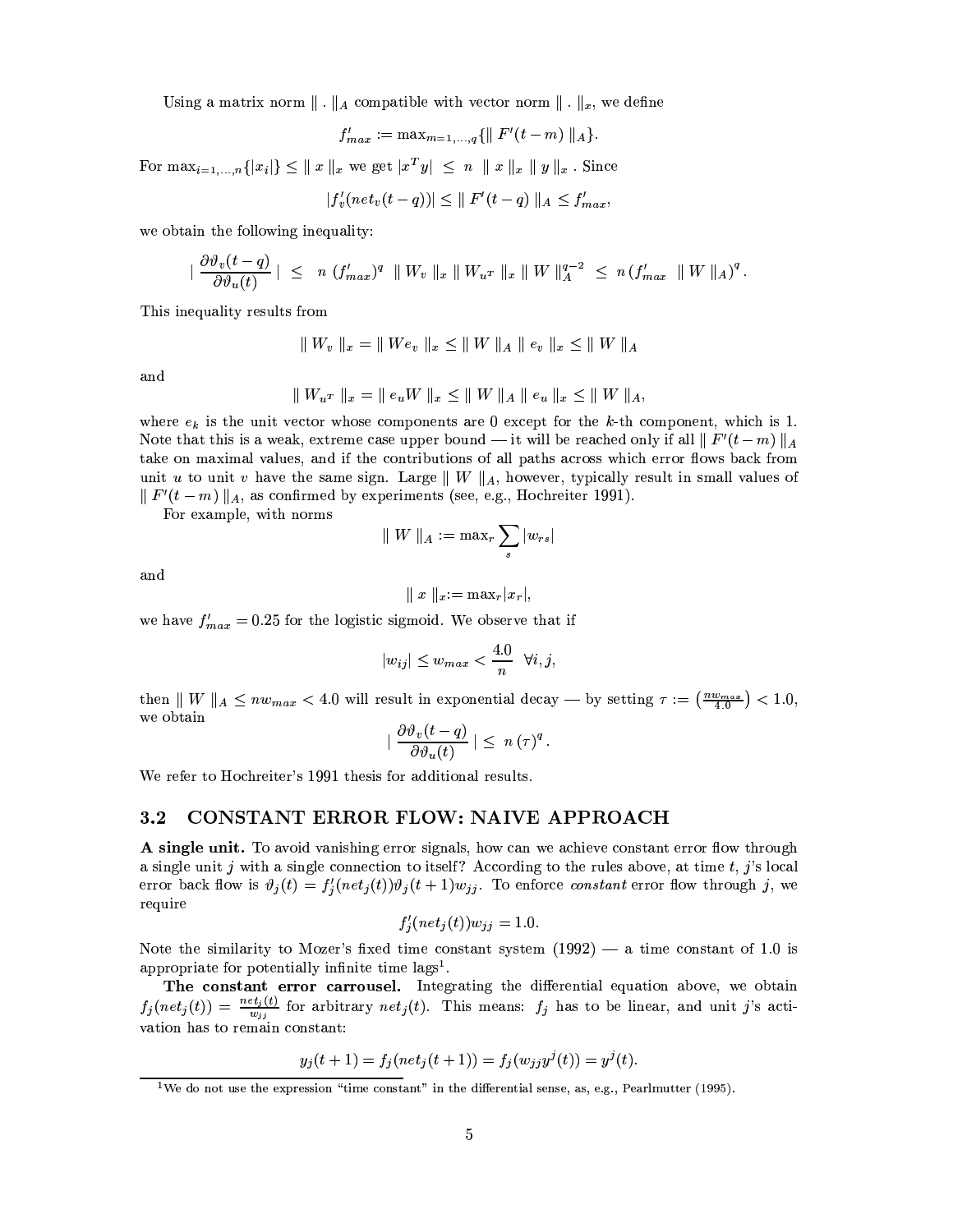In the experiments, this will be ensured by using the identity function  $f_j : f_j(x) = x, \forall x$ , and by setting  $w_{ij} = 1.0$ . We refer to this as the constant error carrousel (CEC). CEC will be LSTM's central feature (see Section 4).

Of course unit j will not only be connected to itself but also to other units. This invokes two obvious, related problems (also inherent in all other gradient-based approaches):

1. Input weight conflict: for simplicity, let us focus on a single additional input weight  $w_{ji}$ . Assume that the total error can be reduced by switching on unit  $j$  in response to a certain input, and keeping it active for a long time (until it helps to compute a desired output). Provided i is nonzero, since the same incoming weight has to be used for both storing certain inputs and ignoring others,  $w_{ji}$  will often receive conflicting weight update signals during this time (recall that j is linear): these signals will attempt to make  $w_{ji}$  participate in (1) storing the input (by switching on j) and (2) protecting the input (by preventing j from being switched off by irrelevant later inputs). This conflict makes learning difficult, and calls for a more context-sensitive mechanism for controlling "write operations" through input weights.

2. Output weight conflict: assume j is switched on and currently stores some previous input. For simplicity, let us focus on a single additional outgoing weight  $w_{ki}$ . The same  $w_{ki}$  has to be used for both retrieving j's content at certain times and preventing j from disturbing  $k$ at other times. As long as unit j is non-zero,  $w_{kj}$  will attract conflicting weight update signals generated during sequence processing: these signals will attempt to make  $w_{kj}$  participate in (1) accessing the information stored in j and — at different times — (2) protecting unit k from being perturbed by j. For instance, with many tasks there are certain "short time lag errors" that can be reduced in early training stages. However, at later training stages  $j$  may suddenly start to cause avoidable errors in situations that already seemed under control by attempting to participate in reducing more difficult "long time lag errors". Again, this conflict makes learning difficult, and calls for a more context-sensitive mechanism for controlling "read operations" through output weights.

Of course, input and output weight conflicts are not specific for long time lags, but occur for short time lags as well. Their effects, however, become particularly pronounced in the long time lag case: as the time lag increases,  $(1)$  stored information must be protected against perturbation for longer and longer periods, and  $-$  especially in advanced stages of learning  $-$  (2) more and more already correct outputs also require protection against perturbation.

Due to the problems above the naive approach does not work well except in case of certain simple problems involving local input/output representations and non-repeating input patterns (see Hochreiter 1991 and Silva et al. 1996). The next section shows how to do it right.

#### $\boldsymbol{4}$ LONG SHORT-TERM MEMORY

**Memory cells and gate units.** To construct an architecture that allows for constant error flow through special, self-connected units without the disadvantages of the naive approach, we extend the constant error carrousel CEC embodied by the self-connected, linear unit j from Section 3.2 by introducing additional features. A multiplicative *input gate unit* is introduced to protect the memory contents stored in  $j$  from perturbation by irrelevant inputs. Likewise, a multiplicative *output gate unit* is introduced which protects other units from perturbation by currently irrelevant memory contents stored in  $j$ .

The resulting, more complex unit is called a *memory cell* (see Figure 1). The j-th memory cell is denoted  $c_j$ . Each memory cell is built around a central linear unit with a fixed self-connection (the CEC). In addition to  $net_{c_i}$ ,  $c_j$  gets input from a multiplicative unit  $out_j$  (the "output gate"), and from another multiplicative unit  $in_j$  (the "input gate").  $in_j$ 's activation at time t is denoted by  $y^{in_j}(t)$ , out<sub>i</sub>'s by  $y^{out_j}(t)$ . We have

$$
y^{out_j}(t) = f_{out_j}(net_{out_j}(t));
$$
  $y^{in_j}(t) = f_{in_j}(net_{in_j}(t));$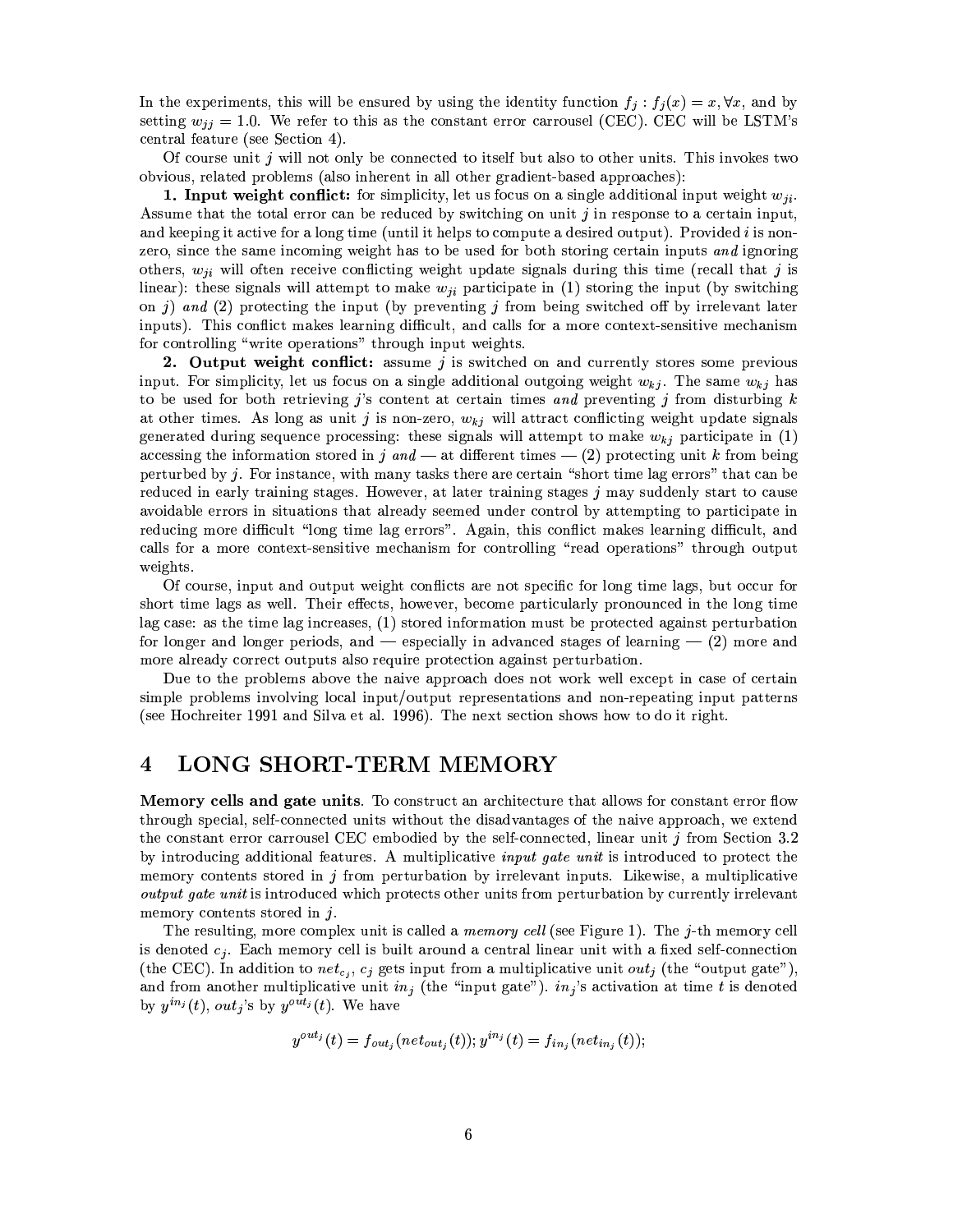where

$$
net_{out_j}(t) = \sum_{u} w_{out_j u} y^u(t-1),
$$

and

$$
net_{in_j}(t) = \sum_{u} w_{in_ju} y^u(t-1).
$$

We also have

$$
net_{c_j}(t) = \sum_{u} w_{c_ju} y^u(t-1).
$$

The summation indices  $u$  may stand for input units, gate units, memory cells, or even conventional hidden units if there are any (see also paragraph on "network topology" below). All these different types of units may convey useful information about the current state of the net. For instance, an input gate (output gate) may use inputs from other memory cells to decide whether to store (access) certain information in its memory cell. There even may be recurrent self-connections like  $w_{c_j c_j}$ . It is up to the user to define the network topology. See Figure 2 for an example.

At time t,  $c_j$ 's output  $y^{c_j}(t)$  is computed as

$$
y^{c_j}(t) = y^{out_j}(t)h(s_{c_i}(t))
$$

where the "internal state"  $s_{c_i}(t)$  is

$$
s_{c_j}(0) = 0, s_{c_j}(t) = s_{c_j}(t-1) + y^{in_j}(t)g\left(net_{c_j}(t)\right) \text{ for } t > 0.
$$

The differentiable function g squashes  $net_{c,i}$ ; the differentiable function h scales memory cell outputs computed from the internal state  $s_{c_i}$ .



Figure 1: Architecture of memory cell  $c_j$  (the box) and its gate units  $in_j,out_j$ . The self-recurrent connection (with weight  $1.0$ ) indicates feedback with a delay of 1 time step. It builds the basis of the "constant error carrousel" CEC. The gate units open and close access to CEC. See text and appendix  $A.1$  for details.

**Why gate units?** To avoid input weight conflicts,  $in_j$  controls the error flow to memory cell  $c_j$ 's input connections  $w_{c_i i}$ . To circumvent  $c_j$ 's output weight conflicts,  $out_j$  controls the error flow from unit j's output connections. In other words, the net can use  $in_j$  to decide when to keep or override information in memory cell  $c_j$ , and out<sub>j</sub> to decide when to access memory cell  $c_j$  and when to prevent other units from being perturbed by  $c_j$  (see Figure 1).

Error signals trapped within a memory cell's CEC cannot change – but different error signals flowing into the cell (at different times) via its output gate may get superimposed. The output gate will have to learn which errors to trap in its CEC, by appropriately scaling them. The input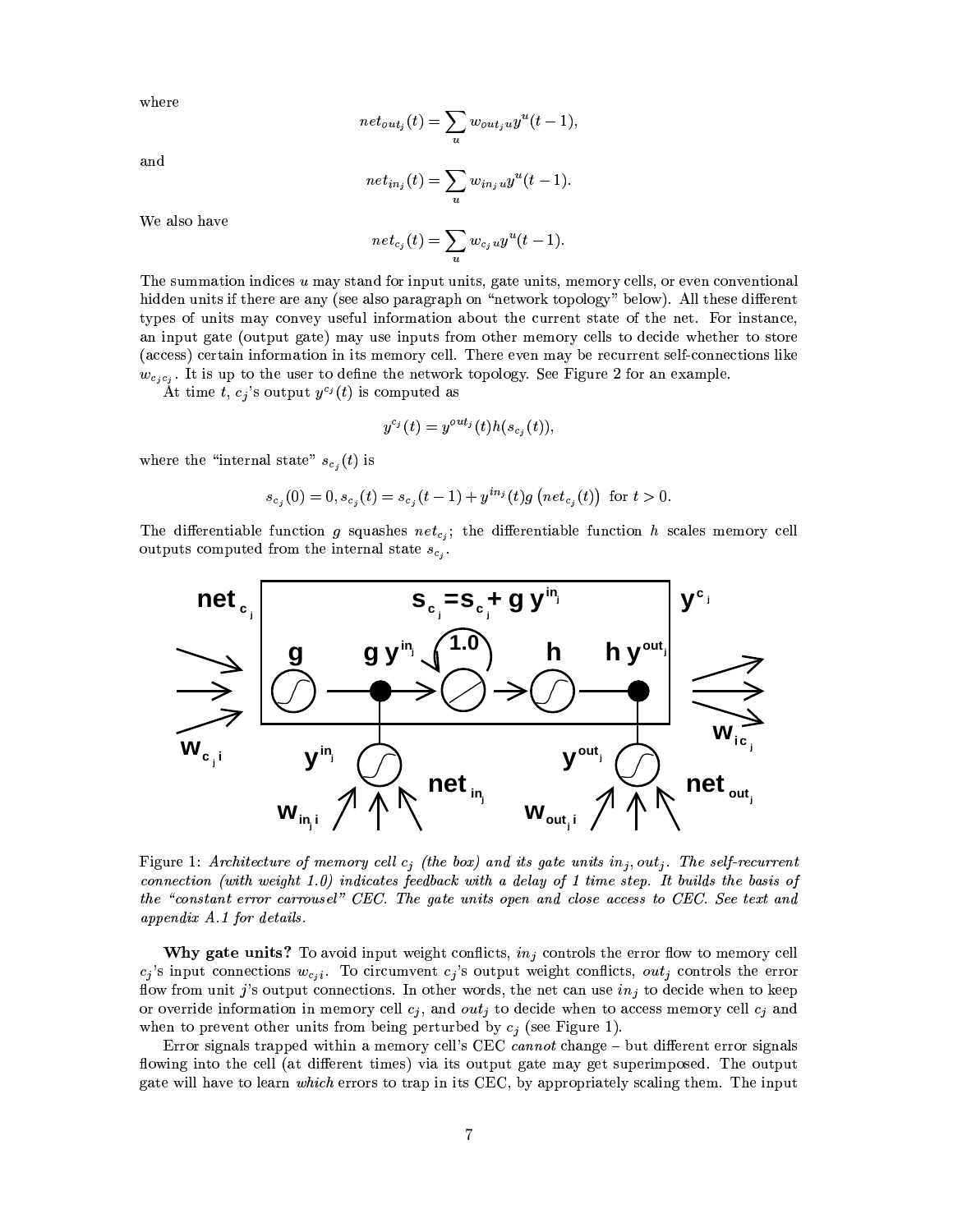gate will have to learn when to release errors, again by appropriately scaling them. Essentially, the multiplicative gate units open and close access to constant error flow through CEC.

Distributed output representations typically do require output gates. Not always are both gate types necessary, though — one may be sufficient. For instance, in Experiments 2a and 2b in Section 5, it will be possible to use input gates only. In fact, output gates are not required in case of local output encoding — preventing memory cells from perturbing already learned outputs can be done by simply setting the corresponding weights to zero. Even in this case, however, output gates can be beneficial: they prevent the net's attempts at storing long time lag memories (which are usually hard to learn) from perturbing activations representing easily learnable short time lag memories. (This will prove quite useful in Experiment 1, for instance.)

Network topology. We use networks with one input layer, one hidden layer, and one output layer. The (fully) self-connected hidden layer contains memory cells and corresponding gate units (for convenience, we refer to both memory cells and gate units as being located in the hidden layer). The hidden layer may also contain "conventional" hidden units providing inputs to gate units and memory cells. All units (except for gate units) in all layers have directed connections (serve as inputs) to all units in the layer above (or to all higher layers  $-$  Experiments 2a and 2b).

**Memory cell blocks.**  $S$  memory cells sharing the same input gate and the same output gate form a structure called a "memory cell block of size  $S$ ". Memory cell blocks facilitate information storage  $-$  as with conventional neural nets, it is not so easy to code a distributed input within a single cell. Since each memory cell block has as many gate units as a single memory cell (namely two), the block architecture can be even slightly more efficient (see paragraph "computational" complexity"). A memory cell block of size 1 is just a simple memory cell. In the experiments (Section 5), we will use memory cell blocks of various sizes.

Learning. We use a variant of RTRL (e.g., Robinson and Fallside 1987) which properly takes into account the altered, multiplicative dynamics caused by input and output gates. However, to ensure non-decaying error backprop through internal states of memory cells, as with truncated BPTT (e.g., Williams and Peng 1990), errors arriving at "memory cell net inputs" (for cell  $c_i$ , this includes  $net_{cj}$ ,  $net_{in_j}$ ,  $net_{out_j}$ ) do not get propagated back further in time (although they do serve to change the incoming weights). Only within<sup>2</sup> memory cells, errors are propagated back through previous internal states  $s_{c_i}$ . To visualize this: once an error signal arrives at a memory cell output, it gets scaled by output gate activation and  $h'$ . Then it is within the memory cell's CEC, where it can flow back indefinitely without ever being scaled. Only when it leaves the memory cell through the input gate and g, it is scaled once more by input gate activation and  $g'$ . It then serves to change the incoming weights before it is truncated (see appendix for explicit formulae).

Computational complexity. As with Mozer's focused recurrent backprop algorithm (Mozer 1989), only the derivatives  $\frac{\partial s_{cj}}{\partial w_{il}}$  need to be stored and updated. Hence the LSTM algorithm is very efficient, with an excellent update complexity of  $O(W)$ , where W the number of weights (see details in appendix A.1). Hence, LSTM and BPTT for fully recurrent nets have the same update complexity per time step (while RTRL's is much worse). Unlike full BPTT, however, LSTM is local in space and time<sup>3</sup>: there is no need to store activation values observed during sequence processing in a stack with potentially unlimited size.

Abuse problem and solutions. In the beginning of the learning phase, error reduction may be possible without storing information over time. The network will thus tend to abuse memory cells, e.g., as bias cells (i.e., it might make their activations constant and use the outgoing connections as adaptive thresholds for other units). The potential difficulty is: it may take a long time to release abused memory cells and make them available for further learning. A similar "abuse problem" appears if two memory cells store the same (redundant) information. There are at least two solutions to the abuse problem: (1) Sequential network construction (e.g., Fahlman 1991): a memory cell and the corresponding gate units are added to the network whenever the

 ${}^{2}$  For intra-cellular backprop in a quite different context see also Doya and Yoshizawa (1989).

 ${}^{3}$ Following Schmidhuber (1989), we say that a recurrent net algorithm is local in space if the update complexity per time step and weight does not depend on network size. We say that a method is local in time if its storage requirements do not depend on input sequence length. For instance, RTRL is local in time but not in space. BPTT is local in space but not in time.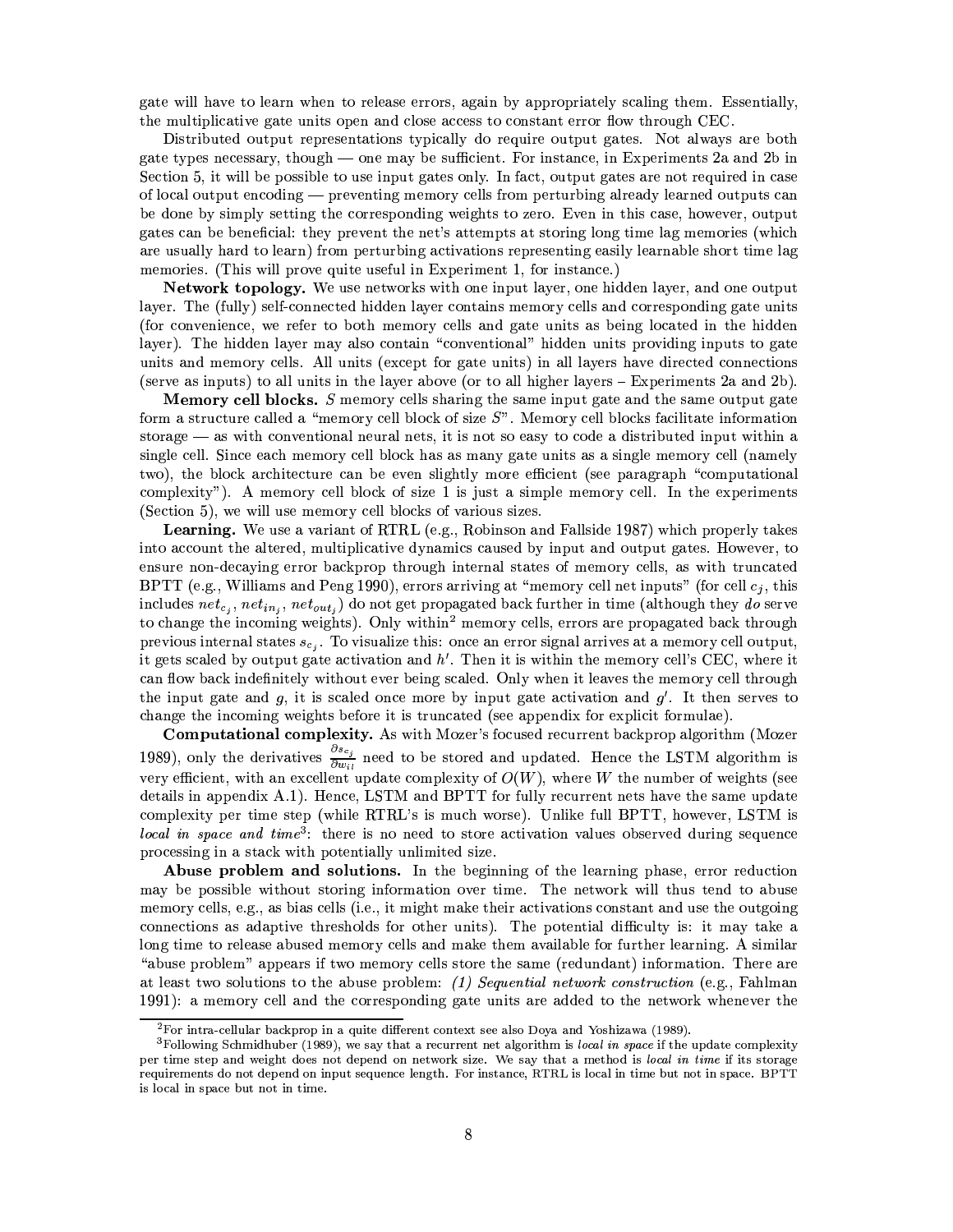

Figure 2: Example of a net with 8 input units, 4 output units, and 2 memory cell blocks of size 2. in1 marks the input gate, out1 marks the output gate, and cell1/block1 marks the first memory cell of block 1. cell1/block1's architecture is identical to the one in Figure 1, with gate units in1 and out1 (note that by rotating Figure 1 by 90 degrees anti-clockwise, it will match with the corresponding parts of Figure 1). The example assumes dense connectivity: each gate unit and each memory cell see all non-output units. For simplicity, however, outgoing weights of only one type of unit are shown for each layer. With the efficient, truncated update rule, error flows only through connections to output units, and through fixed self-connections within cell blocks (not shown here  $-$  see Figure 1). Error flow is truncated once it "wants" to leave memory cells or gate units. Therefore, no connection shown above serves to propagate error back to the unit from which the connection originates (except for connections to output units), although the connections themselves are modifiable. That's why the truncated LSTM algorithm is so efficient, despite its ability to bridge very long time lags. See text and appendix A.1 for details. Figure 2 actually shows the architecture used for Experiment  $6a - only$  the bias of the non-input units is omitted.

error stops decreasing (see Experiment 2 in Section 5). (2) Output gate bias: each output gate gets a negative initial bias, to push initial memory cell activations towards zero. Memory cells with more negative bias automatically get "allocated" later (see Experiments 1, 3, 4, 5, 6 in Section 5).

Internal state drift and remedies. If memory cell  $c_j$ 's inputs are mostly positive or mostly negative, then its internal state  $s_i$  will tend to drift away over time. This is potentially dangerous, for the  $h'(s_i)$  will then adopt very small values, and the gradient will vanish. One way to circumvent this problem is to choose an appropriate function h. But  $h(x) = x$ , for instance, has the disadvantage of unrestricted memory cell output range. Our simple but effective way of solving drift problems at the beginning of learning is to initially bias the input gate  $in_j$  towards zero. Although there is a tradeoff between the magnitudes of  $h'(s_j)$  on the one hand and of  $y^{in_j}$  and  $f'_{in}$  on the other, the potential negative effect of input gate bias is negligible compared to the one of the drifting effect. With logistic sigmoid activation functions, there appears to be no need for fine-tuning the initial bias, as confirmed by Experiments 4 and 5 in Section 5.4.

#### **EXPERIMENTS** 5

Introduction. Which tasks are appropriate to demonstrate the quality of a novel long time lag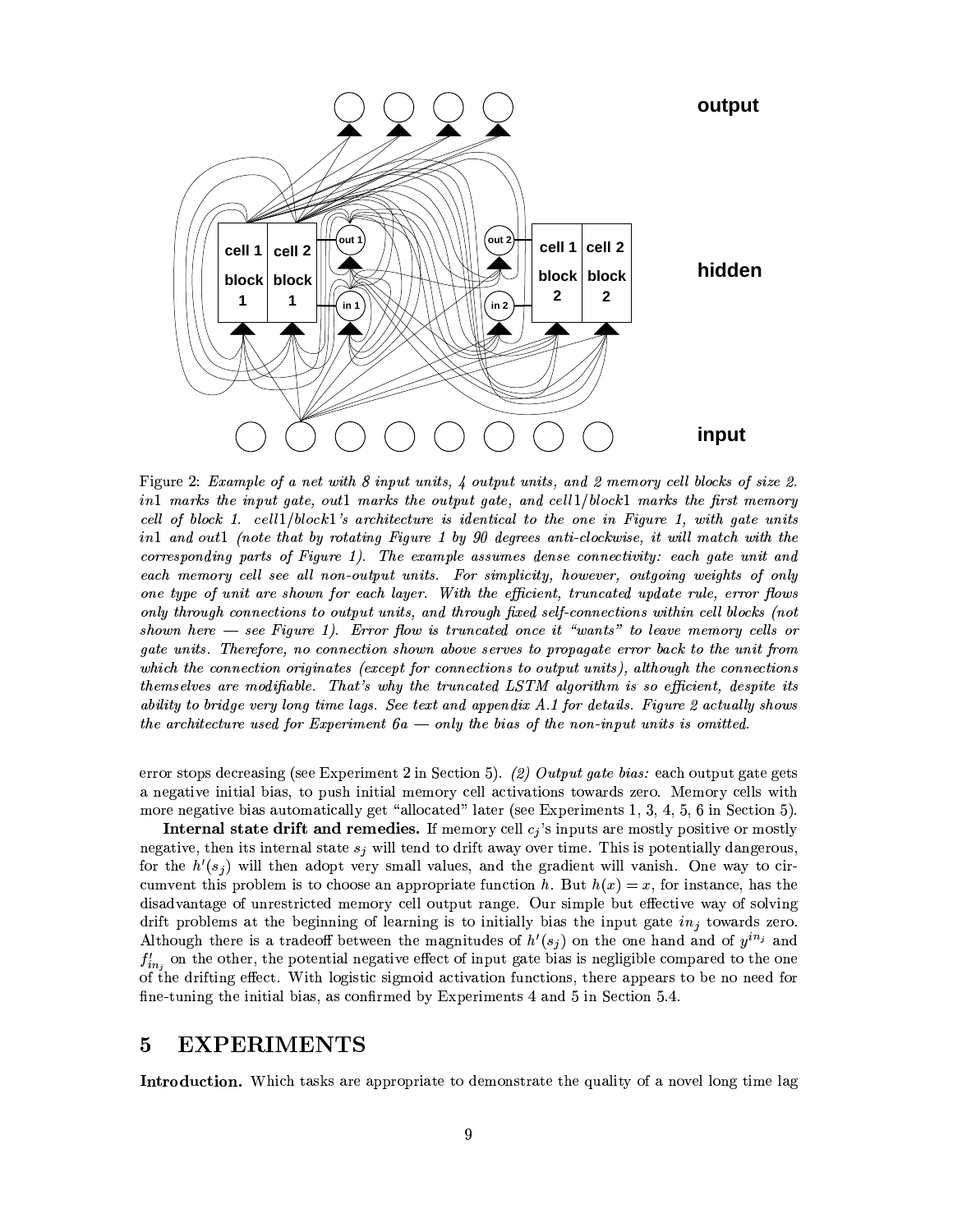algorithm? First of all, minimal time lags between relevant input signals and corresponding teacher signals must be long for all training sequences. In fact, many previous recurrent net algorithms sometimes manage to generalize from very short training sequences to very long test sequences. See, e.g., Pollack (1991). But a real long time lag problem does not have any short time lag exemplars in the training set. For instance, Elman's training procedure, BPTT, offline RTRL, online RTRL, etc., fail miserably on real long time lag problems. See, e.g., Hochreiter (1991) and Mozer (1992). A second important requirement is that the tasks should be complex enough such that they cannot be solved quickly by simple-minded strategies such as random weight guessing.

Guessing can outperform many long time lag algorithms. Recently we discovered (Schmidhuber and Hochreiter 1996, Hochreiter and Schmidhuber 1996, 1997) that many long time lag tasks used in previous work can be solved more quickly by simple random weight guessing than by the proposed algorithms. For instance, guessing solved a variant of Bengio and Frasconi's "parity problem" (1994) problem much faster<sup>4</sup> than the seven methods tested by Bengio et al. (1994) and Bengio and Frasconi (1994). Similarly for some of Miller and Giles' problems (1993). Of course, this does not mean that guessing is a good algorithm. It just means that some previously used problems are not extremely appropriate to demonstrate the quality of previously proposed algorithms.

What's common to Experiments  $1-6$ . All our experiments (except for Experiment 1) involve long minimal time lags — there are no short time lag training exemplars facilitating learning. Solutions to most of our tasks are sparse in weight space. They require either many parameters/inputs or high weight precision, such that random weight guessing becomes infeasible.

We always use on-line learning (as opposed to batch learning), and logistic sigmoids as activation functions. For Experiments 1 and 2, initial weights are chosen in the range  $[-0.2, 0.2]$ , for the other experiments in  $[-0.1, 0.1]$ . Training sequences are generated randomly according to the various task descriptions. In slight deviation from the notation in Appendix A1, each discrete time step of each input sequence involves three processing steps: (1) use current input to set the input units. (2) Compute activations of hidden units (including input gates, output gates, memory cells). (3) Compute output unit activations. Except for Experiments 1, 2a, and 2b, sequence elements are randomly generated on-line, and error signals are generated only at sequence ends. Net activations are reset after each processed input sequence.

For comparisons with recurrent nets taught by gradient descent, we give results only for RTRL. except for comparison 2a, which also includes BPTT. Note, however, that untruncated BPTT (see, e.g., Williams and Peng 1990) computes exactly the same gradient as offline RTRL. With long time lag problems, offline RTRL (or BPTT) and the online version of RTRL (no activation resets, online weight changes) lead to almost identical, negative results (as confirmed by additional simulations in Hochreiter 1991; see also Mozer 1992). This is because offline RTRL, online RTRL, and full BPTT all suffer badly from exponential error decay.

Our LSTM architectures are selected quite arbitrarily. If nothing is known about the complexity of a given problem, a more systematic approach would be: start with a very small net consisting of one memory cell. If this does not work, try two cells, etc. Alternatively, use sequential network construction (e.g., Fahlman 1991).

### Outline of experiments.

• Experiment 1 focuses on a standard benchmark test for recurrent nets: the embedded Reber grammar. Since it allows for training sequences with short time lags, it is not a long time lag problem. We include it because (1) it provides a nice example where LSTM's output gates are truly beneficial, and (2) it is a popular benchmark for recurrent nets that has been used by many authors — we want to include at least one experiment where conventional BPTT and RTRL do not fail completely (LSTM, however, clearly outperforms them). The embedded Reber grammar's minimal time lags represent a border case in the sense that it is still possible to learn to bridge them with conventional algorithms. Only slightly longer

<sup>&</sup>lt;sup>4</sup>It should be mentioned, however, that different input representations and different types of noise may lead to worse guessing performance (Yoshua Bengio, personal communication, 1996).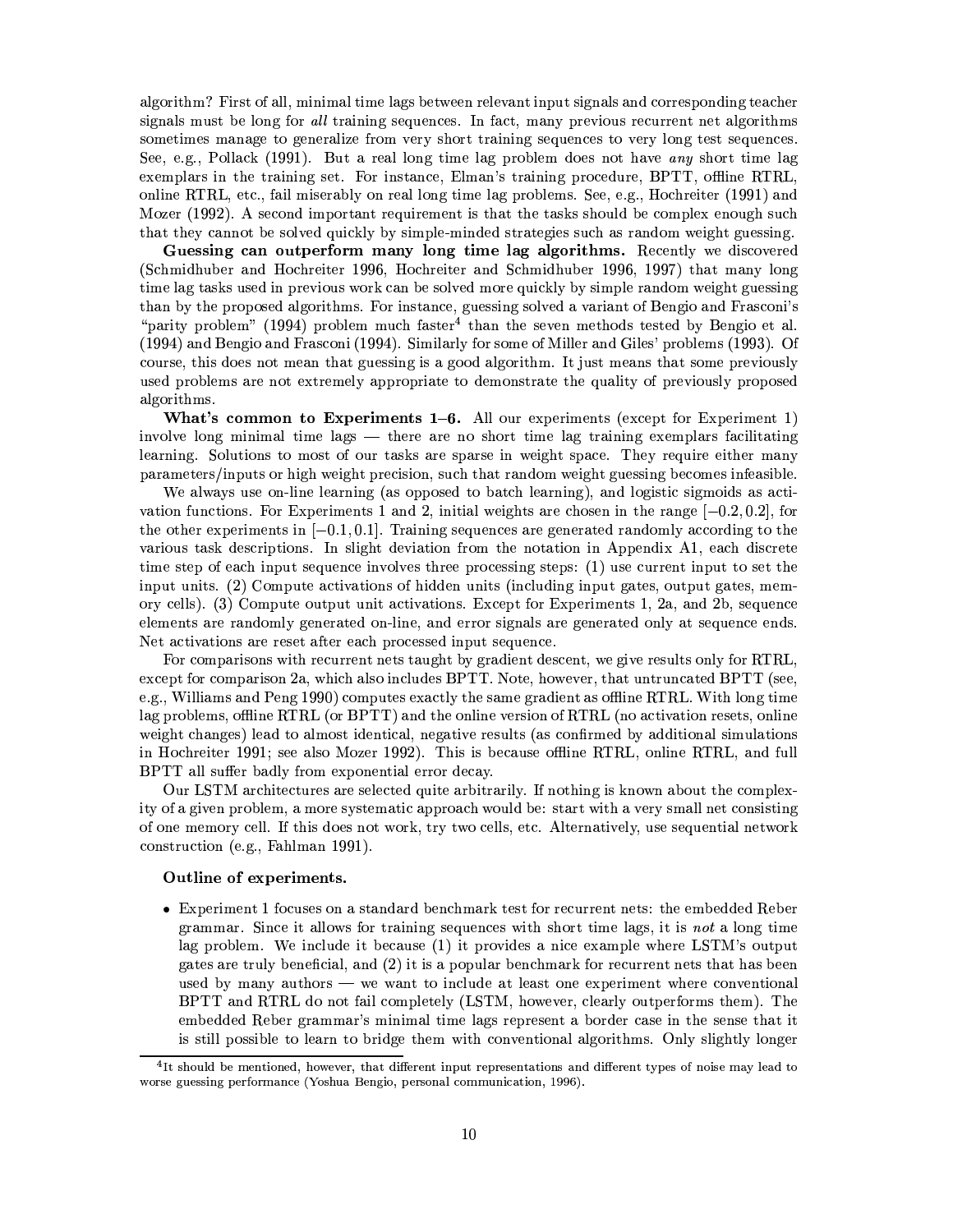minimal time lags would make this almost impossible. The more interesting tasks in our paper, however, are those that RTRL, BPTT, etc. cannot solve at all.

- Experiment 2 focuses on noise-free and noisy sequences involving numerous input symbols distracting from the few important ones. The most difficult task (Task 2c) involves hundreds of distractor symbols at random positions, and minimal time lags of 1000 steps. LSTM solves it, while BPTT and RTRL already fail in case of 10-step minimal time lags (see also, e.g., Hochreiter 1991 and Mozer 1992). For this reason RTRL and BPTT are omitted in the remaining, more complex experiments, all of which involve much longer time lags.
- Experiment 3 addresses long time lag problems with noise and signal on the same input line. Experiments 3a/3b focus on Bengio et al.'s 1994 "2-sequence problem". Because this problem actually can be solved quickly by random weight guessing, we also include a far more difficult 2-sequence problem (3c) which requires to learn real-valued, conditional expectations of noisy targets, given the inputs.
- Experiments 4 and 5 involve distributed, continuous-valued input representations and require learning to store precise, real values for very long time periods. Relevant input signals can occur at quite different positions in input sequences. Again minimal time lags involve hundreds of steps. Similar tasks never have been solved by other recurrent net algorithms.
- Experiment 6 involves tasks of a different complex type that also has not been solved by other recurrent net algorithms. Again, relevant input signals can occur at quite different positions in input sequences. The experiment shows that LSTM can extract information conveyed by the temporal order of widely separated inputs.

Subsection 5.7 will provide a detailed summary of experimental conditions in two tables for reference.

#### EXPERIMENT 1: EMBEDDED REBER GRAMMAR  $5.1$

Task. Our first task is to learn the "embedded Reber grammar", e.g. Smith and Zipser (1989), Cleeremans et al. (1989), and Fahlman (1991). Since it allows for training sequences with short time lags (of as few as 9 steps), it is *not* a long time lag problem. We include it for two reasons:  $(1)$ it is a popular recurrent net benchmark used by many authors — we wanted to have at least one experiment where RTRL and BPTT do not fail completely, and (2) it shows nicely how output gates can be beneficial.



Figure 3: grammar.

Figure 4: Transition diagram for the embedded Transition diagram for the Reber Reber grammar. Each box represents a copy of the Reber grammar (see Figure 3).

Starting at the leftmost node of the directed graph in Figure 4, symbol strings are generated sequentially (beginning with the empty string) by following edges — and appending the associated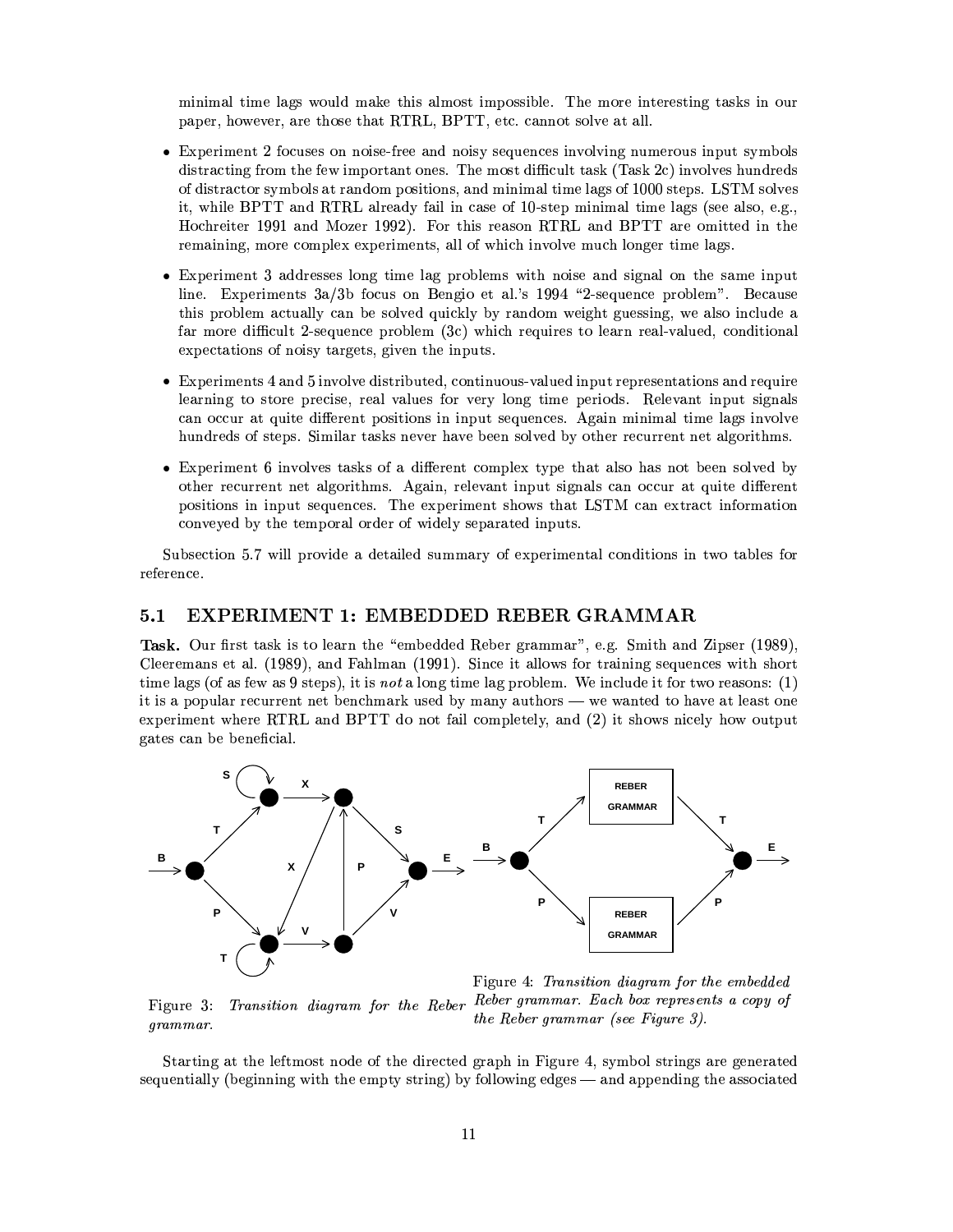symbols to the current string — until the rightmost node is reached. Edges are chosen randomly if there is a choice (probability: 0.5). The net's task is to read strings, one symbol at a time, and to permanently predict the next symbol (error signals occur at every time step). To correctly predict the symbol before last, the net has to remember the second symbol.

**Comparison.** We compare LSTM to "Elman nets trained by Elman's training procedure" (ELM) (results taken from Cleeremans et al. 1989), Fahlman's "Recurrent Cascade-Correlation" (RCC) (results taken from Fahlman 1991), and RTRL (results taken from Smith and Zipser (1989), where only the few successful trials are listed). It should be mentioned that Smith and Zipser actually make the task easier by increasing the probability of short time lag exemplars. We didn't do this for LSTM.

Training/Testing. We use a local input/output representation (7 input units, 7 output units). Following Fahlman, we use 256 training strings and 256 separate test strings. The training set is generated randomly; training exemplars are picked randomly from the training set. Test sequences are generated randomly, too, but sequences already used in the training set are not used for testing. After string presentation, all activations are reinitialized with zeros. A trial is considered successful if all string symbols of all sequences in both test set and training set are predicted correctly — that is, if the output unit(s) corresponding to the possible next symbol(s)  $is(are)$  always the most active ones.

Architectures. Architectures for RTRL, ELM, RCC are reported in the references listed above. For LSTM, we use  $3(4)$  memory cell blocks. Each block has  $2(1)$  memory cells. The output layer's only incoming connections originate at memory cells. Each memory cell and each gate unit receives incoming connections from all memory cells and gate units (the hidden layer is fully connected — less connectivity may work as well). The input layer has forward connections to all units in the hidden layer. The gate units are biased. These architecture parameters make it easy to store at least 3 input signals (architectures 3-2 and 4-1 are employed to obtain comparable numbers of weights for both architectures: 264 for 4-1 and 276 for 3-2). Other parameters may be appropriate as well, however. All sigmoid functions are logistic with output range  $[0,1]$ , except for h, whose range is  $[-1, 1]$ , and g, whose range is  $[-2, 2]$ . All weights are initialized in  $[-0.2, 0.2]$ , except for the output gate biases, which are initialized to  $-1$ ,  $-2$ , and  $-3$ , respectively (see abuse problem, solution  $(2)$  of Section 4). We tried learning rates of 0.1, 0.2 and 0.5.

**Results.** We use 3 different, randomly generated pairs of training and test sets. With each such pair we run 10 trials with different initial weights. See Table 1 for results (mean of 30 trials). Unlike the other methods, LSTM always learns to solve the task. Even when we ignore the unsuccessful trials of the other approaches, LSTM learns much faster.

**Importance of output gates.** The experiment provides a nice example where the output gate is truly beneficial. Learning to store the first T or P should not perturb activations representing the more easily learnable transitions of the original Reber grammar. This is the job of the output gates. Without output gates, we did not achieve fast learning.

#### $5.2$ **EXPERIMENT 2: NOISE-FREE AND NOISY SEQUENCES**

Task 2a: noise-free sequences with long time lags. There are  $p+1$  possible input symbols denoted  $a_1, ..., a_{p-1}, a_p = x, a_{p+1} = y$ .  $a_i$  is "locally" represented by the  $p+1$ -dimensional vector whose *i*-th component is 1 (all other components are 0). A net with  $p + 1$  input units and  $p + 1$ output units sequentially observes input symbol sequences, one at a time, permanently trying to predict the next symbol — error signals occur at every single time step. To emphasize the "long time lag problem", we use a training set consisting of only two very similar sequences:  $(y, a_1, a_2, \ldots, a_{p-1}, y)$  and  $(x, a_1, a_2, \ldots, a_{p-1}, x)$ . Each is selected with probability 0.5. To predict the final element, the net has to learn to store a representation of the first element for  $p$  time steps.

We compare "Real-Time Recurrent Learning" for fully recurrent nets (RTRL), "Back-Propagation Through Time" (BPTT), the sometimes very successful 2-net "Neural Sequence Chunker" (CH, Schmidhuber 1992b), and our new method (LSTM). In all cases, weights are initialized in  $[-0.2, 0.2]$ . Due to limited computation time, training is stopped after 5 million sequence presen-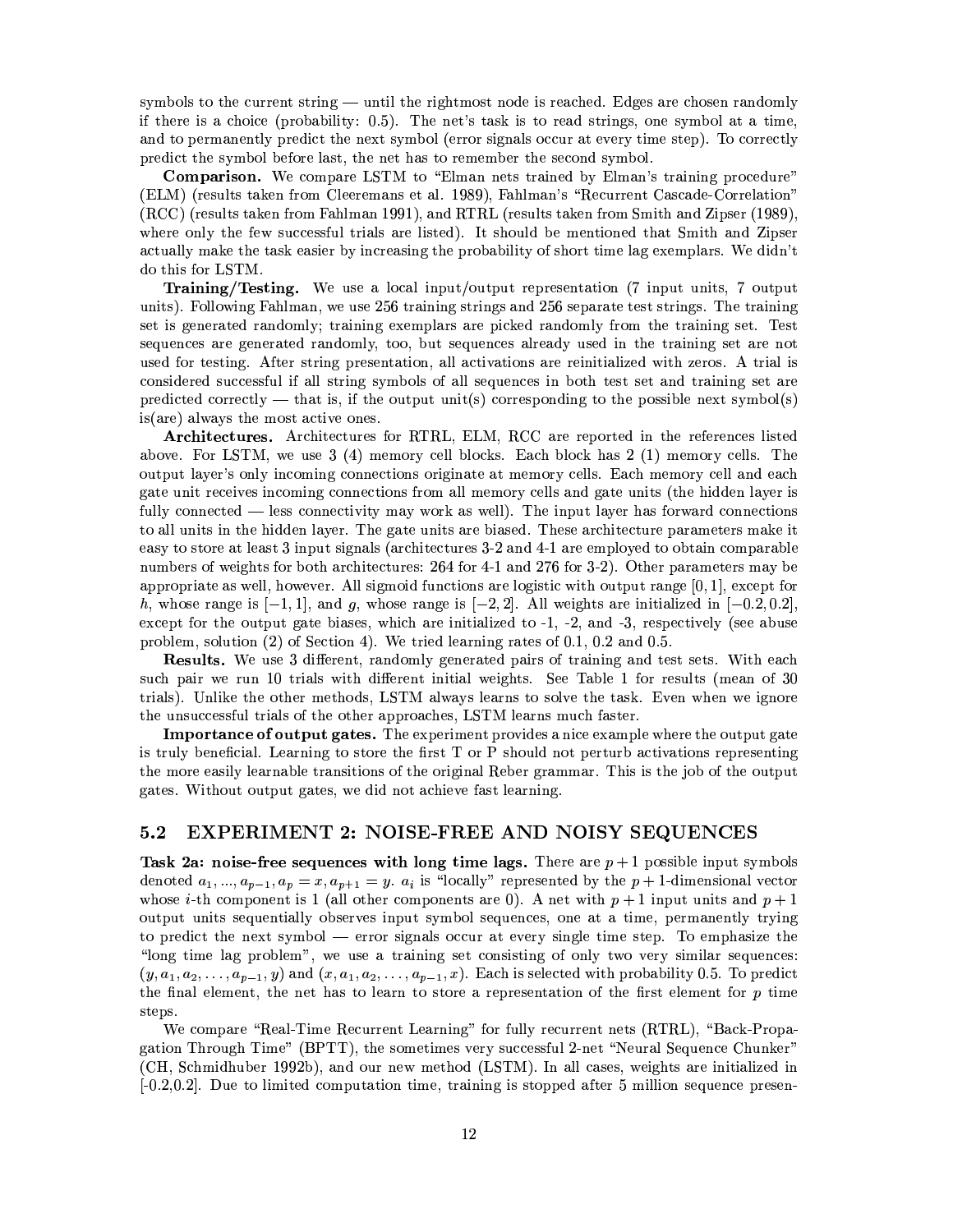| method        | hidden units     | weights<br>#      | learning rate | $%$ of success  | success after |
|---------------|------------------|-------------------|---------------|-----------------|---------------|
| <b>RTRL</b>   | 3                | $\approx 170$     | 0.05          | "some fraction" | 173,000       |
| <b>RTRL</b>   | 12               | $\approx 494$     | 0.1           | "some fraction" | 25,000        |
| <b>ELM</b>    | 15               | $\approx 435$     |               | 0               | $>$ 200,000   |
| $_{\rm RCC}$  | 7-9              | $\approx 119-198$ |               | 50              | 182,000       |
| <b>LSTM</b>   | 4 blocks, size 1 | 264               | 0.1           | 100             | 39,740        |
| <b>LSTM</b>   | 3 blocks, size 2 | 276               | 0.1           | 100             | 21,730        |
| <b>LSTM</b>   | 3 blocks, size 2 | 276               | 0.2           | 97              | 14,060        |
| $_{\rm LSTM}$ | 4 blocks, size 1 | 264               | 0.5           | 97              | 9,500         |
| <b>LSTM</b>   | 3 blocks, size 2 | 276               | 0.5           | 100             | 8,440         |

Table 1: EXPERIMENT 1: Embedded Reber grammar: percentage of successful trials and number of sequence presentations until success for RTRL (results taken from Smith and Zipser 1989), "Elman net trained by Elman's procedure" (results taken from Cleeremans et al. 1989), "Recurrent Cascade-Correlation" (results taken from Fahlman 1991) and our new approach (LSTM). Weight numbers in the first  $\ddot{A}$  rows are estimates — the corresponding papers do not provide all the technical details. Only LSTM almost always learns to solve the task (only two failures out of 150 trials). Even when we ignore the unsuccessful trials of the other approaches, LSTM learns much faster (the number of required training examples in the bottom row varies between 3,800 and  $24,100$ ).

tations. A successful run is one that fulfills the following criterion: after training, during 10,000 successive, randomly chosen input sequences, the maximal absolute error of all output units is always below 0.25.

**Architectures.** RTRL: one self-recurrent hidden unit,  $p+1$  non-recurrent output units. Each layer has connections from all layers below. All units use the logistic activation function sigmoid in  $[0,1]$ .

BPTT: same architecture as the one trained by RTRL.

CH: both net architectures like RTRL's, but one has an additional output for predicting the hidden unit of the other one (see Schmidhuber 1992b for details).

LSTM: like with RTRL, but the hidden unit is replaced by a memory cell and an input gate (no output gate required). g is the logistic sigmoid, and h is the identity function  $h : h(x) = x, \forall x$ . Memory cell and input gate are added once the error has stopped decreasing (see abuse problem: solution  $(1)$  in Section 4).

**Results.** Using RTRL and a short 4 time step delay  $(p = 4)$ ,  $\frac{7}{9}$  of all trials were successful. No trial was successful with  $p = 10$ . With long time lags, only the neural sequence chunker and LSTM achieved successful trials, while BPTT and RTRL failed. With  $p = 100$ , the 2-net sequence chunker solved the task in only  $\frac{1}{3}$  of all trials. LSTM, however, always learned to solve the task. Comparing successful trials only, LSTM learned much faster. See Table 2 for details. It should be mentioned, however, that a *hierarchical* chunker can also always quickly solve this task (Schmidhuber 1992c, 1993).

Task 2b: no local regularities. With the task above, the chunker sometimes learns to correctly predict the final element, but only because of predictable local regularities in the input stream that allow for compressing the sequence. In an additional, more difficult task (involving many more different possible sequences), we remove compressibility by replacing the deterministic subsequence  $(a_1, a_2, \ldots, a_{p-1})$  by a *random* subsequence (of length  $p-1$ ) over the alphabet  $a_1, a_2, \ldots, a_{p-1}$ . We obtain 2 classes (two sets of sequences)  $\{(y, a_{i_1}, a_{i_2}, \ldots, a_{i_{p-1}}, y) \mid 1 \leq$  $i_1, i_2, \ldots, i_{p-1} \leq p-1$  and  $\{(x, a_{i_1}, a_{i_2}, \ldots, a_{i_{p-1}}, x) \mid 1 \leq i_1, i_2, \ldots, i_{p-1} \leq p-1\}$ . Again, every next sequence element has to be predicted. The only totally predictable targets, however, are x and  $y$ , which occur at sequence ends. Training exemplars are chosen randomly from the 2 classes. Architectures and parameters are the same as in Experiment 2a. A successful run is one that fulfills the following criterion: after training, during 10,000 successive, randomly chosen input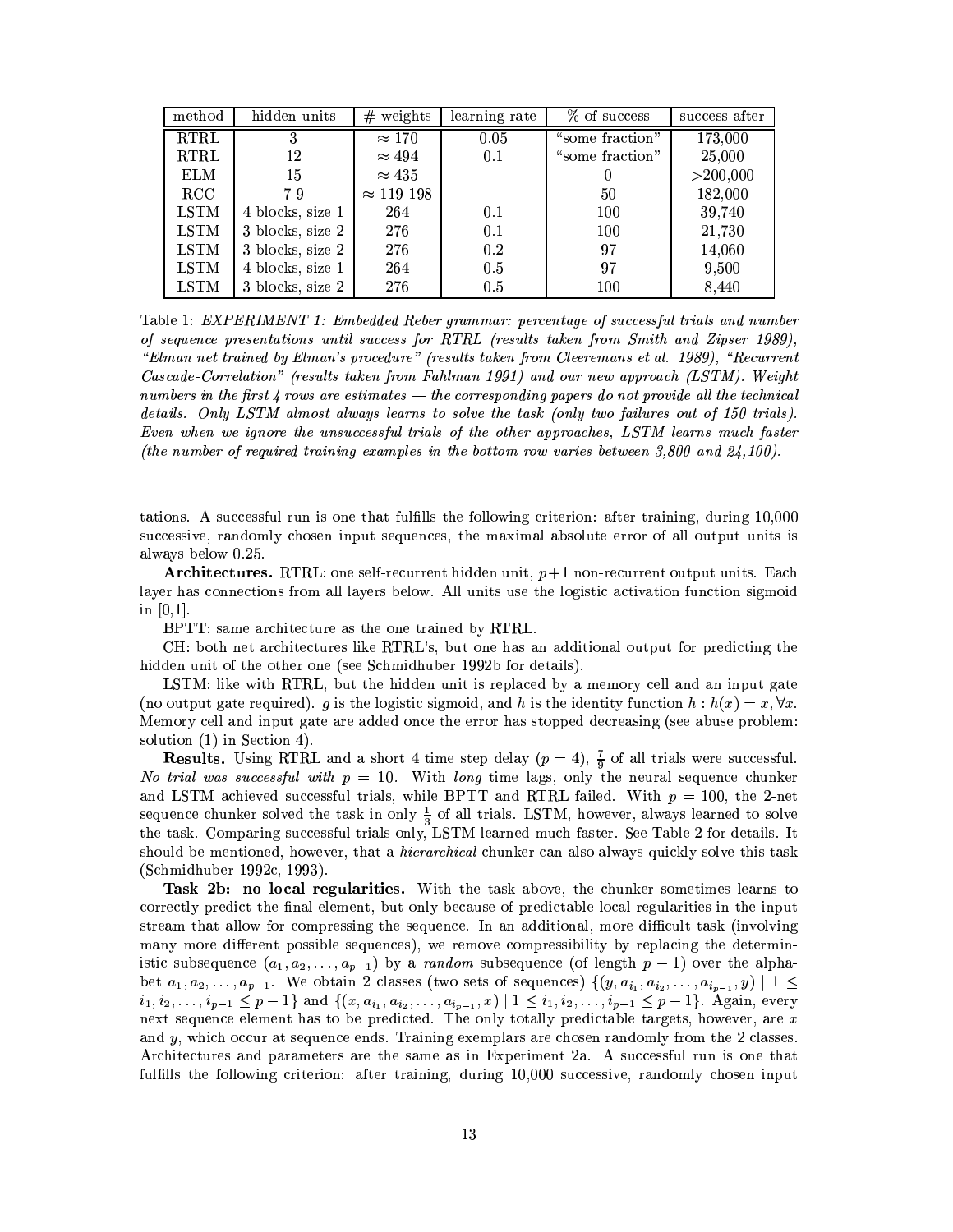| Method      | Delay $p$      | Learning rate | weights<br># | % Successful trials | Success after |
|-------------|----------------|---------------|--------------|---------------------|---------------|
| <b>RTRL</b> | 4              | 1.0           | 36           | 78                  | 1,043,000     |
| <b>RTRL</b> | 4              | 4.0           | 36           | 56                  | 892,000       |
| <b>RTRL</b> | $\overline{4}$ | 10.0          | 36           | 22                  | 254,000       |
| <b>RTRL</b> | 10             | $1.0 - 10.0$  | 144          | 0                   | > 5,000,000   |
| <b>RTRL</b> | 100            | $1.0 - 10.0$  | 10404        | 0                   | > 5,000,000   |
| <b>BPTT</b> | 100            | $1.0 - 10.0$  | 10404        | $\theta$            | > 5,000,000   |
| CН          | 100            | 1.0           | 10506        | 33                  | 32,400        |
| LSTM        | 100            | 1.0           | 10504        | 100                 | 5,040         |

Table 2: Task 2a: Percentage of successful trials and number of training sequences until success, for "Real-Time Recurrent Learning" (RTRL), "Back-Propagation Through Time" (BPTT), neural sequence chunking  $(CH)$ , and the new method (LSTM). Table entries refer to means of 18 trials. With 100 time step delays, only CH and LSTM achieve successful trials. Even when we ignore the unsuccessful trials of the other approaches, LSTM learns much faster.

sequences, the maximal absolute error of all output units is below 0.25 at sequence end.

**Results.** As expected, the chunker failed to solve this task (so did BPTT and RTRL, of course). LSTM, however, was always successful. On average (mean of 18 trials), success for  $p = 100$  was achieved after 5,680 sequence presentations. This demonstrates that LSTM does not require sequence regularities to work well.

Task 2c: very long time lags — no local regularities. This is the most difficult task in this subsection. To our knowledge no other recurrent net algorithm can solve it. Now there are  $p+4$ possible input symbols denoted  $a_1, ..., a_{p-1}, a_p, a_{p+1} = e, a_{p+2} = b, a_{p+3} = x, a_{p+4} = y.$   $a_1, ..., a_p$ are also called "distractor symbols". Again,  $a_i$  is locally represented by the  $p+4$ -dimensional vector whose *i*th component is 1 (all other components are 0). A net with  $p+4$  input units and 2 output units sequentially observes input symbol sequences, one at a time. Training sequences are randomly chosen from the union of two very similar subsets of sequences:  $\{(b, y, a_{i_1}, a_{i_2}, \ldots, a_{i_{q+k}}, e, y) \mid 1 \leq$  $i_1, i_2, \ldots, i_{q+k} \leq q$  and  $\{(b, x, a_{i_1}, a_{i_2}, \ldots, a_{i_{q+k}}, e, x) \mid 1 \leq i_1, i_2, \ldots, i_{q+k} \leq q\}$ . To produce a training sequence, we (1) randomly generate a sequence prefix of length  $q + 2$ , (2) randomly generate a sequence suffix of additional elements ( $\neq$  b, e, x, y) with probability  $\frac{9}{10}$  or, alternatively, an e with probability  $\frac{1}{10}$ . In the latter case, we (3) conclude the sequence with x or y, depending on the second element. For a given  $k$ , this leads to a uniform distribution on the possible sequences with length  $q + k + 4$ . The minimal sequence length is  $q + 4$ ; the expected length is

$$
4 + \sum_{k=0}^{\infty} \frac{1}{10} \left(\frac{9}{10}\right)^k (q+k) = q + 14.
$$

The expected number of occurrences of element  $a_i, 1 \le i \le p$ , in a sequence is  $\frac{q+10}{p} \approx \frac{q}{p}$ . The goal is to predict the last symbol, which always occurs after the "trigger symbol" e. Error signals are generated only at sequence ends. To predict the final element, the net has to learn to store a representation of the second element for at least  $q + 1$  time steps (until it sees the trigger symbol e). Success is defined as "prediction error (for final sequence element) of both output units always below 0.2, for 10,000 successive, randomly chosen input sequences".

**Architecture/Learning.** The net has  $p + 4$  input units and 2 output units. Weights are initialized in  $[-0.2, 0.2]$ . To avoid too much learning time variance due to different weight initializations, the hidden layer gets two memory cells (two cell blocks of size  $1 -$  although one would be sufficient). There are no other hidden units. The output layer receives connections only from memory cells. Memory cells and gate units receive connections from input units, memory cells and gate units (i.e., the hidden layer is fully connected). No bias weights are used.  $h$  and  $g$  are logistic sigmoids with output ranges  $[-1, 1]$  and  $[-2, 2]$ , respectively. The learning rate is 0.01.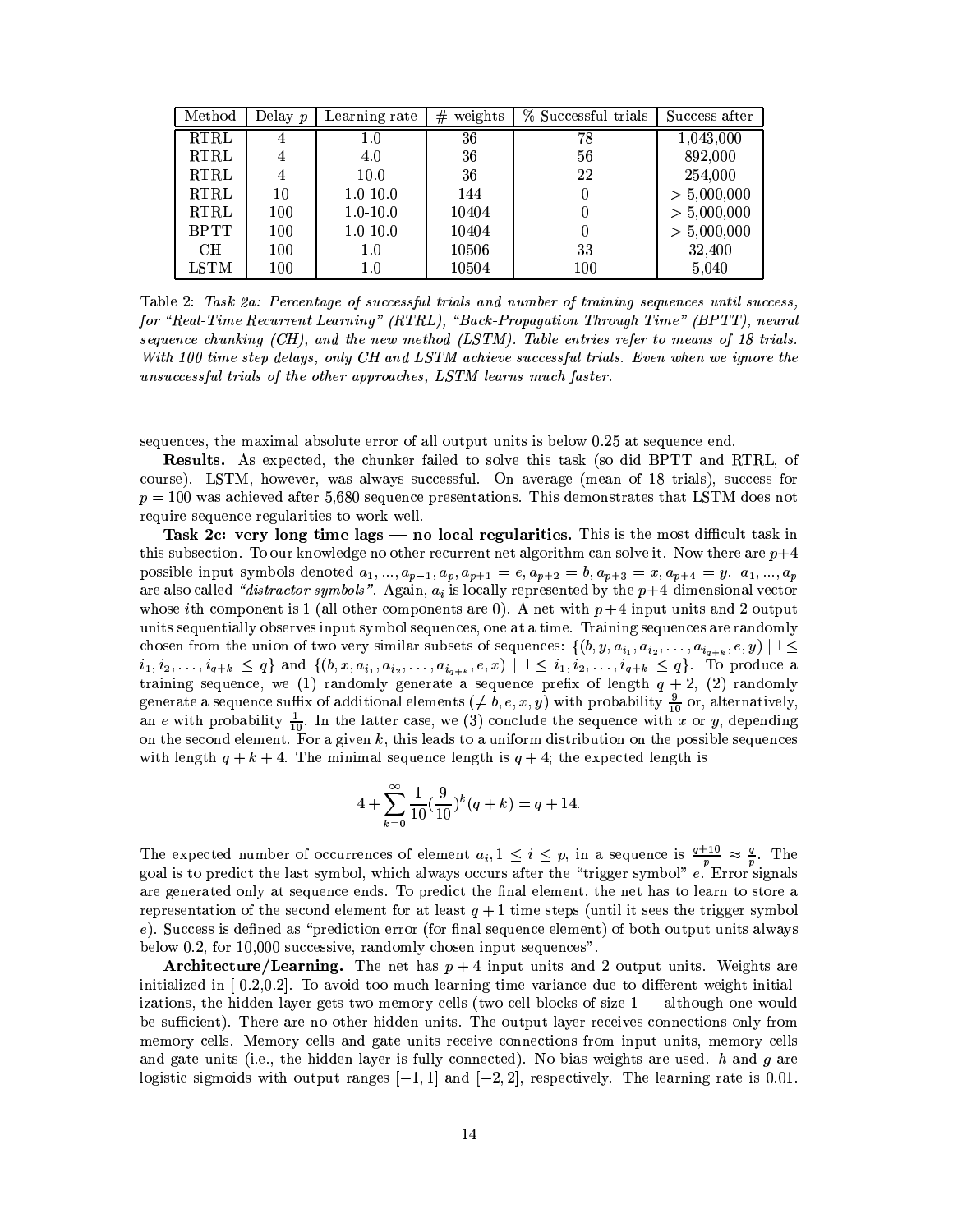| $(\text{time lag} - 1)$<br>q | $#$ random inputs)<br>$\boldsymbol{p}$ | q<br>Ď         | weights<br># | Success after |
|------------------------------|----------------------------------------|----------------|--------------|---------------|
| 50                           | 50                                     | 1              | 364          | 30,000        |
| 100                          | 100                                    | 1              | 664          | 31,000        |
| 200                          | 200                                    | 1              | 1264         | 33,000        |
| 500                          | 500                                    | 1              | 3064         | 38,000        |
| 1,000                        | 1,000                                  | 1              | 6064         | 49,000        |
| 1,000                        | 500                                    | $\overline{2}$ | 3064         | 49,000        |
| 1,000                        | 200                                    | 5              | 1264         | 75,000        |
| 1,000                        | 100                                    | 10             | 664          | 135,000       |
| 1,000                        | 50                                     | 20             | 364          | 203,000       |

Table 3: Task 2c: LSTM with very long minimal time lags  $q + 1$  and a lot of noise. p is the number of available distractor symbols  $(p+4)$  is the number of input units).  $\frac{q}{p}$  is the expected number of occurrences of a given distractor symbol in a sequence. The rightmost column lists the number of training sequences required by LSTM (BPTT, RTRL and the other competitors have no chance of solving this task). If we let the number of distractor symbols (and weights) increase in proportion to the time lag, learning time increases very slowly. The lower block illustrates the expected slow-down due to increased frequency of distractor symbols.

Note that the *minimal* time lag is  $q + 1$  — the net never sees short training sequences facilitating the classification of long test sequences.

**Results.** 20 trials were made for all tested pairs  $(p, q)$ . Table 3 lists the mean of the number of training sequences required by LSTM to achieve success (BPTT and RTRL have no chance of solving non-trivial tasks with minimal time lags of 1000 steps).

**Scaling.** Table 3 shows that if we let the number of input symbols (and weights) increase in proportion to the time lag, learning time increases very slowly. This is a another remarkable property of LSTM not shared by any other method we are aware of. Indeed, RTRL and BPTT are far from scaling reasonably — instead, they appear to scale exponentially, and appear quite useless when the time lags exceed as few as 10 steps.

**Distractor influence.** In Table 3, the column headed by  $\frac{q}{p}$  gives the expected frequency of distractor symbols. Increasing this frequency decreases learning speed, an effect due to weight oscillations caused by frequently observed input symbols.

#### EXPERIMENT 3: NOISE AND SIGNAL ON SAME CHANNEL 5.3

This experiment serves to illustrate that LSTM does not encounter fundamental problems if noise and signal are mixed on the same input line. We initially focus on Bengio et al.'s simple 1994 "2-sequence problem"; in Experiment 3c we will then pose a more challenging 2-sequence problem.

Task 3a ("2-sequence problem"). The task is to observe and then classify input sequences. There are two classes, each occurring with probability 0.5. There is only one input line. Only the first N real-valued sequence elements convey relevant information about the class. Sequence elements at positions  $t > N$  are generated by a Gaussian with mean zero and variance 0.2. Case  $N = 1$ : the first sequence element is 1.0 for class 1, and -1.0 for class 2. Case  $N = 3$ : the first three elements are 1.0 for class 1 and -1.0 for class 2. The target at the sequence end is 1.0 for class 1 and 0.0 for class 2. Correct classification is defined as "absolute output error at sequence end below 0.2". Given a constant T, the sequence length is randomly selected between T and  $T +$  $T/10$  (a difference to Bengio et al.'s problem is that they also permit shorter sequences of length  $T/2$ ).

Guessing. Bengio et al. (1994) and Bengio and Frasconi (1994) tested 7 different methods on the 2-sequence problem. We discovered, however, that random weight guessing easily outper-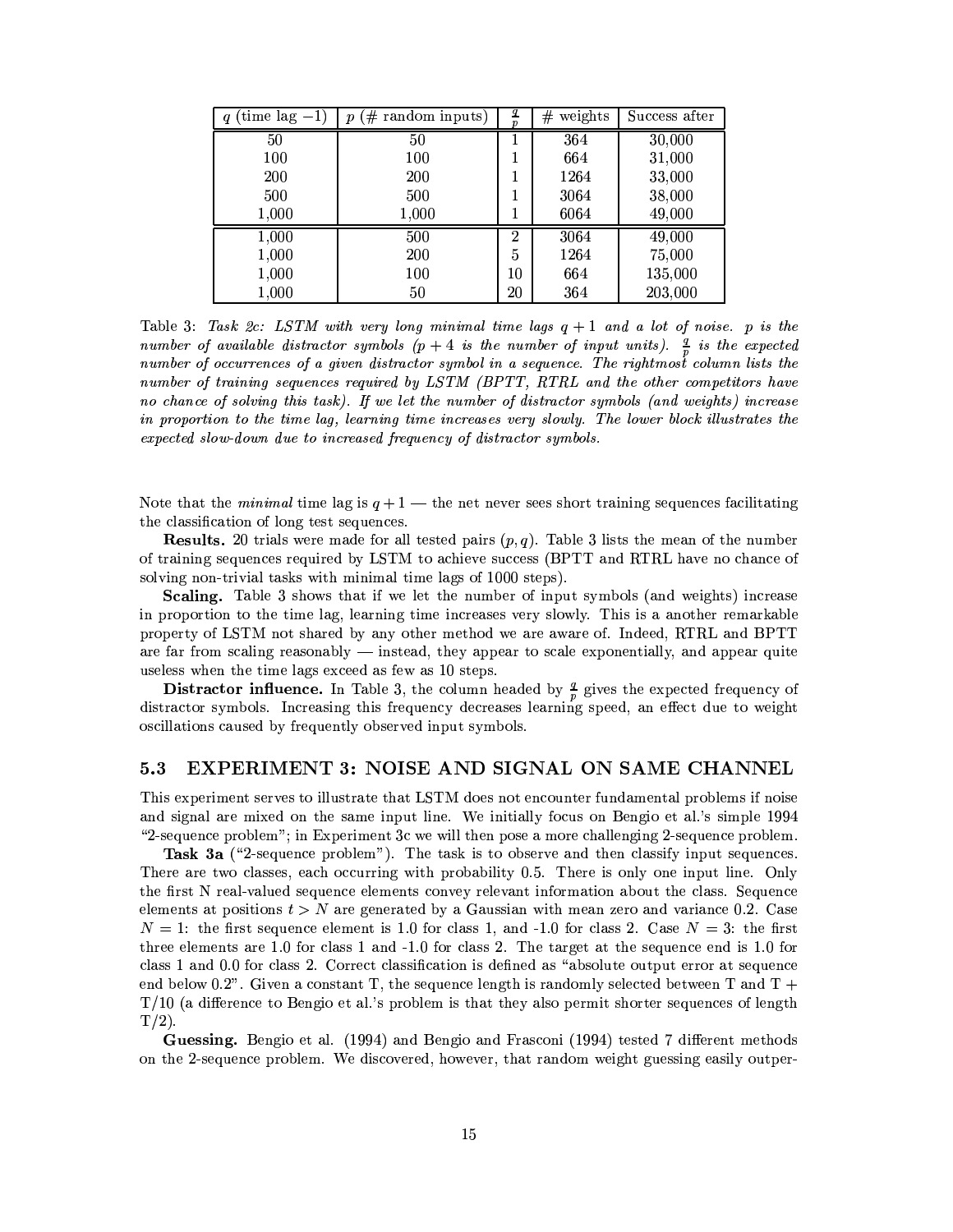| $\tau$ |   | stop: ST1 | stop: $ST2$ | $#$ weights | ST2: fraction misclassified |
|--------|---|-----------|-------------|-------------|-----------------------------|
| 100    | 2 | 27.380    | 39,850      | 102         | 0.000195                    |
| 100    |   | 58.370    | 64.330      | 102         | 0.000117                    |
| 1000   | 2 | 446,850   | 452,460     | 102         | 0.000078                    |

Table 4: Task 3a: Bengio et al.'s 2-sequence problem. T is minimal sequence length. N is the number of information-conveying elements at sequence begin. The column headed by ST1 (ST2) gives the number of sequence presentations required to achieve stopping criterion ST1 (ST2). The rightmost column lists the fraction of misclassified post-training sequences (with absolute error  $>$ 0.2) from a test set consisting of 2560 sequences (tested after  $ST2$  was achieved). All values are means of 10 trials. We discovered, however, that this problem is so simple that random weight guessing solves it faster than LSTM and any other method for which there are published results.

forms them all, because the problem is so simple<sup>5</sup>. See Schmidhuber and Hochreiter (1996) and Hochreiter and Schmidhuber (1996, 1997) for additional results in this vein.

**LSTM** architecture. We use a 3-layer net with 1 input unit, 1 output unit, and 3 cell blocks of size 1. The output layer receives connections only from memory cells. Memory cells and gate units receive inputs from input units, memory cells and gate units, and have bias weights. Gate units and output unit are logistic sigmoid in [0, 1], h in  $[-1, 1]$ , and g in  $[-2, 2]$ .

**Training/Testing.** All weights (except the bias weights to gate units) are randomly initialized in the range  $[-0.1, 0.1]$ . The first input gate bias is initialized with  $-1.0$ , the second with  $-3.0$ , and the third with  $-5.0$ . The first output gate bias is initialized with  $-2.0$ , the second with  $-4.0$ and the third with  $-6.0$ . The precise initialization values hardly matter though, as confirmed by additional experiments. The learning rate is 1.0. All activations are reset to zero at the beginning of a new sequence.

We stop training (and judge the task as being solved) according to the following criteria: ST1: none of 256 sequences from a randomly chosen test set is misclassified. ST2: ST1 is satisfied, and mean absolute test set error is below 0.01. In case of ST2, an additional test set consisting of 2560 randomly chosen sequences is used to determine the fraction of misclassified sequences.

Results. See Table 4. The results are means of 10 trials with different weight initializations in the range  $[-0.1, 0.1]$ . LSTM is able to solve this problem, though by far not as fast as random weight guessing (see paragraph "Guessing" above). Clearly, this trivial problem does not provide a very good testbed to compare performance of various non-trivial algorithms. Still, it demonstrates that LSTM does not encounter fundamental problems when faced with signal and noise on the same channel.

Task 3b. Architecture, parameters, etc. like in Task 3a, but now with Gaussian noise (mean 0 and variance 0.2) added to the information-conveying elements  $(t \leq N)$ . We stop training (and judge the task as being solved) according to the following, slightly redefined criteria: ST1: less than 6 out of 256 sequences from a randomly chosen test set are misclassified. ST2: ST1 is satisfied, and mean absolute test set error is below 0.04. In case of ST2, an additional test set consisting of 2560 randomly chosen sequences is used to determine the fraction of misclassified sequences.

**Results.** See Table 5. The results represent means of 10 trials with different weight initializations. LSTM easily solves the problem.

**Task 3c.** Architecture, parameters, etc. like in Task 3a, but with a few essential changes that make the task non-trivial: the targets are 0.2 and 0.8 for class 1 and class 2, respectively, and there is Gaussian noise on the *targets* (mean  $0$  and variance  $0.1$ ; st.dev.  $0.32$ ). To minimize mean squared error, the system has to learn the *conditional expectations of the targets* given the inputs. Misclassification is defined as "absolute difference between output and noise-free target (0.2 for

 $5$ It should be mentioned, however, that different input representations and different types of noise may lead to worse guessing performance (Yoshua Bengio, personal communication, 1996).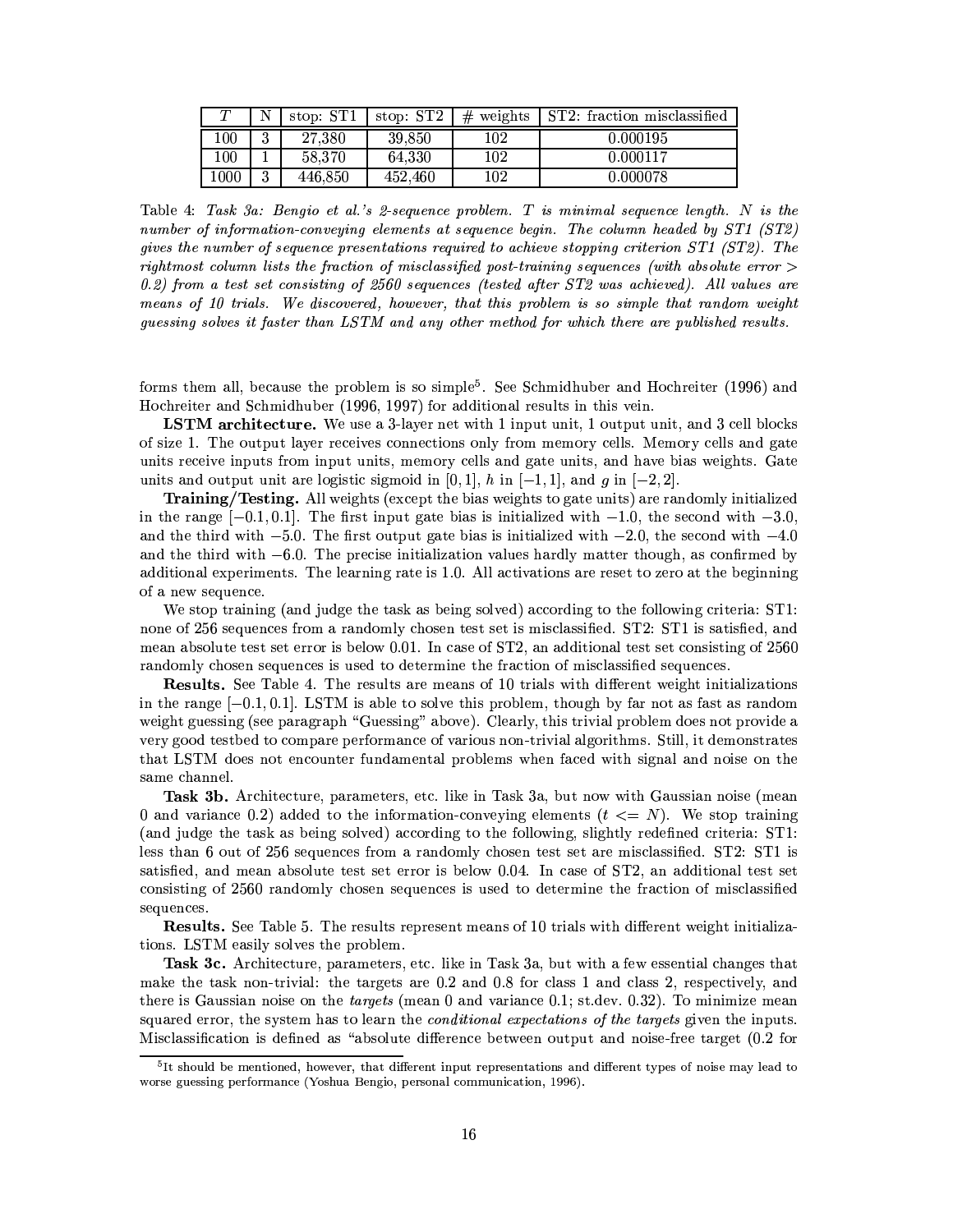| ௱    |   | stop: ST1 | stop: $ST2$ | $#$ weights | ST2: fraction misclassified |
|------|---|-----------|-------------|-------------|-----------------------------|
| 100  | ച | 41.740    | 43,250      | 102         | 0.00828                     |
| 100  |   | 74.950    | 78,430      | 102         | 0.01500                     |
| 1000 |   | 481,060   | 485.080     | 102         | 0.01207                     |

Table 5: Task 3b: modified 2-sequence problem. Same as in Table 4, but now the informationconveying elements are also perturbed by noise.

|         | stop    | $#$ weights | fraction misclassified | av. difference to mean |
|---------|---------|-------------|------------------------|------------------------|
| $100\,$ | 269,650 | 102         | 0.00558                | 0.014                  |
| $100\,$ | 565,640 | 102         | 0.00441                | $\rm 0.012$            |

Table 6: Task 3c: modified, more challenging 2-sequence problem. Same as in Table 4, but with noisy real-valued targets. The system has to learn the conditional expectations of the targets given the inputs. The rightmost column provides the average difference between network output and expected target. Unlike 3a and 3b, this task cannot be solved quickly by random weight quessing.

class 1 and 0.8 for class  $2$ ) > 0.1. " The network output is considered acceptable if the mean absolute difference between noise-free target and output is below 0.015. Since this requires high weight precision, Task 3c (unlike 3a and 3b) cannot be solved quickly by random quessing.

Training/Testing. The learning rate is 0.1. We stop training according to the following criterion: none of 256 sequences from a randomly chosen test set is misclassified, and mean absolute difference between noise free target and output is below 0.015. An additional test set consisting of 2560 randomly chosen sequences is used to determine the fraction of misclassified sequences.

Results. See Table 6. The results represent means of 10 trials with different weight initializations. Despite the noisy targets, LSTM still can solve the problem by learning the expected target values.

#### **EXPERIMENT 4: ADDING PROBLEM**  $5.4$

The difficult task in this section is of a type that has never been solved by other recurrent net algorithms. It shows that LSTM can solve long time lag problems involving distributed, continuousvalued representations.

Task. Each element of each input sequence is a pair of components. The first component is a real value randomly chosen from the interval  $[-1,1]$ ; the second is either 1.0, 0.0, or -1.0, and is used as a marker: at the end of each sequence, the task is to output the sum of the first components of those pairs that are *marked* by second components equal to 1.0. Sequences have random lengths between the minimal sequence length T and  $T + \frac{T}{10}$ . In a given sequence exactly two pairs are marked as follows: we first randomly select and mark one of the first ten pairs (whose first component we call  $X_1$ ). Then we randomly select and mark one of the first  $\frac{T}{2} - 1$ still unmarked pairs (whose first component we call  $X_2$ ). The second components of all remaining pairs are zero except for the first and final pair, whose second components are -1. (In the rare case where the *first* pair of the sequence gets marked, we set  $X_1$  to zero.) An error signal is generated<br>only at the sequence end: the target is  $0.5 + \frac{X_1 + X_2}{4.0}$  (the sum  $X_1 + X_2$  scaled to the interval [0, 1]). A sequence is processed correctly if the absolute error at the sequence end is below 0.04.

**Architecture.** We use a 3-layer net with 2 input units, 1 output unit, and 2 cell blocks of size 2. The output layer receives connections only from memory cells. Memory cells and gate units receive inputs from memory cells and gate units (i.e., the hidden layer is fully connected — less connectivity may work as well). The input layer has forward connections to all units in the hidden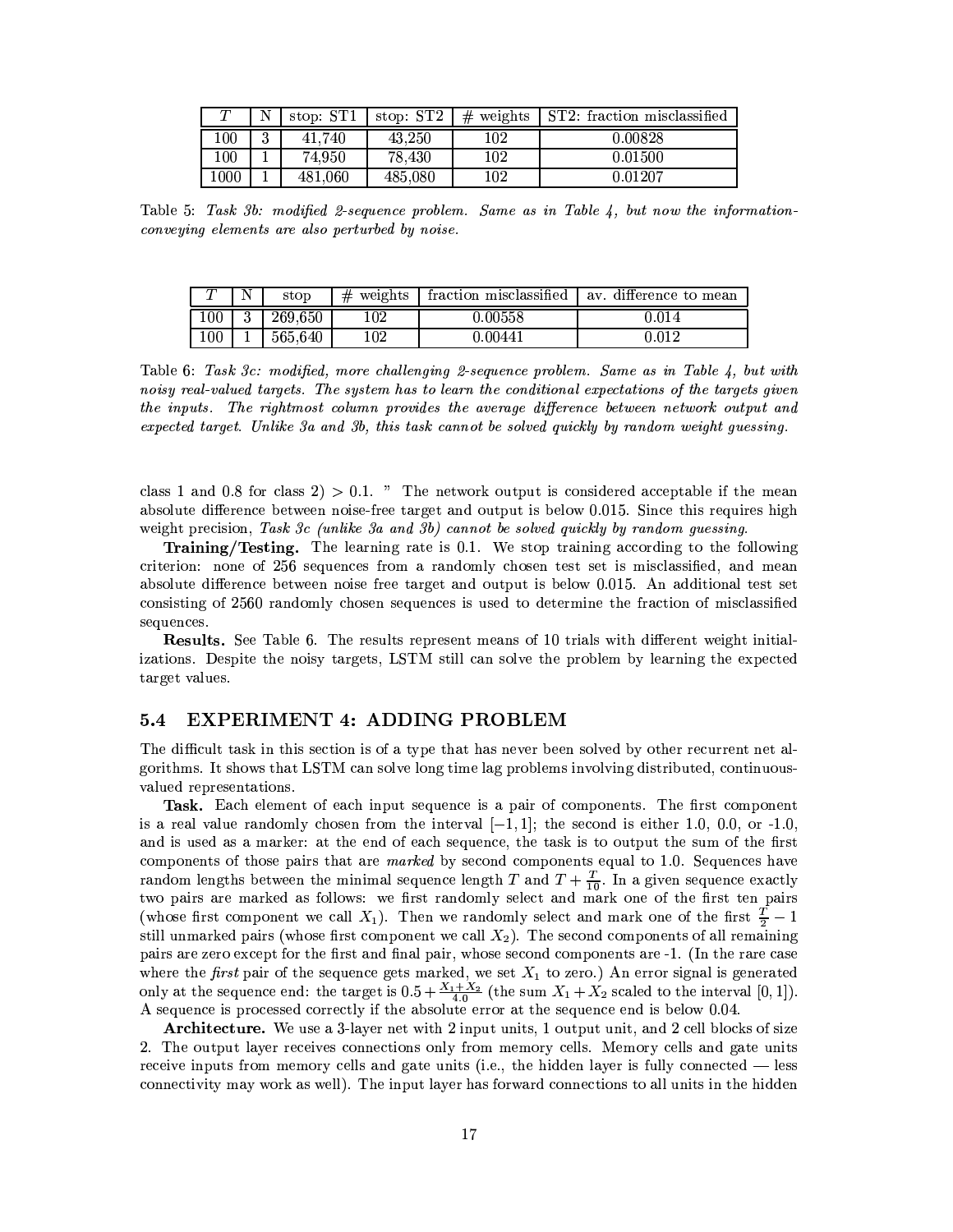| $\tau$ | minimal lag | $#$ weights | $#$ wrong predictions $ $ Success after |         |
|--------|-------------|-------------|-----------------------------------------|---------|
| 100    | 50          | 93          | 1 out of 2560                           | 74.000  |
| 500    | 250         | 93          | 0 out of 2560                           | 209,000 |
| 1000   | 500         | 93          | 1 out of 2560                           | 853,000 |

Table 7:  $EXPERIMENT 4: Results for the Adding Problem. T is the minimal sequence length,$  $T/2$  the minimal time lag. "# wrong predictions" is the number of incorrectly processed sequences (error  $> 0.04$ ) from a test set containing 2560 sequences. The rightmost column gives the number of training sequences required to achieve the stopping criterion. All values are means of 10 trials. For  $T = 1000$  the number of required training examples varies between 370,000 and 2,020,000, exceeding  $700,000$  in only 3 cases.

layer. All non-input units have bias weights. These architecture parameters make it easy to store at least 2 input signals (a cell block size of 1 works well, too). All activation functions are logistic with output range [0, 1], except for h, whose range is  $[-1, 1]$ , and g, whose range is  $[-2, 2]$ .

State drift versus initial bias. Note that the task requires storing the precise values of real numbers for long durations — the system must learn to protect memory cell contents against even minor internal state drift (see Section 4). To study the significance of the drift problem, we make the task even more difficult by biasing all non-input units, thus artificially inducing internal state drift. All weights (including the bias weights) are randomly initialized in the range  $[-0.1, 0.1]$ . Following Section 4's remedy for state drifts, the first input gate bias is initialized with  $-3.0$ , the second with  $-6.0$  (though the precise values hardly matter, as confirmed by additional experiments).

Training/Testing. The learning rate is 0.5. Training is stopped once the average training error is below 0.01, and the 2000 most recent sequences were processed correctly.

**Results.** With a test set consisting of 2560 randomly chosen sequences, the average test set error was always below 0.01, and there were never more than 3 incorrectly processed sequences. Table 7 shows details.

The experiment demonstrates: (1) LSTM is able to work well with distributed representations. (2) LSTM is able to learn to perform calculations involving *continuous* values. (3) Since the system manages to store continuous values without deterioration for minimal delays of  $\frac{T}{2}$  time steps, there is no significant, harmful internal state drift.

#### $5.5$ **EXPERIMENT 5: MULTIPLICATION PROBLEM**

One may argue that LSTM is a bit biased towards tasks such as the Adding Problem from the previous subsection. Solutions to the Adding Problem may exploit the CEC's built-in integration capabilities. Although this CEC property may be viewed as a feature rather than a disadvantage (integration seems to be a natural subtask of many tasks occurring in the real world), the question arises whether LSTM can also solve tasks with inherently non-integrative solutions. To test this. we change the problem by requiring the final target to equal the product (instead of the sum) of earlier marked inputs.

**Task.** Like the task in Section 5.4, except that the first component of each pair is a real value randomly chosen from the interval  $[0,1]$ . In the rare case where the first pair of the input sequence gets marked, we set  $X_1$  to 1.0. The target at sequence end is the product  $X_1 \times X_2$ .

Architecture. Like in Section 5.4. All weights (including the bias weights) are randomly initialized in the range  $[-0.1, 0.1]$ .

Training/Testing. The learning rate is 0.1. We test performance twice: as soon as less than  $n_{seq}$  of the 2000 most recent training sequences lead to absolute errors exceeding 0.04, where  $n_{seq}$  = 140, and  $n_{seq}$  = 13. Why these values?  $n_{seq}$  = 140 is sufficient to learn storage of the relevant inputs. It is not enough though to fine-tune the precise final outputs.  $n_{seq} = 13$ , however,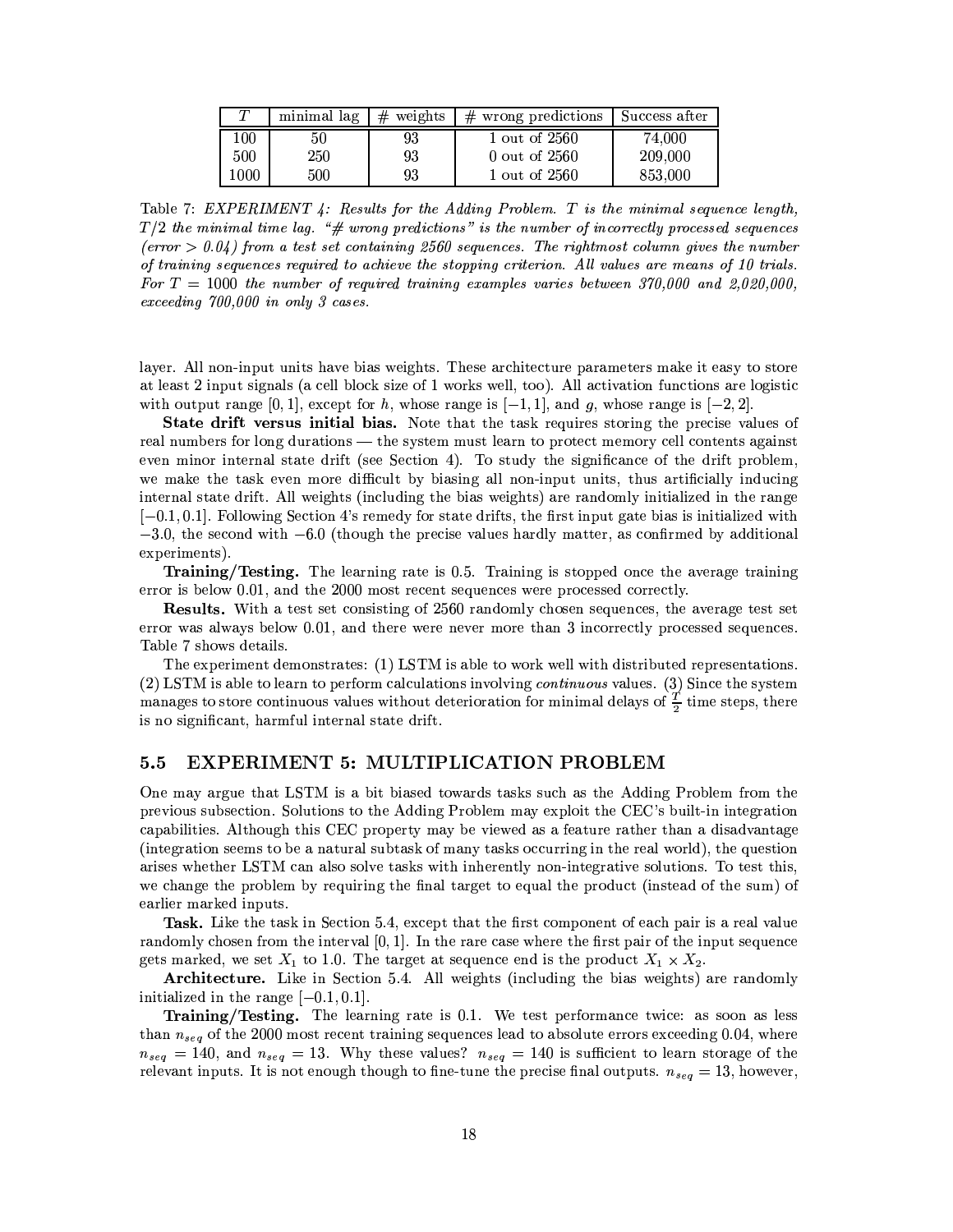| $\tau$  | minimal lag | $#$ weights | $n_{sea}$ | wrong predictions<br># | $_{\rm MSE}$ | Success atter |
|---------|-------------|-------------|-----------|------------------------|--------------|---------------|
| 100     | 50          | 93          | .40       | 139 out of 2560        | 0.0223       | 482,000       |
| $100\,$ | 50          | 93          |           | 14 out of 2560         | 0.0139       | 1,273,000     |

Table 8: EXPERIMENT 5: Results for the Multiplication Problem. T is the minimal sequence length,  $T/2$  the minimal time lag. We test on a test set containing 2560 sequences as soon as less than  $n_{seq}$  of the 2000 most recent training sequences lead to error  $> 0.04$ . "# wrong predictions" is the number of test sequences with error  $> 0.04$ . MSE is the mean squared error on the test set. The rightmost column lists numbers of training sequences required to achieve the stopping criterion. All values are means of 10 trials.

leads to quite satisfactory results.

**Results.** For  $n_{seq} = 140$  ( $n_{seq} = 13$ ) with a test set consisting of 2560 randomly chosen sequences, the average test set error was always below 0.026 (0.013), and there were never more than 170 (15) incorrectly processed sequences. Table 8 shows details. (A net with additional standard hidden units or with a hidden layer above the memory cells may learn the fine-tuning part more quickly.)

The experiment demonstrates: LSTM can solve tasks involving both continuous-valued representations and non-integrative information processing.

#### EXPERIMENT 6: TEMPORAL ORDER  $5.6$

In this subsection, LSTM solves other difficult (but artificial) tasks that have never been solved by previous recurrent net algorithms. The experiment shows that LSTM is able to extract information conveyed by the temporal order of widely separated inputs.

Task 6a: two relevant, widely separated symbols. The goal is to classify sequences. Elements and targets are represented locally (input vectors with only one non-zero bit). The sequence starts with an E, ends with a B (the "trigger symbol") and otherwise consists of randomly chosen symbols from the set  $\{a, b, c, d\}$  except for two elements at positions  $t_1$  and  $t_2$  that are either X or Y. The sequence length is randomly chosen between 100 and 110,  $t_1$  is randomly chosen between 10 and 20, and  $t_2$  is randomly chosen between 50 and 60. There are 4 sequence classes  $Q, R, S, U$  which depend on the temporal order of X and Y. The rules are:  $X, X \to Q$ ;  $X, Y \to$  $R; Y, X \rightarrow S; Y, Y \rightarrow U.$ 

Task 6b: three relevant, widely separated symbols. Again, the goal is to classify sequences. Elements/targets are represented locally. The sequence starts with an  $E$ , ends with a  $B$  (the "trigger symbol"), and otherwise consists of randomly chosen symbols from the set  $\{a, b, c, d\}$  except for three elements at positions  $t_1, t_2$  and  $t_3$  that are either X or Y. The sequence length is randomly chosen between 100 and 110,  $t_1$  is randomly chosen between 10 and 20,  $t_2$  is randomly chosen between 33 and 43, and  $t_3$  is randomly chosen between 66 and 76. There are 8 sequence classes  $Q, R, S, U, V, A, B, C$  which depend on the temporal order of the Xs and Ys. The rules are:  $X, X, X \to Q$ ;  $X, X, Y \to R$ ;  $X, Y, X \to S$ ;  $X, Y, Y \to U$ ;  $Y, X, X \to V$ ;  $Y, X, Y \to Y$  $A; Y,Y,X \rightarrow B; Y,Y,Y \rightarrow C.$ 

There are as many output units as there are classes. Each class is locally represented by a binary target vector with one non-zero component. With both tasks, error signals occur only at the end of a sequence. The sequence is classified correctly if the final absolute error of all output units is below 0.3.

**Architecture.** We use a 3-layer net with 8 input units, 2 (3) cell blocks of size 2 and 4 (8) output units for Task 6a (6b). Again all non-input units have bias weights, and the output layer receives connections from memory cells only. Memory cells and gate units receive inputs from input units, memory cells and gate units (i.e., the hidden layer is fully connected — less connectivity may work as well). The architecture parameters for Task 6a (6b) make it easy to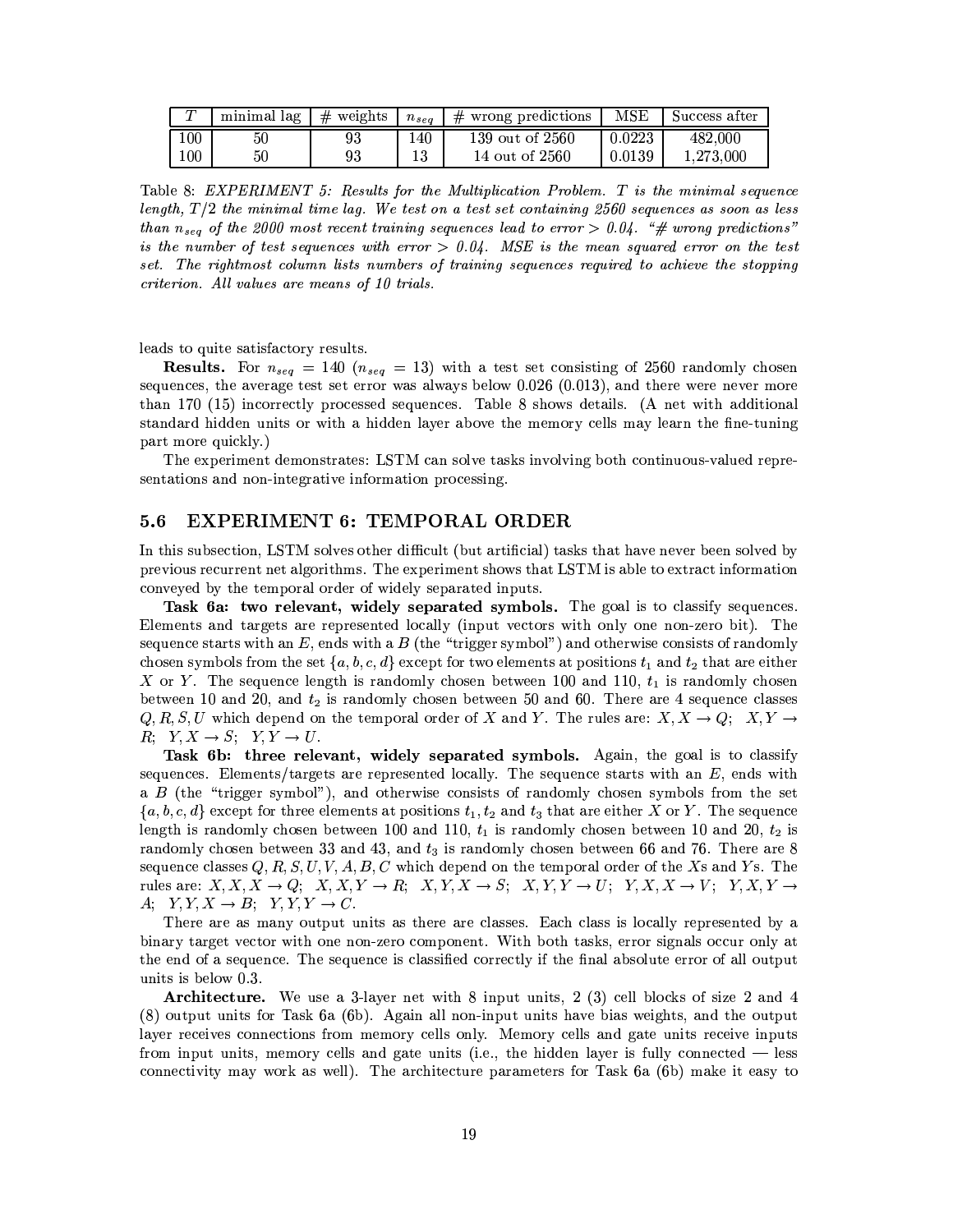store at least 2 (3) input signals. All activation functions are logistic with output range  $[0,1]$ , except for h, whose range is  $[-1,1]$ , and g, whose range is  $[-2,2]$ .

**Training/Testing.** The learning rate is 0.5 (0.1) for Experiment 6a (6b). Training is stopped once the average training error falls below 0.1 and the 2000 most recent sequences were classified correctly. All weights are initialized in the range  $[-0.1, 0.1]$ . The first input gate bias is initialized with  $-2.0$ , the second with  $-4.0$ , and (for Experiment 6b) the third with  $-6.0$  (again, we confirmed by additional experiments that the precise values hardly matter).

**Results.** With a test set consisting of 2560 randomly chosen sequences, the average test set error was always below  $0.1$ , and there were never more than 3 incorrectly classified sequences. Table 9 shows details.

The experiment shows that LSTM is able to extract information conveyed by the temporal order of widely separated inputs. In Task 6a, for instance, the delays between first and second relevant input and between second relevant input and sequence end are at least 30 time steps.

| task    | $\#$ weights | $\pm$ wrong predictions $\pm$ Success after |         |
|---------|--------------|---------------------------------------------|---------|
| Task 6a | 156          | 1 out of 2560                               | 31.390  |
| Task 6b | 308          | 2 out of 2560                               | 571.100 |

Table 9: EXPERIMENT 6: Results for the Temporal Order Problem. "# wrong predictions" is the number of incorrectly classified sequences (error  $> 0.3$  for at least one output unit) from a test set containing 2560 sequences. The rightmost column gives the number of training sequences required to achieve the stopping criterion. The results for Task 6a are means of 20 trials; those for Task 6b of 10 trials.

**Typical solutions.** In Experiment 6a, how does LSTM distinguish between temporal orders  $(X, Y)$  and  $(Y, X)$ ? One of many possible solutions is to store the first X or Y in cell block 1, and the second  $X/Y$  in cell block 2. Before the first  $X/Y$  occurs, block 1 can see that it is still empty by means of its recurrent connections. After the first  $X/Y$ , block 1 can close its input gate. Once block 1 is filled and closed, this fact will become visible to block 2 (recall that all gate units and all memory cells receive connections from all non-output units).

Typical solutions, however, require only one memory cell block. The block stores the first  $X$ or Y; once the second  $X/Y$  occurs, it changes its state depending on the first stored symbol. Solution type 1 exploits the connection between memory cell output and input gate unit  $-$  the following events cause different input gate activations: " $X$  occurs in conjunction with a filled block"; "X occurs in conjunction with an empty block". Solution type 2 is based on a strong positive connection between memory cell output and memory cell input. The previous occurrence of X  $(Y)$  is represented by a positive (negative) internal state. Once the input gate opens for the second time, so does the output gate, and the memory cell output is fed back to its own input. This causes  $(X, Y)$  to be represented by a positive internal state, because X contributes to the new internal state twice (via current internal state and cell output feedback). Similarly,  $(Y, X)$ gets represented by a negative internal state.

#### $5.7$ SUMMARY OF EXPERIMENTAL CONDITIONS

The two tables in this subsection provide an overview of the most important LSTM parameters and architectural details for Experiments 1–6. The conditions of the simple experiments 2a and 2b differ slightly from those of the other, more systematic experiments, due to historical reasons.

|         | ച<br>▵                       | τJ  |          | b | 6  |     | o   | 9 | 10                 |     | 12          | 13 | 4  | 15       |
|---------|------------------------------|-----|----------|---|----|-----|-----|---|--------------------|-----|-------------|----|----|----------|
| Task    | p                            | lag | b        | S | ın | out | w   | c | ogb                | igb | bias        | h  | g  | $\alpha$ |
| 1-1     | 9                            | 9   | 4        |   | −  | ⇁   | 264 | F | $-2, -3, -4$<br>д, | T.  | $_{\rm ga}$ | hĪ | g2 | 0.1      |
| $1 - 2$ | 9                            | 9   | $\Omega$ | ച | −  | −   | 276 | F | , 2, 3<br>$-1$ .   |     | ga          | h1 | g2 | 0.1      |
|         | to be continued on next page |     |          |   |    |     |     |   |                    |     |             |    |    |          |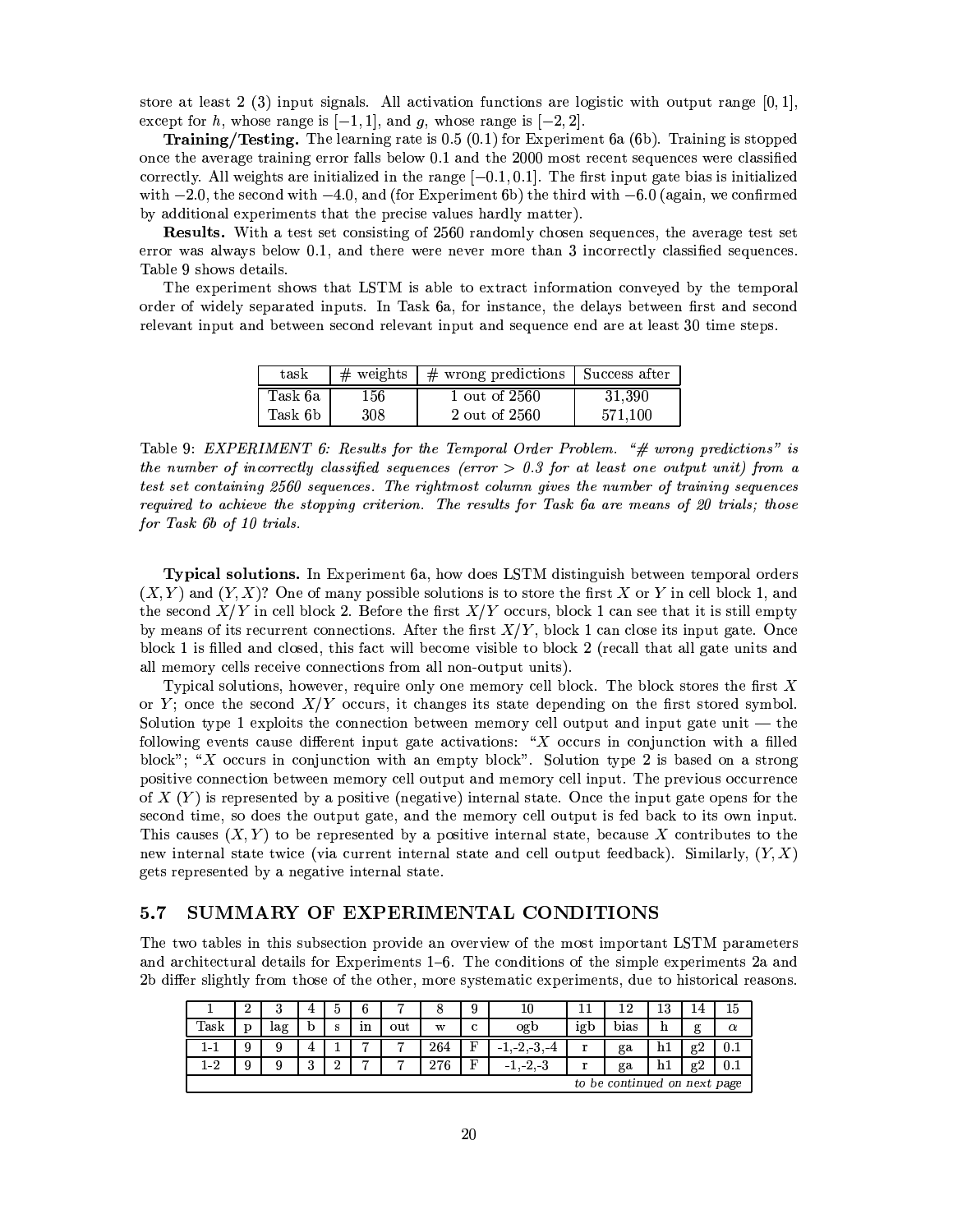|                 |                | continued from previous page |                |                |                |                |       |              |                  |              |      |    |               |          |
|-----------------|----------------|------------------------------|----------------|----------------|----------------|----------------|-------|--------------|------------------|--------------|------|----|---------------|----------|
| 1               | $\overline{2}$ | 3                            | $\overline{4}$ | 5              | 6              | $\overline{7}$ | 8     | 9            | 10               | 11           | 12   | 13 | 14            | 15       |
| Task            | p              | lag                          | b              | S              | in             | out            | W     | $\mathbf c$  | ogb              | igb          | bias | h  | g             | $\alpha$ |
| $1-3$           | 9              | 9                            | 3              | $\overline{2}$ | $\overline{7}$ | $\overline{7}$ | 276   | $\mathbf{F}$ | $-1, -2, -3$     | $\mathbf r$  | ga   | h1 | g2            | 0.2      |
| $1-4$           | 9              | 9                            | 4              | 1              | $\overline{7}$ | $\overline{7}$ | 264   | F            | $-1, -2, -3, -4$ | $\bf r$      | ga   | h1 | g2            | 0.5      |
| $1-5$           | 9              | 9                            | 3              | $\overline{2}$ | $\overline{7}$ | $\overline{7}$ | 276   | $\mathbf{F}$ | $-1, 2, 3$       | $\mathbf r$  | ga   | h1 | g2            | 0.5      |
| 2a              | 100            | 100                          | $\mathbf{1}$   | $\mathbf{1}$   | 101            | 101            | 10504 | $\bf{B}$     | no og            | none         | none | id | $_{\rm g1}$   | 1.0      |
| 2 <sub>b</sub>  | 100            | 100                          | $\mathbf{1}$   | $\mathbf{1}$   | 101            | 101            | 10504 | B            | no og            | none         | none | id | $_{\rm g1}$   | 1.0      |
| 2c <sub>1</sub> | 50             | 50                           | $\overline{2}$ | 1              | 54             | $\overline{2}$ | 364   | F            | none             | none         | none | h1 | g2            | 0.01     |
| 2c2             | 100            | 100                          | $\overline{2}$ | 1              | 104            | $\overline{2}$ | 664   | $\mathbf{F}$ | none             | none         | none | h1 | g2            | 0.01     |
| 2c <sub>3</sub> | 200            | 200                          | $\overline{2}$ | 1              | 204            | $\overline{2}$ | 1264  | $\mathbf F$  | none             | none         | none | h1 | $_{\rm g2}$   | 0.01     |
| $2c-4$          | 500            | 500                          | $\overline{2}$ | 1              | 504            | $\overline{2}$ | 3064  | F            | none             | none         | none | h1 | $_{\rm g2}$   | 0.01     |
| $2c-5$          | 1000           | 1000                         | $\overline{2}$ | 1              | 1004           | $\overline{2}$ | 6064  | $\mathbf F$  | none             | none         | none | h1 | g2            | 0.01     |
| 2c <sub>6</sub> | 1000           | 1000                         | $\overline{2}$ | $\mathbf{1}$   | 504            | $\overline{2}$ | 3064  | $\mathbf F$  | none             | none         | none | h1 | g2            | 0.01     |
| 2c.7            | 1000           | 1000                         | $\overline{2}$ | 1              | 204            | $\overline{2}$ | 1264  | $\mathbf{F}$ | none             | none         | none | h1 | g2            | 0.01     |
| $2c-8$          | 1000           | 1000                         | $\overline{2}$ | $\mathbf{1}$   | 104            | $\overline{2}$ | 664   | $\mathbf F$  | none             | none         | none | h1 | g2            | 0.01     |
| 2c.9            | 1000           | 1000                         | $\overline{2}$ | 1              | 54             | $\overline{2}$ | 364   | $\mathbf{F}$ | none             | none         | none | h1 | g2            | 0.01     |
| 3a              | 100            | 100                          | 3              | 1              | 1              | $\mathbf{1}$   | 102   | $\mathbf{F}$ | 2, 4, 6          | $-1, -3, -5$ | b1   | h1 | g2            | 1.0      |
| 3 <sub>b</sub>  | 100            | 100                          | 3              | $\mathbf{1}$   | $\mathbf{1}$   | $\mathbf{1}$   | 102   | $\mathbf F$  | 2, 4, 6          | $-1, -3, -5$ | b1   | h1 | g2            | 1.0      |
| 3 <sub>c</sub>  | 100            | 100                          | 3              | $\mathbf{1}$   | $\mathbf{1}$   | $\mathbf{1}$   | 102   | $\mathbf F$  | $-2, -4, -6$     | $-1, -3, -5$ | b1   | h1 | g2            | 0.1      |
| $4 - 1$         | 100            | 50                           | $\overline{2}$ | $\overline{2}$ | $\overline{2}$ | $\mathbf{1}$   | 93    | $\mathbf{F}$ | $\bf r$          | $-3,-6$      | all  | h1 | g2            | 0.5      |
| 4.2             | 500            | 250                          | $\overline{2}$ | $\overline{2}$ | $\overline{2}$ | 1              | 93    | $\mathbf{F}$ | $\mathbf r$      | 3, 6         | all  | h1 | $\mathbf{g2}$ | 0.5      |
| $4-3$           | 1000           | 500                          | $\overline{2}$ | $\overline{2}$ | $\overline{2}$ | $\mathbf{1}$   | 93    | $\mathbf F$  | $\mathbf r$      | $-3, 6$      | all  | h1 | g2            | 0.5      |
| 5               | 100            | 50                           | $\overline{2}$ | $\overline{2}$ | $\overline{2}$ | 1              | 93    | F            | $\mathbf r$      | $\mathbf r$  | all  | h1 | g2            | 0.1      |
| 6a              | 100            | 40                           | $\overline{2}$ | $\overline{2}$ | 8              | 4              | 156   | $\mathbf F$  | $\mathbf r$      | $-2, -4$     | all  | h1 | g2            | 0.5      |
| 6b              | 100            | 24                           | 3              | $\overline{2}$ | 8              | 8              | 308   | $\mathbf F$  | $\mathbf r$      | $-2, -4, -6$ | all  | h1 | g2            | 0.1      |

Table 10: Summary of experimental conditions for LSTM, Part I. 1st column: task number. 2nd column: minimal sequence length p. 3rd column: minimal number of steps between most recent relevant input information and teacher signal. 4th column: number of cell blocks b. 5th column: block size s. 6th column: number of input units in. 7th column: number of output units out. 8th  $column: number of weights w. 9th column: c describes connectivity: "F" means "output layer"$ receives connections from memory cells; memory cells and gate units receive connections from input units, memory cells and gate units"; "B" means "each layer receives connections from all layers below". 10th column: initial output gate bias ogb, where "r" stands for "randomly chosen from the interval  $[-0.1, 0.1]$ " and "no og" means "no output gate used". 11th column: initial input gate bias igb (see 10th column). 12th column: which units have bias weights? "b1" stands for "all hidden units", "ga" for "only gate units", and "all" for "all non-input units". 13th column: the function h, where "id" is identity function, "h1" is logistic sigmoid in  $[-2,2]$ . 14th column: the logistic function g, where "g1" is sigmoid in [0,1], "g2" in  $[-1, 1]$ . 15th column: learning rate  $\alpha$ .

|                | $\mathfrak{D}$ | 3             | 4             | 5                               | 6                             |
|----------------|----------------|---------------|---------------|---------------------------------|-------------------------------|
| Task           | select         | interval      | test set size | stopping criterion              | success                       |
| 1.             | t1             | $-0.2, 0.2]$  | 256           | training & test correctly pred. | see text                      |
| 2a             | t1             | $[-0.2, 0.2]$ | no test set   | after 5 million exemplars       | ABS(0.25)                     |
| 2 <sub>b</sub> | t2             | $[-0.2, 0.2]$ | 10000         | after 5 million exemplars       | $\overline{\text{ABS}(0.25)}$ |
| 2c             | t2             | $[-0.2, 0.2]$ | 10000         | after 5 million exemplars       | $\overline{\text{ABS}(0.2)}$  |
| 3a             | t3             | $[-0.1, 0.1]$ | 2560          | ST1 and ST2 (see text)          | $\overline{\text{ABS}(0.2)}$  |
| 3b             | t3             | $[-0.1,0.1]$  | 2560          | ST1 and ST2 (see text)          | $\text{ABS}(0.2)$             |
| 3 <sub>c</sub> | t3             | $[-0.1, 0.1]$ | 2560          | ST1 and ST2 (see text)          | see text                      |
| 4              | t3             | $[-0.1, 0.1]$ | 2560          | ST3(0.01)                       | ABS(0.04)                     |
| 5              | t3             | $[-0.1, 0.1]$ | 2560          | see text                        | $\overline{\text{ABS}(0.04)}$ |
| 6а             | t3             | $[-0.1, 0.1]$ | 2560          | ST3(0.1)                        | $\text{ABS}(0.3)$             |
| 6b             | t3             | $[-0.1, 0.1]$ | 2560          | ST3(0.1)                        | $\text{ABS}(0.3)$             |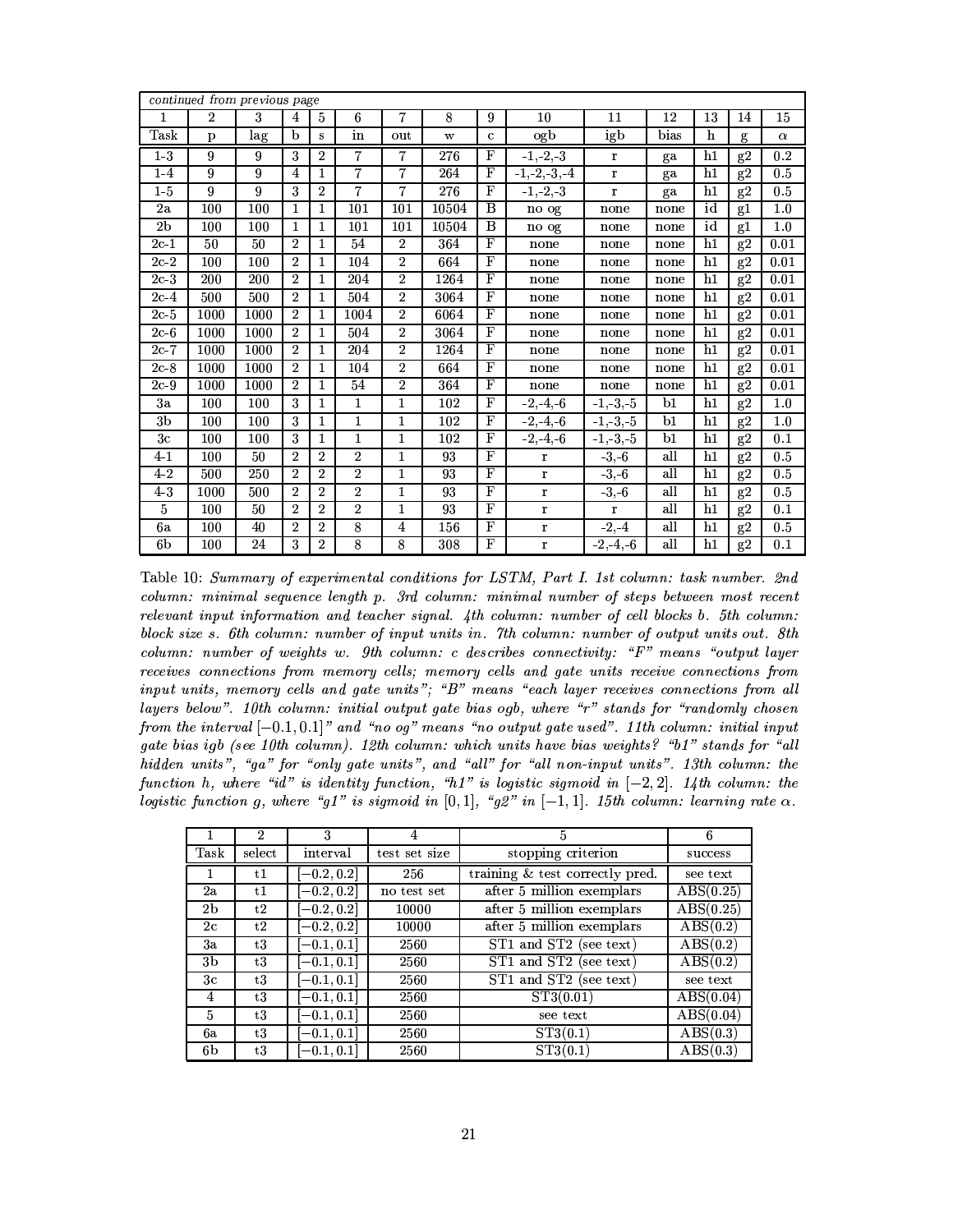Table 11: Summary of experimental conditions for LSTM, Part II. 1st column: task number. 2nd column: training exemplar selection, where "t1" stands for "randomly chosen from training set", "t2" for "randomly chosen from 2 classes", and "t3" for "randomly generated on-line". 3rd column: weight initialization interval. 4th column: test set size. 5th column: stopping criterion for training, where " $ST3(\beta)$ " stands for "average training error below  $\beta$  and the 2000 most recent sequences were processed correctly". 6th column: success (correct classification) criterion, where "ABS( $\beta$ )" stands for "absolute error of all output units at sequence end is below  $\beta$ ".

#### **DISCUSSION** 6

## Limitations of LSTM.

• The particularly efficient truncated backprop version of the LSTM algorithm will not easily solve problems similar to "strongly delayed XOR problems", where the goal is to compute the XOR of two widely separated inputs that previously occurred somewhere in a noisy sequence. The reason is that storing only one of the inputs will not help to reduce the expected error — the task is non-decomposable in the sense that it is impossible to incrementally reduce the error by first solving an easier subgoal.

In theory, this limitation can be circumvented by using the full gradient (perhaps with additional conventional hidden units receiving input from the memory cells). But we do not recommend computing the full gradient for the following reasons: (1) It increases computational complexity. (2) Constant error flow through CECs can be shown only for truncated LSTM. (3) We actually did conduct a few experiments with non-truncated LSTM. There was no significant difference to truncated LSTM, exactly because outside the CECs error flow tends to vanish quickly. For the same reason full BPTT does not outperform truncated BPTT.

- Each memory cell block needs two additional units (input and output gate). In comparison to standard recurrent nets, however, this does not increase the number of weights by more than a factor of 9: each conventional hidden unit is replaced by at most 3 units in the LSTM architecture, increasing the number of weights by a factor of  $3<sup>2</sup>$  in the fully connected case. Note, however, that our experiments use quite comparable weight numbers for the architectures of LSTM and competing approaches.
- Generally speaking, due to its constant error flow through CECs within memory cells, LSTM runs into problems similar to those of feedforward nets seeing the entire input string at once. For instance, there are tasks that can be quickly solved by random weight guessing but not by the truncated LSTM algorithm with small weight initializations, such as the 500-step parity problem (see introduction to Section 5). Here, LSTM's problems are similar to the ones of a feedforward net with 500 inputs, trying to solve 500-bit parity. Indeed LSTM typically behaves much like a feedforward net trained by backprop that sees the entire input. But that's also precisely why it so clearly outperforms previous approaches on many non-trivial tasks with significant search spaces.
- LSTM does not have any problems with the notion of "recency" that go beyond those of other approaches. All gradient-based approaches, however, suffer from practical inability to precisely count discrete time steps. If it makes a difference whether a certain signal occurred 99 or 100 steps ago, then an additional counting mechanism seems necessary. Easier tasks, however, such as one that only requires to make a difference between, say, 3 and 11 steps, do not pose any problems to LSTM. For instance, by generating an appropriate negative connection between memory cell output and input, LSTM can give more weight to recent inputs and learn decays where necessary.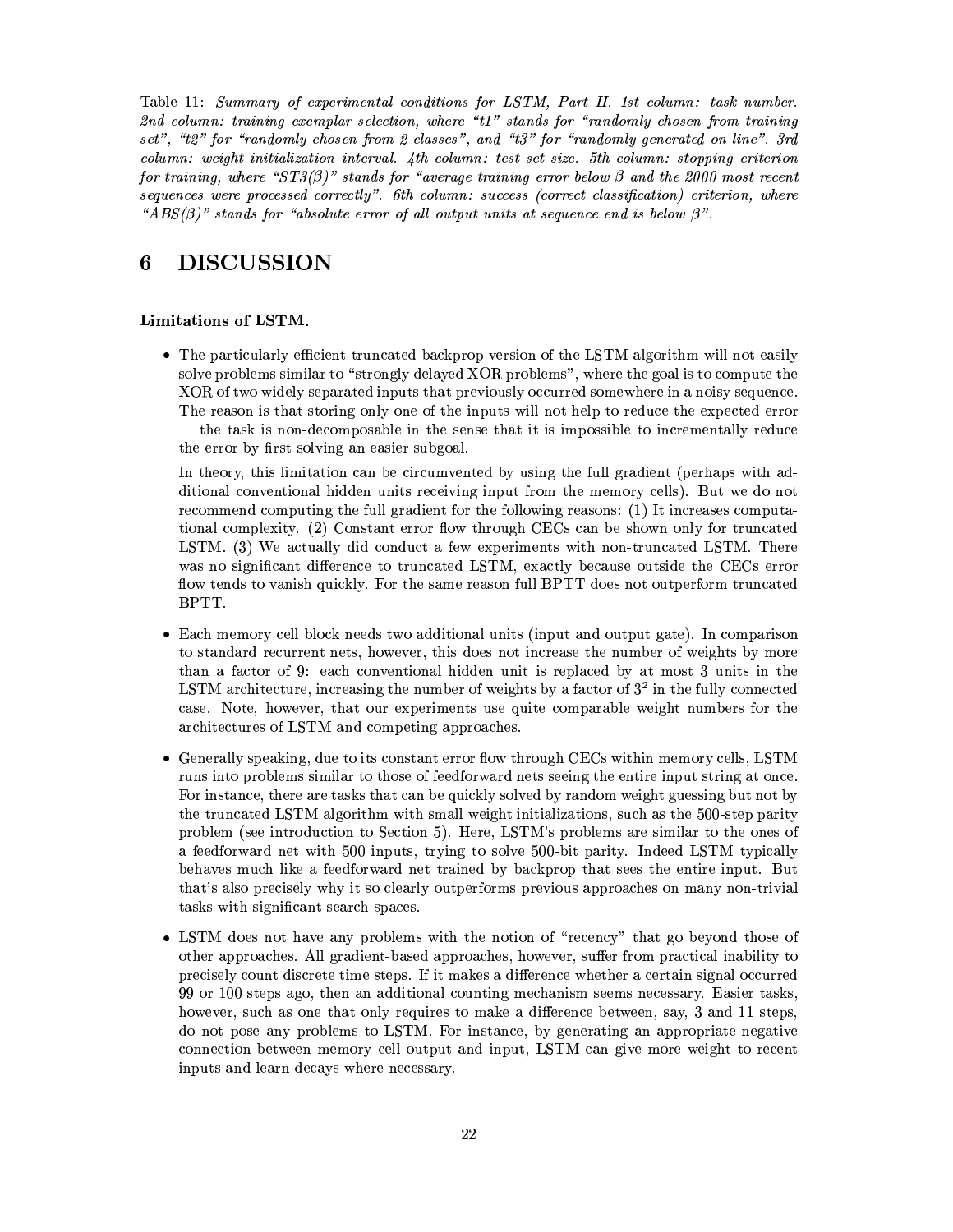## Advantages of LSTM.

- The constant error backpropagation within memory cells results in LSTM's ability to bridge very long time lags in case of problems similar to those discussed above.
- For long time lag problems such as those discussed in this paper, LSTM can handle noise, distributed representations, and continuous values. In contrast to finite state automata or hidden Markov models LSTM does not require an a priori choice of a finite number of states. In principle it can deal with unlimited state numbers.
- For problems discussed in this paper LSTM generalizes well even if the positions of widely separated, relevant inputs in the input sequence do not matter. Unlike previous approaches, ours quickly learns to distinguish between two or more widely separated occurrences of a particular element in an input sequence, without depending on appropriate short time lag training exemplars.
- There appears to be no need for parameter fine tuning. LSTM works well over a broad range of parameters such as learning rate, input gate bias and output gate bias. For instance, to some readers the learning rates used in our experiments may seem large. However, a large learning rate pushes the output gates towards zero, thus automatically countermanding its own negative effects.
- The LSTM algorithm's update complexity per weight and time step is essentially that of BPTT, namely  $O(1)$ . This is excellent in comparison to other approaches such as RTRL. Unlike full BPTT, however, LSTM is local in both space and time.

#### **CONCLUSION** 7

Each memory cell's internal architecture guarantees constant error flow within its constant error carrousel CEC, provided that truncated backprop cuts off error flow trying to leak out of memory cells. This represents the basis for bridging very long time lags. Two gate units learn to open and close access to error flow within each memory cell's CEC. The multiplicative input gate affords protection of the CEC from perturbation by irrelevant inputs. Likewise, the multiplicative output gate protects other units from perturbation by currently irrelevant memory contents.

**Future work.** To find out about LSTM's practical limitations we intend to apply it to real world data. Application areas will include  $(1)$  time series prediction,  $(2)$  music composition, and (3) speech processing. It will also be interesting to augment sequence chunkers (Schmidhuber 1992b, 1993) by LSTM to combine the advantages of both.

#### **ACKNOWLEDGMENTS** 8

Thanks to Mike Mozer, Wilfried Brauer, Nic Schraudolph, and several anonymous referees for valuable comments and suggestions that helped to improve a previous version of this paper (Hochreiter and Schmidhuber 1995). This work was supported by DFG grant SCHM  $942/3$ -1 from "Deutsche Forschungsgemeinschaft".

## **APPENDIX**

## **A.1 ALGORITHM DETAILS**

In what follows, the index  $k$  ranges over output units,  $i$  ranges over hidden units,  $c_j$  stands for the j-th memory cell block,  $c_j^v$  denotes the v-th unit of memory cell block  $c_j$ ,  $u, l, m$  stand for arbitrary units,  $t$  ranges over all time steps of a given input sequence.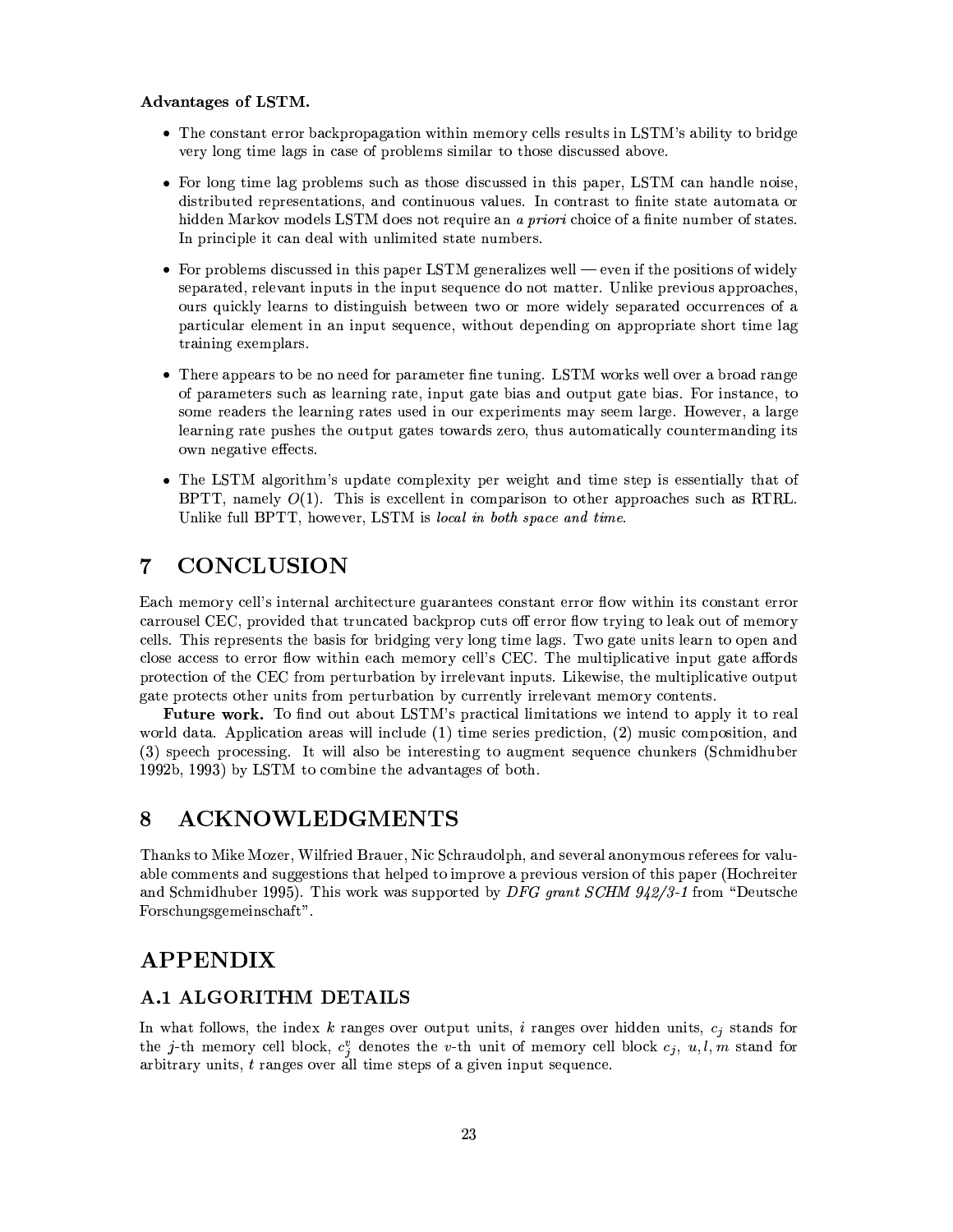The gate unit logistic sigmoid (with range  $[0,1]$ ) used in the experiments is

$$
f(x) = \frac{1}{1 + \exp(-x)} \; . \tag{3}
$$

The function h (with range  $[-1,1]$ ) used in the experiments is

$$
h(x) = \frac{2}{1 + \exp(-x)} - 1.
$$
 (4)

The function g (with range  $[-2,2]$ ) used in the experiments is

$$
g(x) = \frac{4}{1 + \exp(-x)} - 2
$$
 (5)

### Forward pass.

The net input and the activation of hidden unit  $i$  are

$$
net_i(t) = \sum_i w_{iu} y^u(t-1)
$$
  
\n
$$
y^i(t) = f_i(net_i(t)) .
$$
\n(6)

The net input and the activation of  $in<sub>i</sub>$  are

$$
net_{in_j}(t) = \sum_{u} w_{in_j u} y^u(t-1)
$$
  
\n
$$
y^{in_j}(t) = f_{in_j}(net_{in_j}(t)).
$$
\n(7)

The net input and the activation of  $out_j$  are

$$
net_{out_j}(t) = \sum_{u} w_{out_j u} y^u(t-1)
$$
\n
$$
y^{out_j}(t) = f_{out_j}(net_{out_j}(t)).
$$
\n(8)

The net input  $net_{c_i}$ , the internal state  $s_{c_i}$ , and the output activation  $y^{c_i}$  of the v-th memory cell of memory cell block  $c_j$  are:

$$
net_{c_j^v}(t) = \sum_{u} w_{c_j^v u} y^u(t-1)
$$
  
\n
$$
s_{c_j^v}(t) = s_{c_j^v}(t-1) + y^{in_j}(t)g\left(net_{c_j^v}(t)\right)
$$
  
\n
$$
y^{c_j^v}(t) = y^{out_j}(t)h(s_{c_j^v}(t)) .
$$
\n(9)

The net input and the activation of output unit  $k$  are

$$
net_k(t) = \sum_{u: u \text{ not a gate}} w_{ku} y^u(t-1)
$$
  

$$
y^k(t) = f_k(net_k(t)).
$$

The backward pass to be described later is based on the following truncated backprop formulae. Approximate derivatives for truncated backprop. The truncated version (see Section 4) only approximates the partial derivatives, which is reflected by the " $\approx_{tr}$ " signs in the notation below. It truncates error flow once it leaves memory cells or gate units. Truncation ensures that there are no loops across which an error that left some memory cell through its input or input gate can reenter the cell through its output or output gate. This in turn ensures constant error flow through the memory cell's CEC.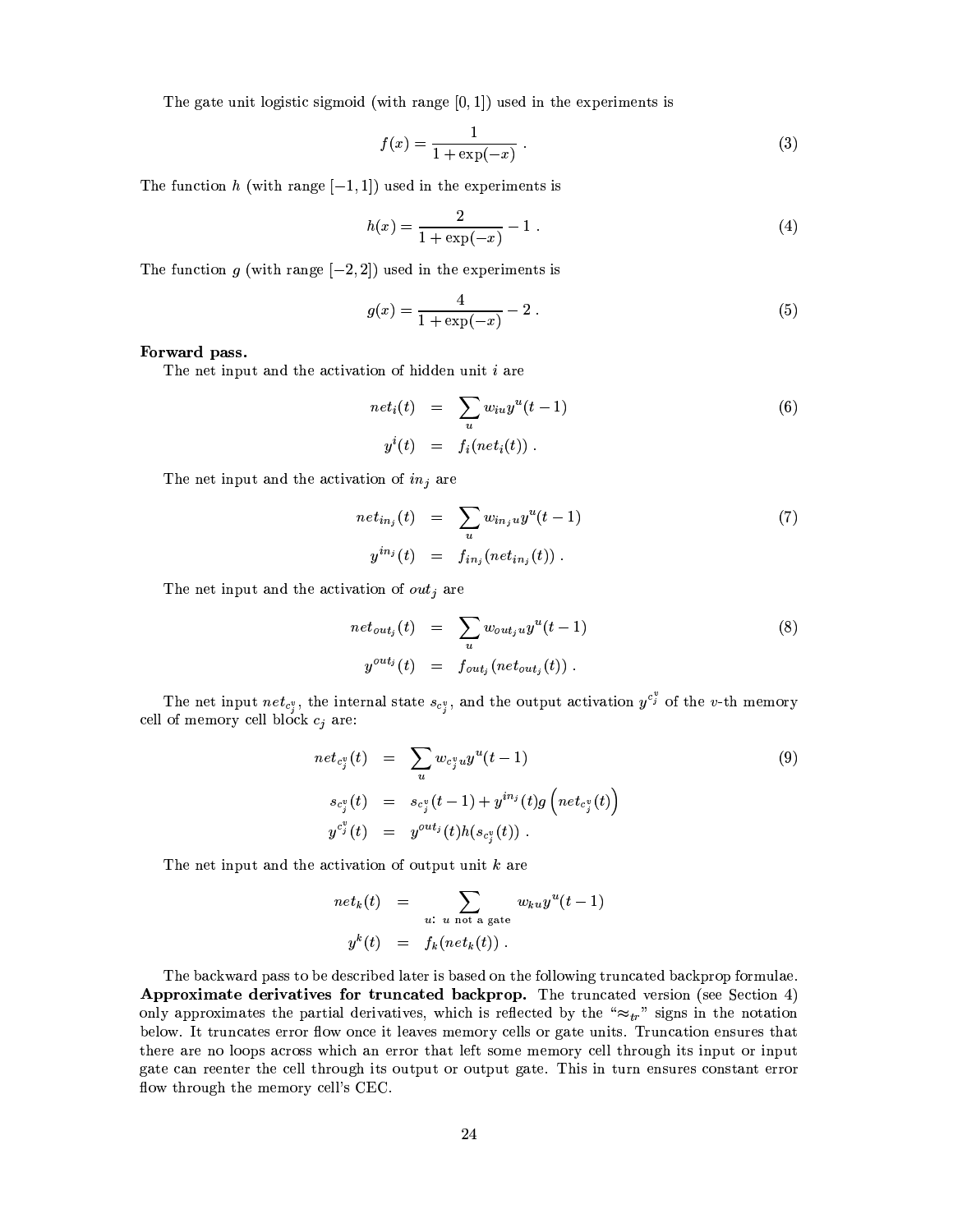In the truncated backprop version, the following derivatives are replaced by zero:

$$
\frac{\partial net_{in_j}(t)}{\partial y^u(t-1)} \approx_{tr} 0 \quad \forall u,
$$
  

$$
\frac{\partial net_{out_j}(t)}{\partial y^u(t-1)} \approx_{tr} 0 \quad \forall u,
$$

and

$$
\frac{\partial net_{c_j}(t)}{\partial y^u(t-1)} \approx_{tr} 0 \quad \forall u.
$$

Therefore we get

$$
\frac{\partial y^{in_j}(t)}{\partial y^u(t-1)} = f'_{in_j}(net_{in_j}(t)) \frac{\partial net_{in_j}(t)}{\partial y^u(t-1)} \approx_{tr} 0 \quad \forall u,
$$

$$
\frac{\partial y^{out_j}(t)}{\partial y^u(t-1)} = f'_{out_j}(net_{out_j}(t)) \frac{\partial net_{out_j}(t)}{\partial y^u(t-1)} \approx_{tr} 0 \quad \forall u,
$$

and

$$
\frac{\partial y^{c_j}(t)}{\partial y^u(t-1)} = \frac{\partial y^{c_j}(t)}{\partial net_{out_j}(t)} \frac{\partial net_{out_j}(t)}{\partial y^u(t-1)} + \frac{\partial y^{c_j}(t)}{\partial net_{in_j}(t)} \frac{\partial net_{in_j}(t)}{\partial y^u(t-1)} + \frac{\partial y^{c_j}(t)}{\partial net_{c_j}(t)} \frac{\partial net_{c_j}(t)}{\partial y^u(t-1)} \approx_{tr} 0 \quad \forall u.
$$

This implies for all  $w_{lm}$  not on connections to  $c_j^v$ ,  $in_j, out_j$  (that is,  $l \notin \{c_j^v, in_j, out_j\}$ ):

$$
\frac{\partial y^{c_j^v}(t)}{\partial w_{lm}} = \sum_u \frac{\partial y^{c_j^v}(t)}{\partial y^u(t-1)} \frac{\partial y^u(t-1)}{\partial w_{lm}} \approx_{tr} 0.
$$

The truncated derivatives of output unit  $k$  are:

$$
\frac{\partial y^{k}(t)}{\partial w_{lm}} = f'_{k}(net_{k}(t)) \left( \sum_{u: u \text{ not a gate}} w_{ku} \frac{\partial y^{u}(t-1)}{\partial w_{lm}} + \delta_{kl} y^{m}(t-1) \right) \approx_{tr} \qquad (10)
$$
\n
$$
f'_{k}(net_{k}(t)) \left( \sum_{j} \sum_{v=1}^{S_{j}} \delta_{c_{j}^{v} l} w_{kc_{j}^{v}} \frac{\partial y^{c_{j}^{v}}(t-1)}{\partial w_{lm}} + \sum_{j} \left( \delta_{in_{j}l} + \delta_{out_{j}l} \right) \sum_{v=1}^{S_{j}} w_{kc_{j}^{v}} \frac{\partial y^{c_{j}^{v}}(t-1)}{\partial w_{lm}} + \sum_{i: i \text{ hidden unit}} w_{ki} \frac{\partial y^{i}(t-1)}{\partial w_{lm}} + \delta_{kl} y^{m}(t-1) \right) =
$$
\n
$$
f'_{k}(net_{k}(t)) \left\{ \sum_{v=1}^{S_{j}} \frac{y^{m}(t-1)}{w_{kc_{j}^{v}} \frac{\partial y^{c_{j}^{v}}(t-1)}{\partial w_{lm}}}{\sum_{v=1}^{S_{j}} w_{kc_{j}^{v}} \frac{\partial y^{c_{j}^{v}}(t-1)}{\partial w_{lm}}}{l} = in_{j} \text{ OR } l = \text{out}_{j} \right\},
$$
\n
$$
\sum_{i: i \text{ hidden unit}} w_{ki} \frac{\partial y^{i}(t-1)}{\partial w_{lm}} = i n_{j} \text{ OR } l = \text{out}_{j}
$$

where  $\delta$  is the Kronecker delta ( $\delta_{ab} = 1$  if  $a = b$  and 0 otherwise), and  $S_j$  is the size of memory cell block  $c_j$ . The truncated derivatives of a hidden unit i that is not part of a memory cell are:

$$
\frac{\partial y^{i}(t)}{\partial w_{lm}} = f'_{i}(net_{i}(t)) \frac{\partial net_{i}(t)}{\partial w_{lm}} \approx_{tr} \delta_{li} f'_{i}(net_{i}(t)) y^{m}(t-1) . \qquad (11)
$$

(Note: here it would be possible to use the full gradient without affecting constant error flow through internal states of memory cells.)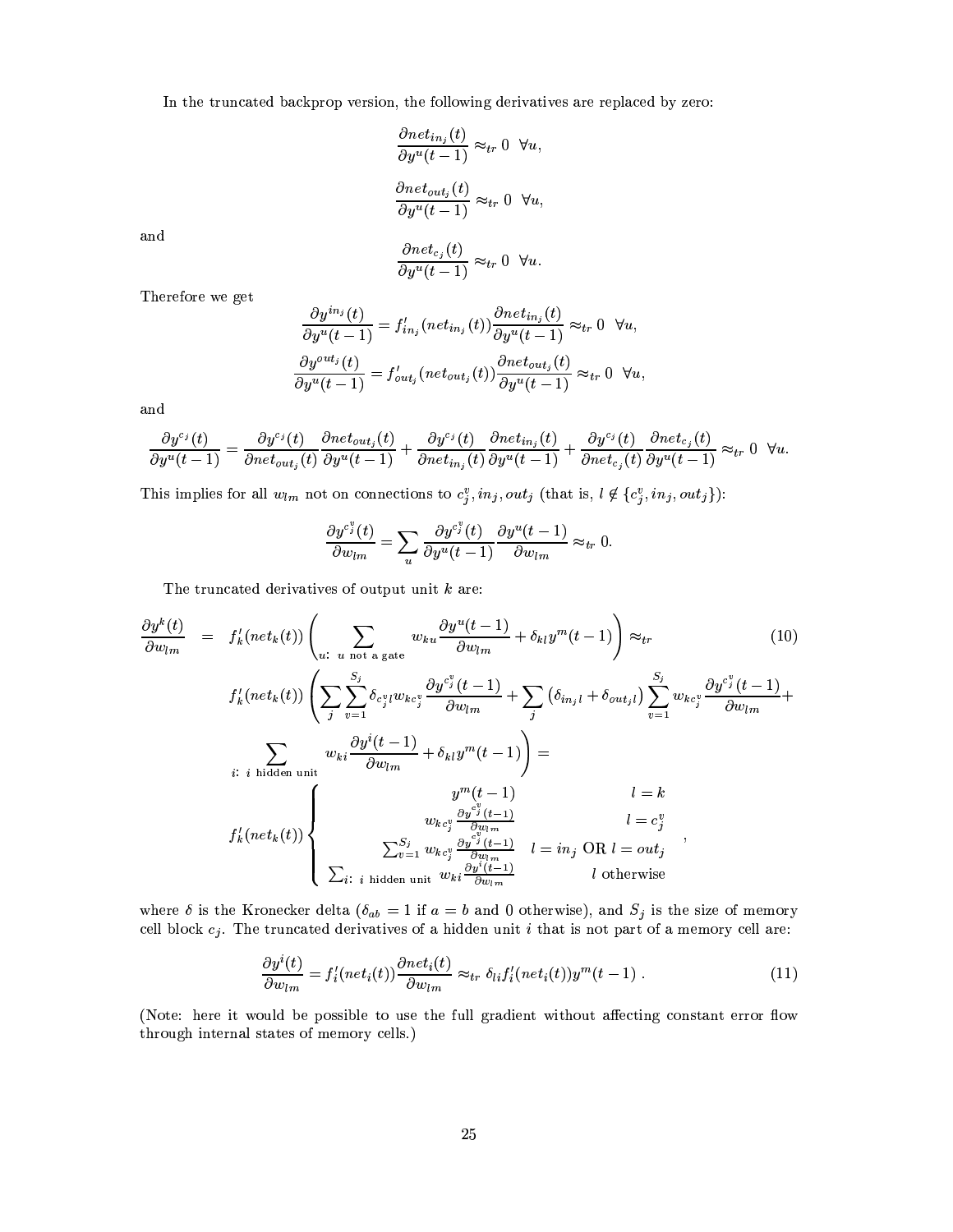Cell block  $c_j$ 's truncated derivatives are:

$$
\frac{\partial y^{in_j}(t)}{\partial w_{lm}} = f'_{in_j}(net_{in_j}(t)) \frac{\partial net_{in_j}(t)}{\partial w_{lm}} \approx_{tr} \delta_{in_j} f'_{in_j}(net_{in_j}(t)) y^m(t-1) . \tag{12}
$$

$$
\frac{\partial y^{out_j}(t)}{\partial w_{lm}} = f'_{out_j}(net_{out_j}(t)) \frac{\partial net_{out_j}(t)}{\partial w_{lm}} \approx_{tr} \delta_{out_j} f'_{out_j}(net_{out_j}(t)) y^m(t-1) . \tag{13}
$$

$$
\frac{\partial s_{c_j^v}(t)}{\partial w_{lm}} = \frac{\partial s_{c_j^v}(t-1)}{\partial w_{lm}} + \frac{\partial y^{in_j}(t)}{\partial w_{lm}} g\left( net_{c_j^v}(t) \right) + y^{in_j}(t)g'\left( net_{c_j^v}(t) \right) \frac{\partial net_{c_j^v}(t)}{\partial w_{lm}} \approx_{tr} (14)
$$
\n
$$
\left( \delta_{in_j l} + \delta_{c_j^v l} \right) \frac{\partial s_{c_j^v}(t-1)}{\partial w_{lm}} + \delta_{in_j l} \frac{\partial y^{in_j}(t)}{\partial w_{lm}} g\left( net_{c_j^v}(t) \right) +
$$
\n
$$
\delta_{c_j^v l} y^{in_j}(t)g'\left( net_{c_j^v}(t) \right) \frac{\partial net_{c_j^v}(t)}{\partial w_{lm}} =
$$
\n
$$
\left( \delta_{in_j l} + \delta_{c_j^v l} \right) \frac{\partial s_{c_j^v}(t-1)}{\partial w_{lm}} + \delta_{in_j l} f'_{in_j}( net_{in_j}(t) \right) g\left( net_{c_j^v}(t) \right) y^m(t-1) +
$$
\n
$$
\delta_{c_j^v l} y^{in_j}(t) g'\left( net_{c_j^v}(t) \right) y^m(t-1).
$$
\n
$$
\frac{\partial y^{c_j^v}(t)}{\partial w_{lm}} = \frac{\partial y^{out_j}(t)}{\partial w_{lm}} h(s_{c_j^v}(t)) + h'(s_{c_j^v}(t)) \frac{\partial s_{c_j^v}(t)}{\partial w_{lm}} y^{out_j}(t) \approx_{tr} (15)
$$
\n
$$
\delta_{out_j l} \frac{\partial y^{out_j}(t)}{\partial w_{lm}} h(s_{c_j^v}(t)) + \left( \delta_{in_j l} + \delta_{c_j^v l} \right) h'(s_{c_j^v}(t)) \frac{\partial s_{c_j^v}(t)}{\partial w_{lm}} y^{out_j}(t).
$$

To efficiently update the system at time  $t$ , the only (truncated) derivatives that need to be stored at time  $t-1$  are  $\frac{\partial s_{c_i}v(t-1)}{\partial w_{lm}}$ , where  $l = c_j^v$  or  $l = in_j$ .

Backward pass. We will describe the backward pass only for the particularly efficient "truncated gradient version" of the LSTM algorithm. For simplicity we will use equal signs even where approximations are made according to the truncated backprop equations above.

The squared error at time  $t$  is given by

$$
E(t) = \sum_{k:\ k \text{ output unit}} \left(t^k(t) - y^k(t)\right)^2,\tag{16}
$$

where  $t^k(t)$  is output unit k's target at time t.

Time t's contribution to  $w_{lm}$ 's gradient-based update with learning rate  $\alpha$  is

$$
\Delta w_{lm}(t) = -\alpha \; \frac{\partial E(t)}{\partial w_{lm}} \; . \tag{17}
$$

We define some unit  $l$ s error at time step  $t$  by

$$
e_l(t) := -\frac{\partial E(t)}{\partial net_l(t)} \ . \tag{18}
$$

Using (almost) standard backprop, we first compute updates for weights to output units  $(l = k)$ , weights to hidden units  $(l = i)$  and weights to output gates  $(l = out<sub>j</sub>)$ . We obtain (compare formulae  $(10), (11), (13)$ :

$$
l = k \text{ (output)}: \ e_k(t) = f'_k(net_k(t)) \ (t^k(t) - y^k(t)) \ , \tag{19}
$$

$$
l = i \text{ (hidden)}: \quad e_i(t) = f'_i(net_i(t)) \sum_{k:\ k \text{ output unit}} w_{ki}e_k(t) \tag{20}
$$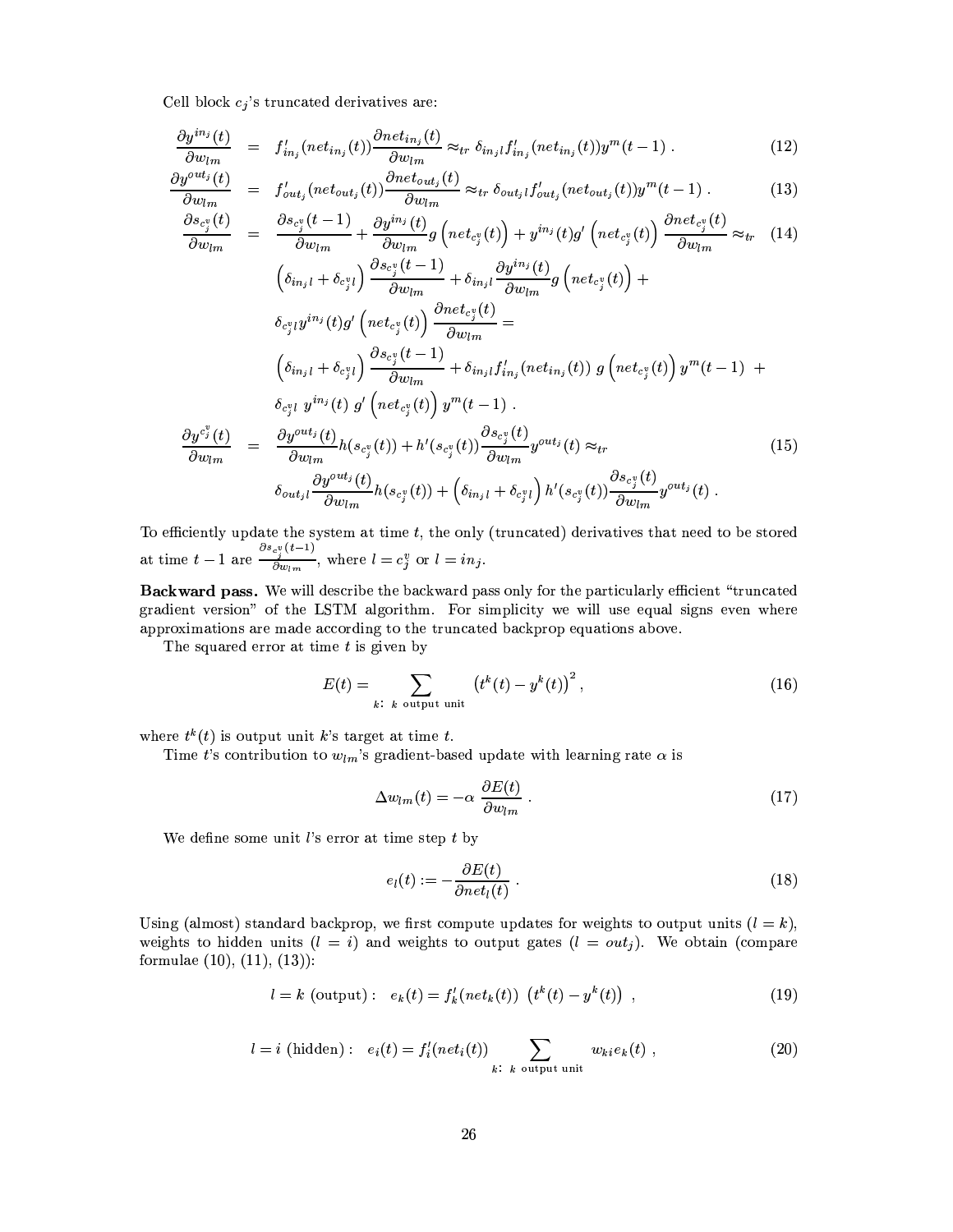$$
l = out_j \text{ (output gates)}: \tag{21}
$$

$$
e_{\textit{out}_j}(t) = f'_{\textit{out}_j}(\textit{net}_{\textit{out}_j}(t)) \left( \sum_{v=1}^{S_j} h(s_{c_j^v}(t)) \sum_{k:\ k \text{ output unit}} w_{kc_j^v} e_k(t) \right).
$$

For all possible *l* time *t*'s contribution to  $w_{lm}$ 's update is

$$
\Delta w_{lm}(t) = \alpha e_l(t) y^m(t-1) . \qquad (22)
$$

The remaining updates for weights to input gates  $(l = in_j)$  and to cell units  $(l = c_j^v)$  are less conventional. We define some internal state  $s_{c_i^*}$ 's error:

$$
e_{s_{c_j^v}} := -\frac{\partial E(t)}{\partial s_{c_j^v}(t)} =
$$
\n
$$
f_{out_j}(net_{out_j}(t)) h'(s_{c_j^v}(t)) \sum_{k:\ k \text{ output unit}} w_{kc_j^v}e_k(t).
$$
\n(23)

We obtain for  $l = in_j$  or  $l = c_j^v$ ,  $v = 1, ..., S_j$ 

$$
-\frac{\partial E(t)}{\partial w_{lm}} = \sum_{v=1}^{S_j} e_{s_{c_j}^v}(t) \frac{\partial s_{c_j^v}(t)}{\partial w_{lm}}.
$$
\n(24)

The derivatives of the internal states with respect to weights and the corresponding weight updates are as follows (compare expression  $(14)$ ):

$$
l = in_j \text{ (input gates)}: \qquad \frac{\partial s_{c_j^v}(t)}{\partial w_{in_j m}} = \frac{\partial s_{c_j^v}(t-1)}{\partial w_{in_j m}} + g(net_{c_j^v}(t)) f'_{in_j}(net_{in_j}(t)) y^m(t-1) ; \qquad (25)
$$

therefore time t's contribution to  $w_{in,m}$ 's update is (compare expression (10)):

$$
\Delta w_{in_j m}(t) = \alpha \sum_{v=1}^{S_j} e_{s_{c_j^v}}(t) \frac{\partial s_{c_j^v}(t)}{\partial w_{in_j m}}.
$$
\n(26)

Similarly we get (compare expression  $(14)$ ):

$$
l = c_j^v \text{ (memory cells)}: \qquad (27)
$$
\n
$$
\frac{\partial s_{c_j^v}(t)}{\partial w_{c_j^v m}} = \frac{\partial s_{c_j^v}(t-1)}{\partial w_{c_j^v m}} + g'(net_{c_j^v}(t)) f_{in_j}(net_{in_j}(t)) y^m(t-1);
$$

therefore time t's contribution to  $w_{c_i^*m}$ 's update is (compare expression (10)):

$$
\Delta w_{c_j^v m}(t) = \alpha e_{s_{c_j^v}}(t) \frac{\partial s_{c_j^v}(t)}{\partial w_{c_j^v m}}.
$$
\n(28)

All we need to implement for the backward pass are equations  $(19)$ ,  $(20)$ ,  $(21)$ ,  $(22)$ ,  $(23)$ ,  $(25)$ ,  $(26), (27), (28)$ . Each weight's total update is the sum of the contributions of all time steps.

Computational complexity. LSTM's update complexity per time step is

$$
O(KH + KCS + HI + CSI) = O(W),\tag{29}
$$

where K is the number of output units, C is the number of memory cell blocks,  $S > 0$  is the size of the memory cell blocks,  $H$  is the number of hidden units,  $I$  is the (maximal) number of units forward-connected to memory cells, gate units and hidden units, and

$$
W = KH + KCS + CSI + 2CI + HI = O(KH + KCS + CSI + HI)
$$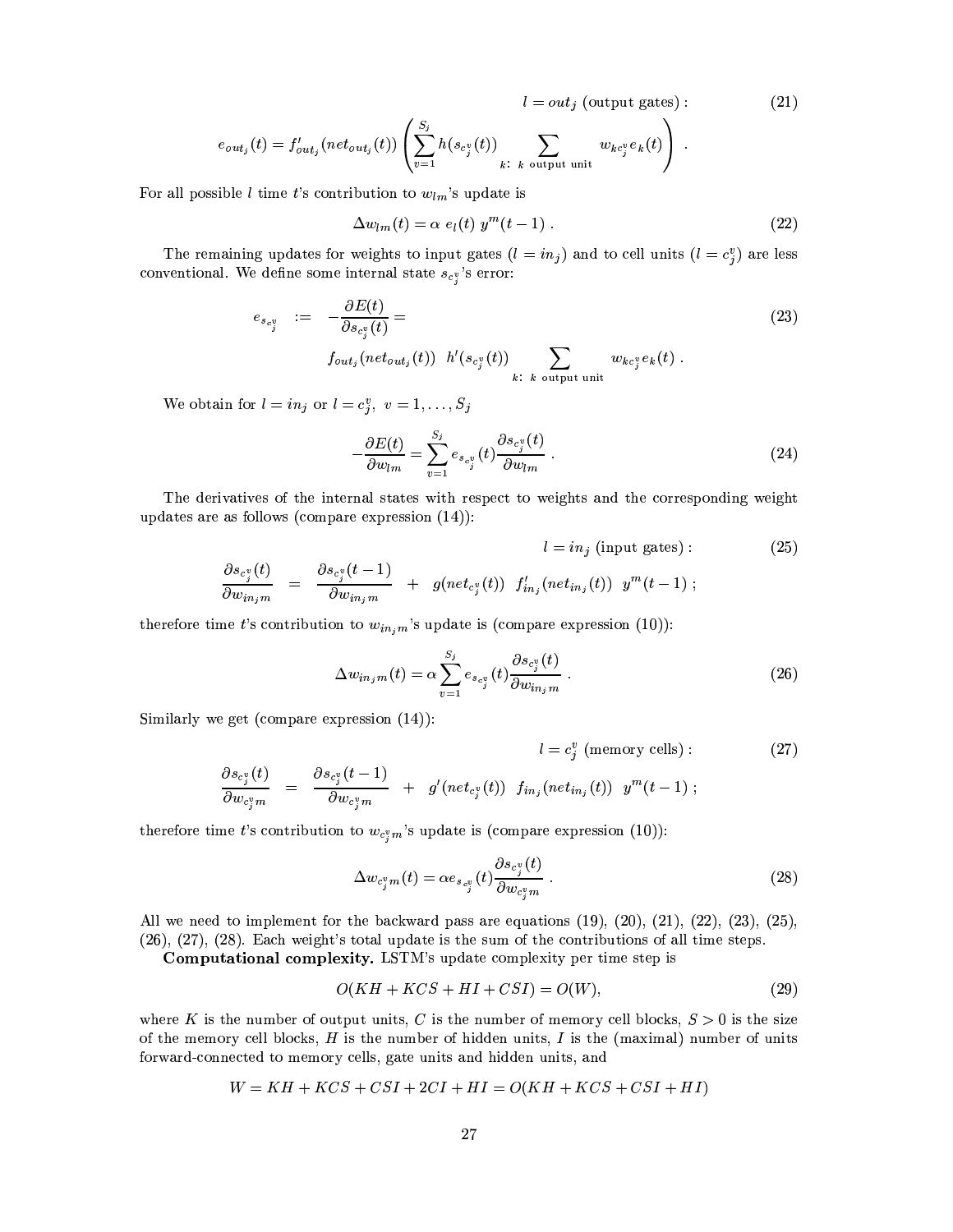is the number of weights. Expression (29) is obtained by considering all computations of the backward pass: equation (19) needs K steps; (20) needs KH steps; (21) needs KSC steps; (22) needs  $K(H+C)$  steps for output units, HI steps for hidden units, CI steps for output gates;  $(23)$  needs KCS steps;  $(25)$  needs CSI steps;  $(26)$  needs CSI steps;  $(27)$  needs CSI steps; (28) needs CSI steps. The total is  $K + 2KH + KC + 2KSC + HI + CI + 4CSI$  steps, or  $O(KH + KSC + HI + CSI)$  steps. We conclude: LSTM algorithm's update complexity per time step is just like BPTT's for a fully recurrent net.

At a given time step, only the 2CSI most recent  $\frac{\partial s_{c_j^n}}{\partial w_{lm}}$  values from equations (25) and (27) need to be stored. Hence LSTM's storage complexity also is  $O(W)$  — it does not depend on the input sequence length.

## **A.2 ERROR FLOW**

We compute how much an error signal is scaled while flowing back through a memory cell for  $q$  time steps. As a by-product, this analysis reconfirms that the error flow within a memory cell's CEC is indeed constant, provided that truncated backprop cuts off error flow trying to leave memory cells (see also Section 3.2). The analysis also highlights a potential for undesirable long-term drifts of  $s_{c_i}$  (see (2) below), as well as the beneficial, countermanding influence of negatively biased input gates (see  $(3)$  below).

Using the truncated backprop learning rule, we obtain

$$
\frac{\partial s_{c_j}(t-k)}{\partial s_{c_j}(t-k-1)} = (30)
$$
  

$$
1 + \frac{\partial y^{in_j}(t-k)}{\partial s_{c_j}(t-k-1)} g\left( net_{c_j}(t-k) \right) + y^{in_j}(t-k)g'\left( net_{c_j}(t-k) \right) \frac{\partial net_{c_j}(t-k)}{\partial s_{c_j}(t-k-1)} =
$$
  

$$
1 + \sum_{u} \left[ \frac{\partial y^{in_j}(t-k)}{\partial y^u(t-k-1)} \frac{\partial y^u(t-k-1)}{\partial s_{c_j}(t-k-1)} \right] g\left( net_{c_j}(t-k) \right) +
$$
  

$$
y^{in_j}(t-k)g'\left( net_{c_j}(t-k) \right) \sum_{u} \left[ \frac{\partial net_{c_j}(t-k)}{\partial y^u(t-k-1)} \frac{\partial y^u(t-k-1)}{\partial s_{c_j}(t-k-1)} \right] \approx_{tr} 1.
$$
 (30)

The  $\approx_{tr}$  sign indicates equality due to the fact that truncated backprop replaces by zero the following derivatives:  $\frac{\partial y^{i n_j}(t-k)}{\partial y^u(t-k-1)}$   $\forall u$  and  $\frac{\partial net_{cj}(t-k)}{\partial y^u(t-k-1)}$   $\forall u$ .<br>In what follows, an error  $\vartheta_j(t)$  starts flowing back at  $c_j$ 's output. We redefine

$$
\vartheta_j(t) := \sum_i w_{ic_j} \vartheta_i(t+1) \tag{31}
$$

Following the definitions/conventions of Section 3.1, we compute error flow for the truncated backprop learning rule. The error occurring at the output gate is

$$
\vartheta_{out_j}(t) \approx_{tr} \frac{\partial y^{out_j}(t)}{\partial net_{out_j}(t)} \frac{\partial y^{c_j}(t)}{\partial y^{out_j}(t)} \vartheta_j(t) . \tag{32}
$$

The error occurring at the internal state is

$$
\vartheta_{s_{c_j}}(t) = \frac{\partial s_{c_j}(t+1)}{\partial s_{c_j}(t)} \vartheta_{s_{c_j}}(t+1) + \frac{\partial y^{c_j}(t)}{\partial s_{c_j}(t)} \vartheta_j(t) . \tag{33}
$$

Since we use truncated backprop we have  $\vartheta_j(t) = \sum_{i,j} i_{\text{no gate and no memory cell}} w_{ic_j} \vartheta_i(t+1);$ therefore we get

$$
\frac{\partial \vartheta_j(t)}{\partial \vartheta_{s_{c_j}}(t+1)} = \sum_i w_{ic_j} \frac{\partial \vartheta_i(t+1)}{\partial \vartheta_{s_{c_j}}(t+1)} \approx_{tr} 0.
$$
\n(34)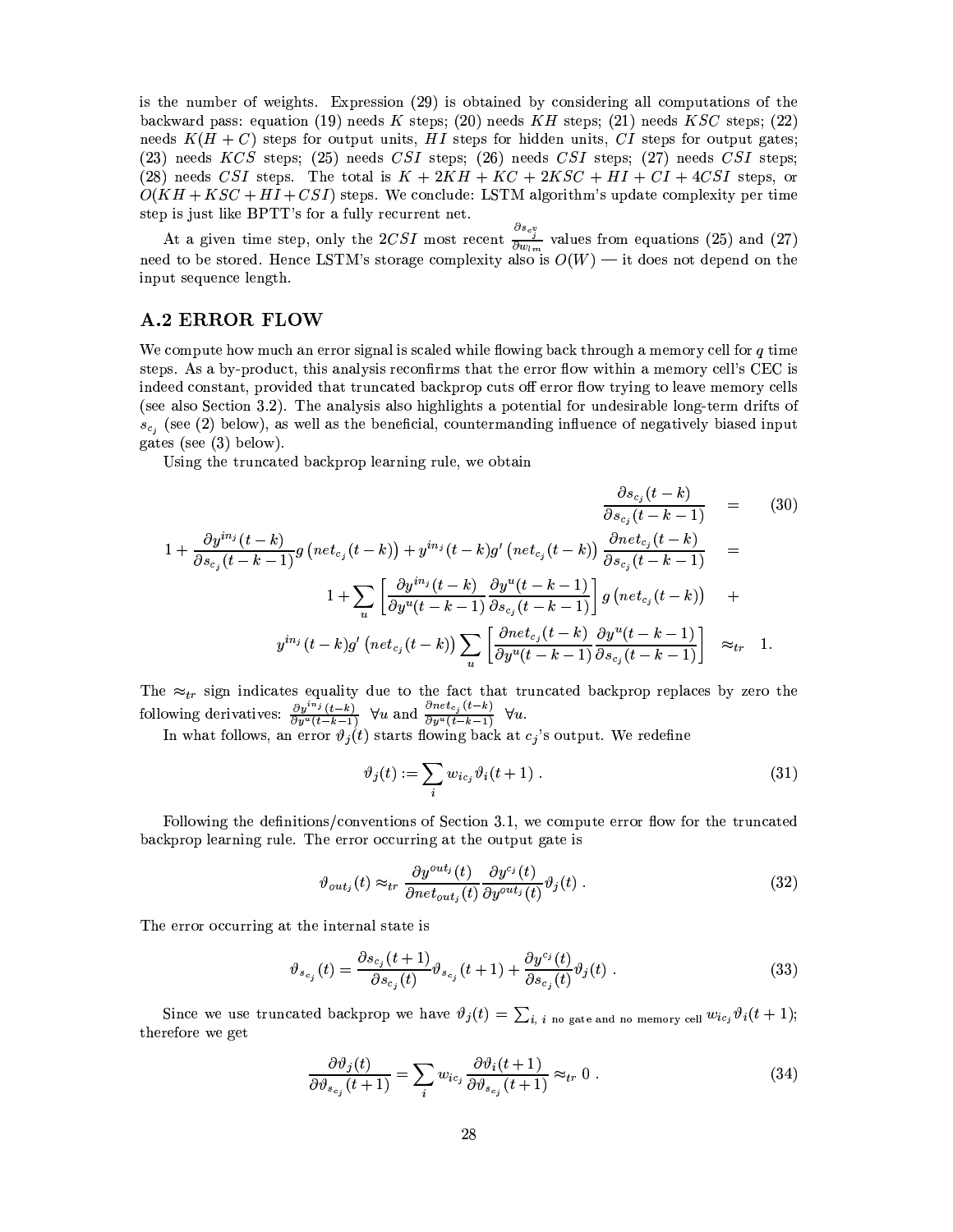The previous equations (33) and (34) imply constant error flow through internal states of memory cells:

$$
\frac{\partial \vartheta_{s_{c_j}}(t)}{\partial \vartheta_{s_{c_i}}(t+1)} = \frac{\partial s_{c_j}(t+1)}{\partial s_{c_j}(t)} \approx_{tr} 1.
$$
\n(35)

The error occurring at the memory cell input is

$$
\vartheta_{c_j}(t) = \frac{\partial g(net_{c_j}(t))}{\partial net_{c_j}(t)} \frac{\partial s_{c_j}(t)}{\partial g(net_{c_j}(t))} \vartheta_{s_{c_j}}(t) . \qquad (36)
$$

The error occurring at the input gate is

$$
\vartheta_{in_j}(t) \approx_{tr} \frac{\partial y^{in_j}(t)}{\partial net_{in_j}(t)} \frac{\partial s_{c_j}(t)}{\partial y^{in_j}(t)} \vartheta_{s_{c_j}}(t) . \tag{37}
$$

No external error flow. Errors are propagated back from units  $l$  to unit  $v$  along outgoing connections with weights  $w_{lv}$ . This "external error" (note that for conventional units there is nothing but external error) at time  $t$  is

$$
\vartheta_v^e(t) = \frac{\partial y^v(t)}{\partial net_v(t)} \sum_l \frac{\partial net_l(t+1)}{\partial y^v(t)} \vartheta_l(t+1) . \tag{38}
$$

We obtain

$$
\frac{\partial \vartheta_v^v(t-1)}{\partial \vartheta_j(t)} = (39)
$$
\n
$$
\frac{\partial \vartheta_v^v(t-1)}{\partial \vartheta_j(t)} = (\frac{\partial \vartheta_{out_j}(t)}{\partial \vartheta_j(t)} \frac{\partial net_{out_j}(t)}{\partial y^v(t-1)} + \frac{\partial \vartheta_{in_j}(t)}{\partial \vartheta_j(t)} \frac{\partial net_{in_j}(t)}{\partial y^v(t-1)} + \frac{\partial \vartheta_{c_j}(t)}{\partial \vartheta_j(t)} \frac{\partial net_{c_j}(t)}{\partial y^v(t-1)} \Big) \approx_{tr} 0.
$$

We observe: the error  $\vartheta_j$  arriving at the memory cell output is not backpropagated to units v via external connections to  $in_j, out_j, c_j$ .

Error flow within memory cells. We now focus on the error back flow within a memory cell's CEC. This is actually the only type of error flow that can bridge several time steps. Suppose error  $\vartheta_i(t)$  arrives at  $c_j$ 's output at time t and is propagated back for q steps until it reaches  $in_j$ or the memory cell input  $g(net_{c_j})$ . It is scaled by a factor of  $\frac{\partial \phi_v(t-q)}{\partial \theta_j(t)}$ , where  $v = in_j, c_j$ . We first compute

$$
\frac{\partial \vartheta_{s_{c_j}}(t-q)}{\partial \vartheta_j(t)} \approx_{tr} \left\{ \begin{array}{cc} \frac{\partial y^{cj}(t)}{\partial s_{c_j}(t)} & q = 0\\ \frac{\partial s_{c_j}(t-q+1)}{\partial s_{c_j}(t-q)} & \frac{\partial \vartheta_{s_{c_j}}(t-q+1)}{\partial \vartheta_j(t)} & q > 0 \end{array} \right. \tag{40}
$$

Expanding equation  $(40)$ , we obtain

$$
\frac{\partial \vartheta_v(t-q)}{\partial \vartheta_j(t)} \approx_{tr} \frac{\partial \vartheta_v(t-q)}{\partial \vartheta_{s_{c_j}}(t-q)} \frac{\partial \vartheta_{s_{c_j}}(t-q)}{\partial \vartheta_j(t)} \approx_{tr} \frac{\partial \vartheta_v(t-q)}{\partial \vartheta_{s_{c_j}}(t-q)} \left(\prod_{m=q}^1 \frac{\partial s_{c_j}(t-m+1)}{\partial s_{c_j}(t-m)}\right) \frac{\partial y^{c_j}(t)}{\partial s_{c_j}(t)} \approx_{tr} \frac{\vartheta^{u_{t_j}}(t) \wedge \vartheta^{u_{t_j}}(t)}{\vartheta^{u_{t_j}}(t) h'(s_{c_j}(t))} \left\{\n\begin{array}{ll}\ng'(net_{c_j}(t-q)y^{in_j}(t-q)) & v = c_j \\
g(net_{c_j}(t-q)f'_{in_j}(net_{in_j}(t-q)) & v = in_j\n\end{array}\n\right.
$$
\n
$$
(41)
$$

Consider the factors in the previous equation's last expression. Obviously, error flow is scaled only at times t (when it enters the cell) and  $t - q$  (when it leaves the cell), but not in between (constant error flow through the CEC). We observe: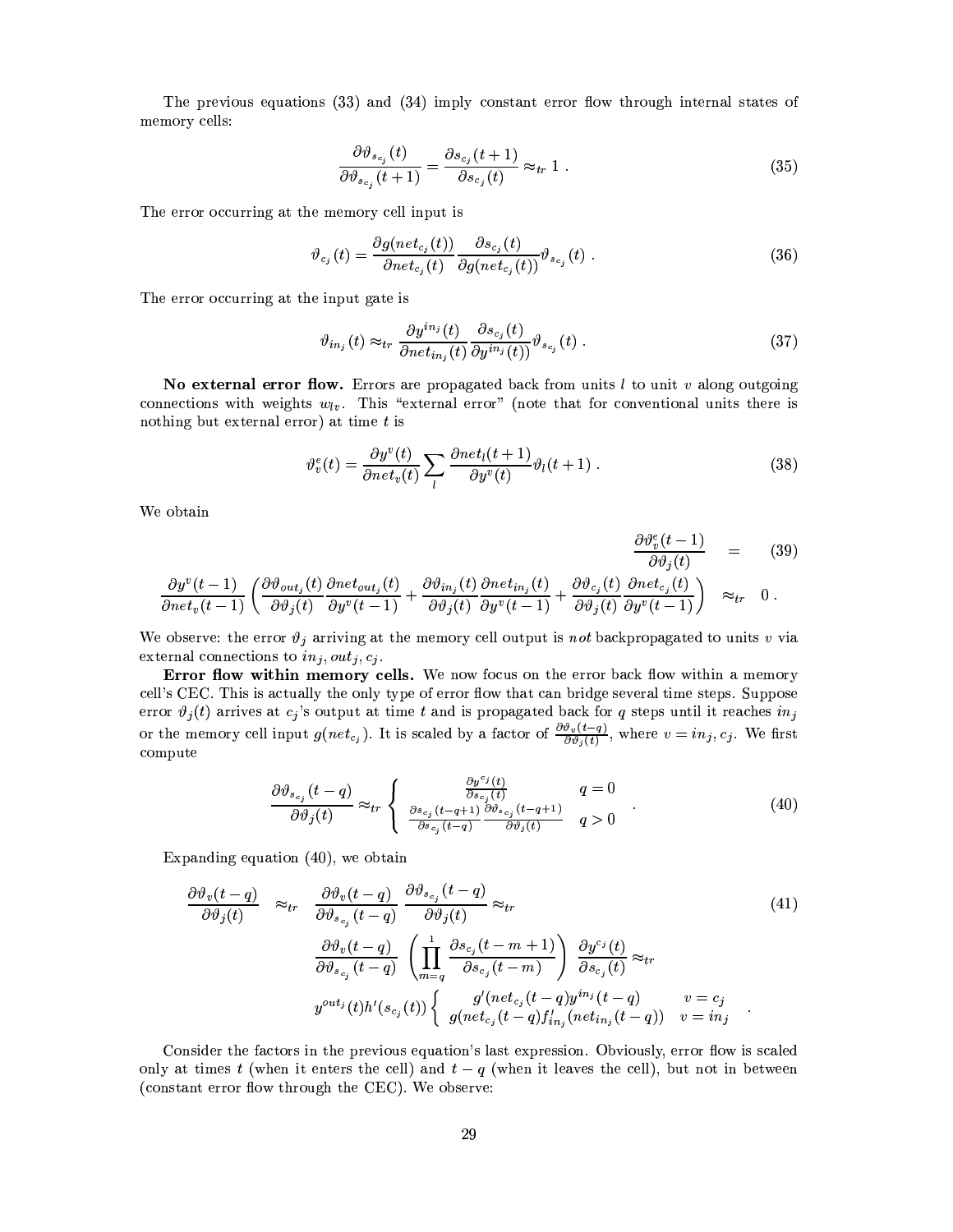(1) The output gate's effect is:  $y^{out}$  (t) scales down those errors that can be reduced early during training without using the memory cell. Likewise, it scales down those errors resulting from using (activating/deactivating) the memory cell at later training stages — without the output gate, the memory cell might for instance suddenly start causing avoidable errors in situations that already seemed under control (because it was easy to reduce the corresponding errors without memory cells). See "output weight conflict" and "abuse problem" in Sections 3/4.

(2) If there are large positive or negative  $s_{c_i}(t)$  values (because  $s_{c_i}$  has drifted since time step  $t-q$ , then  $h'(s_{c_i}(t))$  may be small (assuming that h is a logistic sigmoid). See Section 4. Drifts of the memory cell's internal state  $s_{c_i}$  can be countermanded by negatively biasing the input gate  $in_i$  (see Section 4 and next point). Recall from Section 4 that the precise bias value does not matter much.

(3)  $y^{in_j}(t-q)$  and  $f'_{in_j}(net_{in_j}(t-q))$  are small if the input gate is negatively biased (assume  $f_{in_j}$  is a logistic sigmoid). However, the potential significance of this is negligible compared to the potential significance of drifts of the internal state  $s_{c_i}$ .

Some of the factors above may scale down LSTM's overall error flow, but not in a manner that depends on the length of the time lag. The flow will still be much more effective than an exponentially (of order  $q$ ) decaying flow without memory cells.

## **References**

- Almeida, L. B. (1987). A learning rule for asynchronous perceptrons with feedback in a combinatorial environment. In IEEE 1st International Conference on Neural Networks, San Diego, volume 2, pages 609–618.
- Baldi, P. and Pineda, F. (1991). Contrastive learning and neural oscillator. Neural Computation,  $3:526 - 545.$
- Bengio, Y. and Frasconi, P. (1994). Credit assignment through time: Alternatives to backpropagation. In Cowan, J. D., Tesauro, G., and Alspector, J., editors, Advances in Neural Information *Processing Systems 6, pages 75–82. San Mateo, CA: Morgan Kaufmann.*
- Bengio, Y., Simard, P., and Frasconi, P. (1994). Learning long-term dependencies with gradient descent is difficult. IEEE Transactions on Neural Networks, 5(2):157–166.
- Cleeremans, A., Servan-Schreiber, D., and McClelland, J. L. (1989). Finite-state automata and simple recurrent networks. *Neural Computation*, 1:372–381.
- de Vries, B. and Principe, J. C. (1991). A theory for neural networks with time delays. In Lippmann, R. P., Moody, J. E., and Touretzky, D. S., editors, Advances in Neural Information *Processing Systems 3*, pages 162–168. San Mateo, CA: Morgan Kaufmann.
- Doya, K. (1992). Bifurcations in the learning of recurrent neural networks. In *Proceedings of 1992* IEEE International Symposium on Circuits and Systems, pages 2777-2780.
- Doya, K. and Yoshizawa, S. (1989). Adaptive neural oscillator using continuous-time backpropagation learning. Neural Networks, 2:375-385.
- Elman, J. L. (1988). Finding structure in time. Technical Report CRL Technical Report 8801, Center for Research in Language, University of California, San Diego.
- Fahlman, S. E. (1991). The recurrent cascade-correlation learning algorithm. In Lippmann, R. P., Moody, J. E., and Touretzky, D. S., editors, Advances in Neural Information Processing *Systems 3*, pages 190–196. San Mateo, CA: Morgan Kaufmann.
- Hochreiter, J. (1991). Untersuchungen zu dynamischen neuronalen Netzen. Diploma thesis, Institut für Informatik, Lehrstuhl Prof. Brauer, Technische Universität München. See www7.informatik.tu-muenchen.de/"hochreit.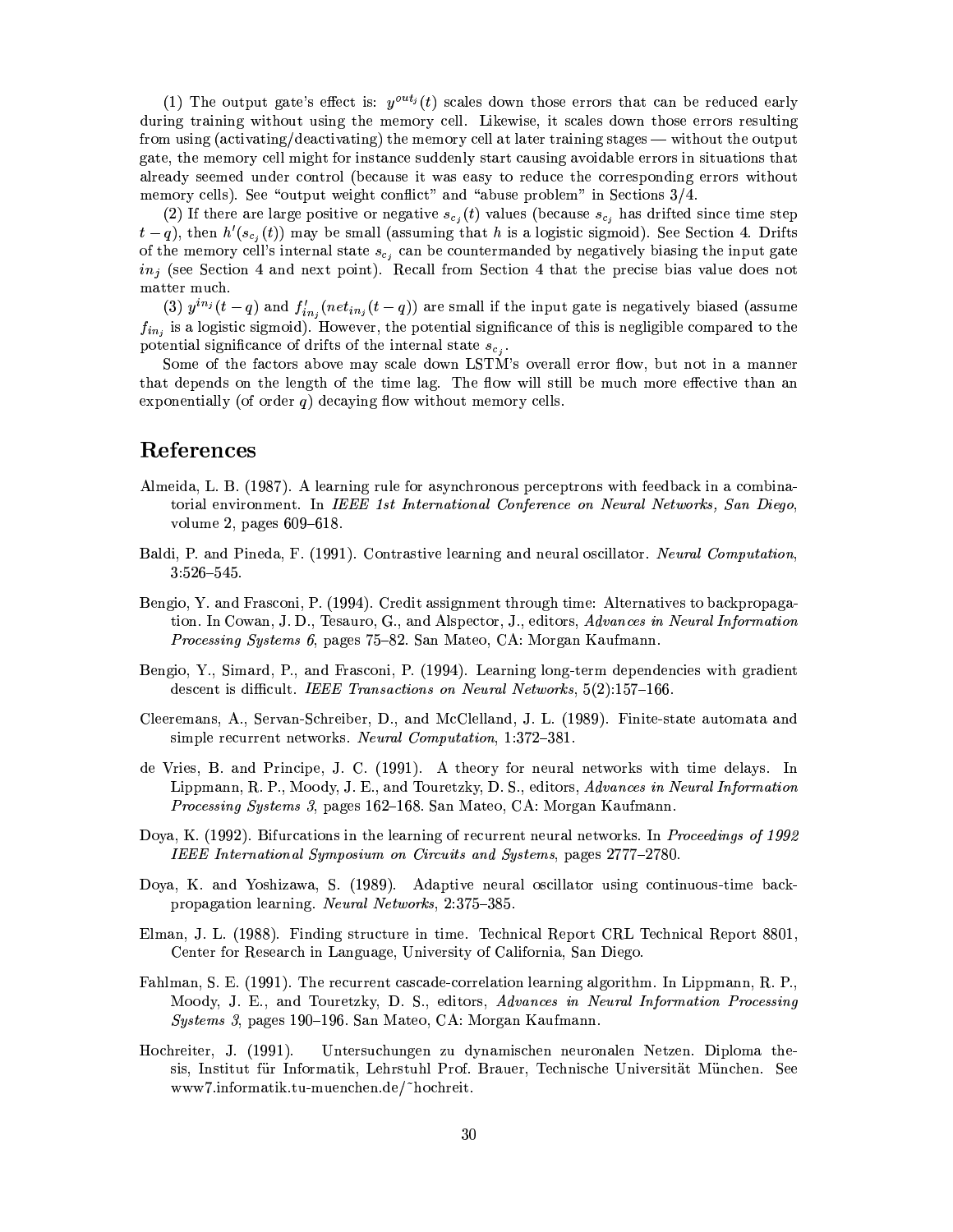- Hochreiter, S. and Schmidhuber, J. (1995). Long short-term memory. Technical Report FKI-207-95, Fakultät für Informatik, Technische Universität München.
- Hochreiter, S. and Schmidhuber, J. (1996). Bridging long time lags by weight guessing and "Long Short-Term Memory". In Silva, F. L., Principe, J. C., and Almeida, L. B., editors, Spatiotemporal models in biological and artificial systems, pages 65-72. IOS Press, Amsterdam, Netherlands. Serie: Frontiers in Artificial Intelligence and Applications, Volume 37.
- Hochreiter, S. and Schmidhuber, J. (1997). LSTM can solve hard long time lag problems. In Advances in Neural Information Processing Systems 9. MIT Press, Cambridge MA. Presented at NIPS 96.
- Lang, K., Waibel, A., and Hinton, G. E. (1990). A time-delay neural network architecture for isolated word recognition. Neural Networks, 3:23-43.
- Miller, C. B. and Giles, C. L. (1993). Experimental comparison of the effect of order in recurrent neural networks. International Journal of Pattern Recognition and Artificial Intelligence,  $7(4):849-872.$
- Mozer, M. C. (1989). A focused back-propagation algorithm for temporal sequence recognition. Complex Systems, 3:349-381.
- Mozer, M. C. (1992). Induction of multiscale temporal structure. In Lippman, D. S., Moody, J. E., and Touretzky, D. S., editors, Advances in Neural Information Processing Systems 4, pages 275-282. San Mateo, CA: Morgan Kaufmann.
- Pearlmutter, B. A. (1989). Learning state space trajectories in recurrent neural networks. Neural *Computation*,  $1(2):263-269$ .
- Pearlmutter, B. A. (1995). Gradient calculations for dynamic recurrent neural networks: A survey. IEEE Transactions on Neural Networks, 6(5):1212-1228.
- Pineda, F. J. (1987). Generalization of back-propagation to recurrent neural networks. Physical Review Letters, 19(59):2229-2232.
- Pineda, F. J. (1988). Dynamics and architecture for neural computation. Journal of Complexity,  $4:216 - 245.$
- Plate, T. A. (1993). Holographic recurrent networks. In S. J. Hanson, J. D. C. and Giles, C. L., editors, Advances in Neural Information Processing Systems 5, pages 34–41. San Mateo, CA: Morgan Kaufmann.
- Pollack, J. B. (1991). Language induction by phase transition in dynamical recognizers. In Lippmann, R. P., Moody, J. E., and Touretzky, D. S., editors, Advances in Neural Information Processing Systems 3, pages 619–626. San Mateo, CA: Morgan Kaufmann.
- Puskorius, G. V. and Feldkamp, L. A. (1994). Neurocontrol of nonlinear dynamical systems with Kalman filter trained recurrent networks. IEEE Transactions on Neural Networks, 5(2):279– 297.
- Ring, M. B. (1993). Learning sequential tasks by incrementally adding higher orders. In S. J. Hanson, J. D. C. and Giles, C. L., editors, Advances in Neural Information Processing Systems 5, pages 115-122. Morgan Kaufmann.
- Robinson, A. J. and Fallside, F. (1987). The utility driven dynamic error propagation network. Technical Report CUED/F-INFENG/TR.1, Cambridge University Engineering Department.
- Schmidhuber, J. (1989). The Neural Bucket Brigade: A local learning algorithm for dynamic feedforward and recurrent networks. Connection Science, 1(4):403-412.